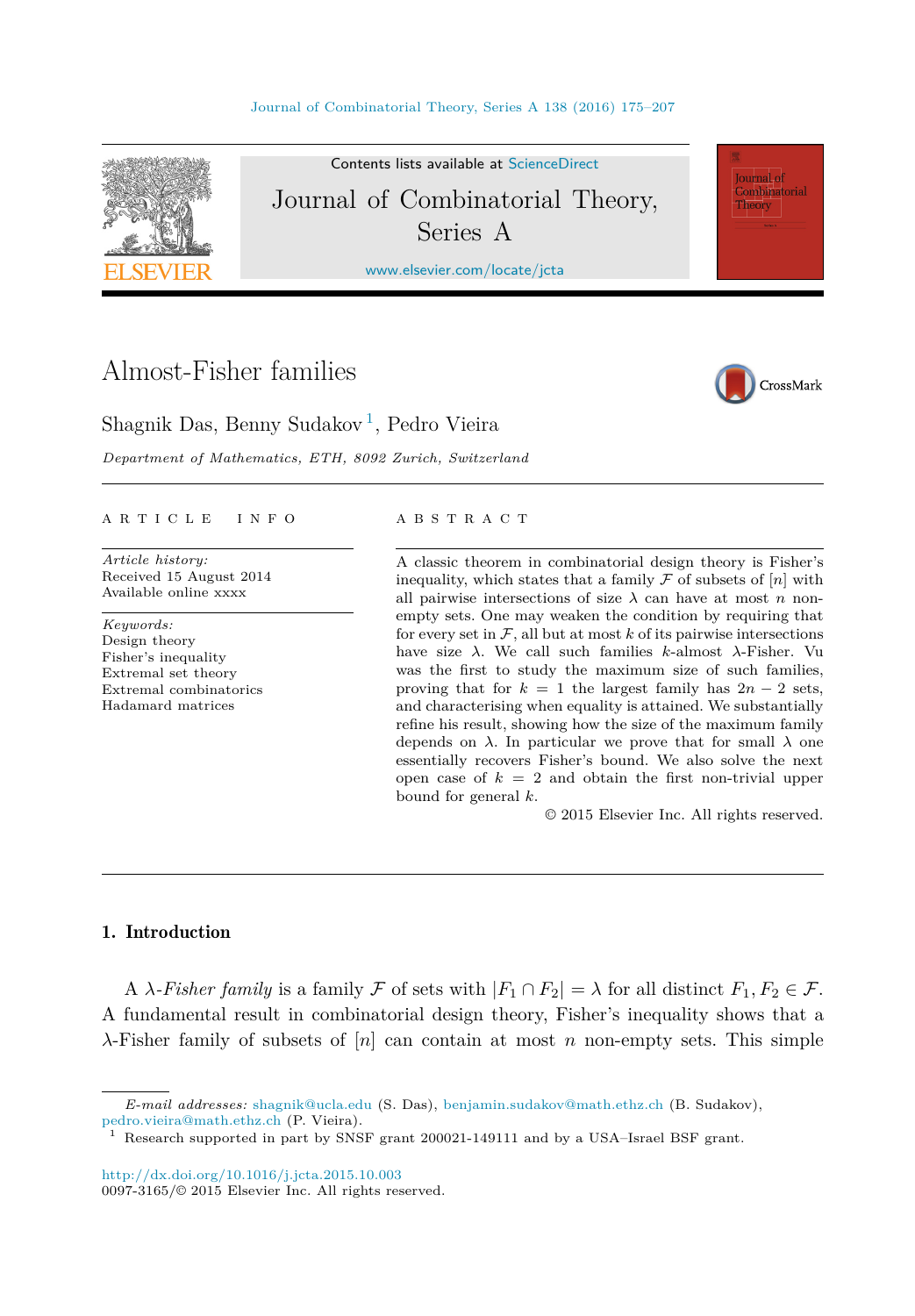<span id="page-1-0"></span>restriction thus severely constricts the size of the family. One might hope to find larger families by weakening the conditions somewhat, allowing a limited number of 'bad' intersections.

To this end, we define a *k-almost λ-Fisher family* as a family F of sets such that for every  $F \in \mathcal{F}$ , there are at most *k* other sets  $F' \in \mathcal{F}$  with  $|F \cap F'| \neq \lambda$ . We may then extend Fisher's inequality by determining how large a *k*-almost *λ*-Fisher family over [*n*] can be. We denote this maximum by  $f(n, k, \lambda)$ . This problem was first introduced by Vu in 1999, who solved the case  $k = 1$ . In this paper we sharpen Vu's result, determining how the size of the maximum family depends on  $\lambda$  when  $k = 1$ , and solve the next open case of  $k = 2$ . We also obtain the first non-trivial upper bound for general k and provide a tight estimate for  $\lambda = 0$ .

We now discuss the background of this problem in greater detail before presenting our new results.

# *1.1. Restricted intersections*

Extremal set theory is a rapidly developing area of combinatorics and has enjoyed tremendous growth in the past few decades. No doubt this is fuelled by its deep connections to other areas; extremal set theory both employs methods from and enjoys applications to diverse fields such as algebra, geometry and coding theory.

Many problems in extremal set theory are concerned with the pairwise intersections between sets in a family. For instance, much research concerns intersecting families, where empty pairwise intersections are forbidden. An intersecting family cannot contain a complementary pair of sets, and so can have size at most  $2^{n-1}$ , a bound attained by many constructions. The celebrated Erdős–Ko–Rado theorem [\[5\],](#page-31-0) one of the cornerstones of extremal set theory, provides the corresponding extremal result for *k*-uniform intersecting families.

Rather than forbidding empty intersections, we might seek to forbid other intersection sizes instead. Note that we would expect two uniformly random subsets of [*n*] to intersect in *n/*4 elements. Erdős asked whether a family without a pairwise intersection of size exactly  $n/4$  must have exponentially fewer than  $2^n$  sets. This conjecture was resolved by Frankl and Rödl [\[7\],](#page-31-0) who obtained a stronger result in the more general setting of codes (see  $|14|$  for a recent improvement).

As opposed to forbidding intersection sizes, one might instead require that all pairwise intersections be of the same size, and unsurprisingly this proves to be a much more restrictive condition. We call a family of sets a *λ-Fisher family* if any two distinct sets intersect in  $\lambda$  elements. The foundational result in this direction is Fisher's inequality [\[6\],](#page-31-0) bounding the size of a *λ*-Fisher family. Fisher's original result dealt with more restrictive designs, and was extended to uniform *λ*-Fisher families by Bose [\[3\].](#page-31-0) The following non-uniform version was proven by Majumdar [\[16\]](#page-32-0) and rediscovered by Isbell [\[13\].](#page-32-0)

**Theorem 1.1.** A  $\lambda$ -Fisher family over  $[n]$  can have at most *n* non-empty sets.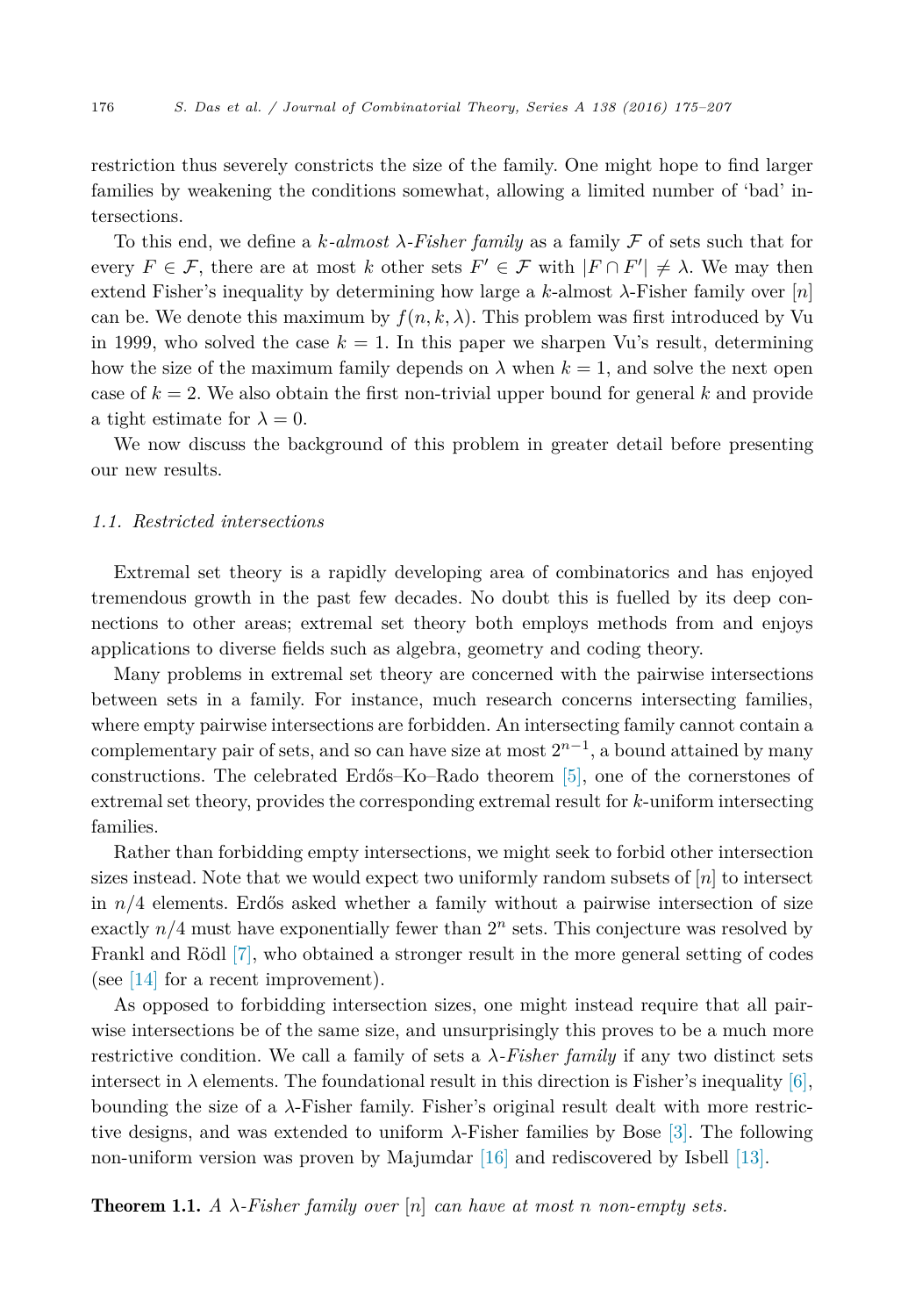Note that the non-empty condition is necessary, as when  $\lambda = 0$ , one may take the empty set in addition to the *n* singletons. However, when  $\lambda > 0$ , a  $\lambda$ -Fisher family cannot contain the empty set. The classification of extremal constructions remains one of the most important problems in combinatorial design theory. In the case  $\lambda = 1$ , this reduces to the famous de Bruijn–Erdős theorem  $[4]$ , for which the extremal constructions are known precisely.

[Theorem 1.1](#page-1-0) has inspired a great deal of research, having been extended in numerous directions by several renowned mathematicians. Ray-Chaudhuri and Wilson [\[18\]](#page-32-0) provided bounds on families where *s* different intersection sizes are allowed, and Frankl and Wilson [\[8\]](#page-32-0) considered the problem where the sizes of sets and intersections are taken modulo a prime *p*. These results have proven remarkably useful in the field of discrete geometry. For a more detailed history of this branch of research, we refer the reader to Babai and Frankl's monograph on the linear algebra method [\[2\].](#page-31-0)

Another extension that has attracted plenty of attention in recent years is to restrict the sizes of *k*-wise intersections instead of pairwise intersections. This problem was first raised by Sós [\[20\],](#page-32-0) and resolved in the uniform setting by Füredi [\[9\].](#page-32-0) Vu [\[22\]](#page-32-0) studied the problem for intersections modulo 2, and Grolmusz and Sudakov [\[12\]](#page-32-0) extended this to systems modulo an arbitrary prime. Exact results in this setting were obtained by Szabó and Vu [\[21\].](#page-32-0) In the non-modular setting, asymptotically sharp results were provided by Füredi and Sudakov [\[10\].](#page-32-0)

# *1.2. Almost-Fisher families*

We seek a different extension of Fisher's inequality. As we have seen, requiring that *all* pairwise intersections in a set family  $\mathcal F$  have size  $\lambda$  severely restricts the size of  $\mathcal F$ . One might hope to find larger families by relaxing the condition and allowing a few 'bad' intersections to appear. This practice of weakening the conditions locally is widespread in combinatorics; for instance, Alon, Jiang, Miller and Pritikin [\[1\]](#page-31-0) generalised the concept of proper edge-colourings of graphs by allowing every colour to be used a bounded number of times at any vertex, while Gerbner, Lemons, Palmer, Patkós and Szécsi [\[11\]](#page-32-0) and Scott and Wilmer [\[19\]](#page-32-0) have studied the corresponding weakened version of the Erdős–Ko–Rado theorem, bounding the size of families with each set being disjoint from a fixed number of other sets.

The weakened version of Fisher's inequality was first introduced by Vu [\[22\].](#page-32-0) Recall a family F of sets is  $k$ -almost  $\lambda$ -Fisher if for every set  $F \in \mathcal{F}$  there are at most k other sets  $F' \in \mathcal{F} \setminus \{F\}$  for which  $|F \cap F'| \neq \lambda$ . In particular, note that when  $k = 0$  this reduces to the *λ*-Fisher families defined previously. We are interested in bounding the size of a  $k$ -almost  $\lambda$ -Fisher family over [*n*], and denote the largest possible size by

$$
f(n,k,\lambda)=\max\left\{|\mathcal{F}|:\mathcal{F}\subset 2^{[n]}\text{ is a }k\text{-almost }\lambda\text{-Fisher family}\right\}.
$$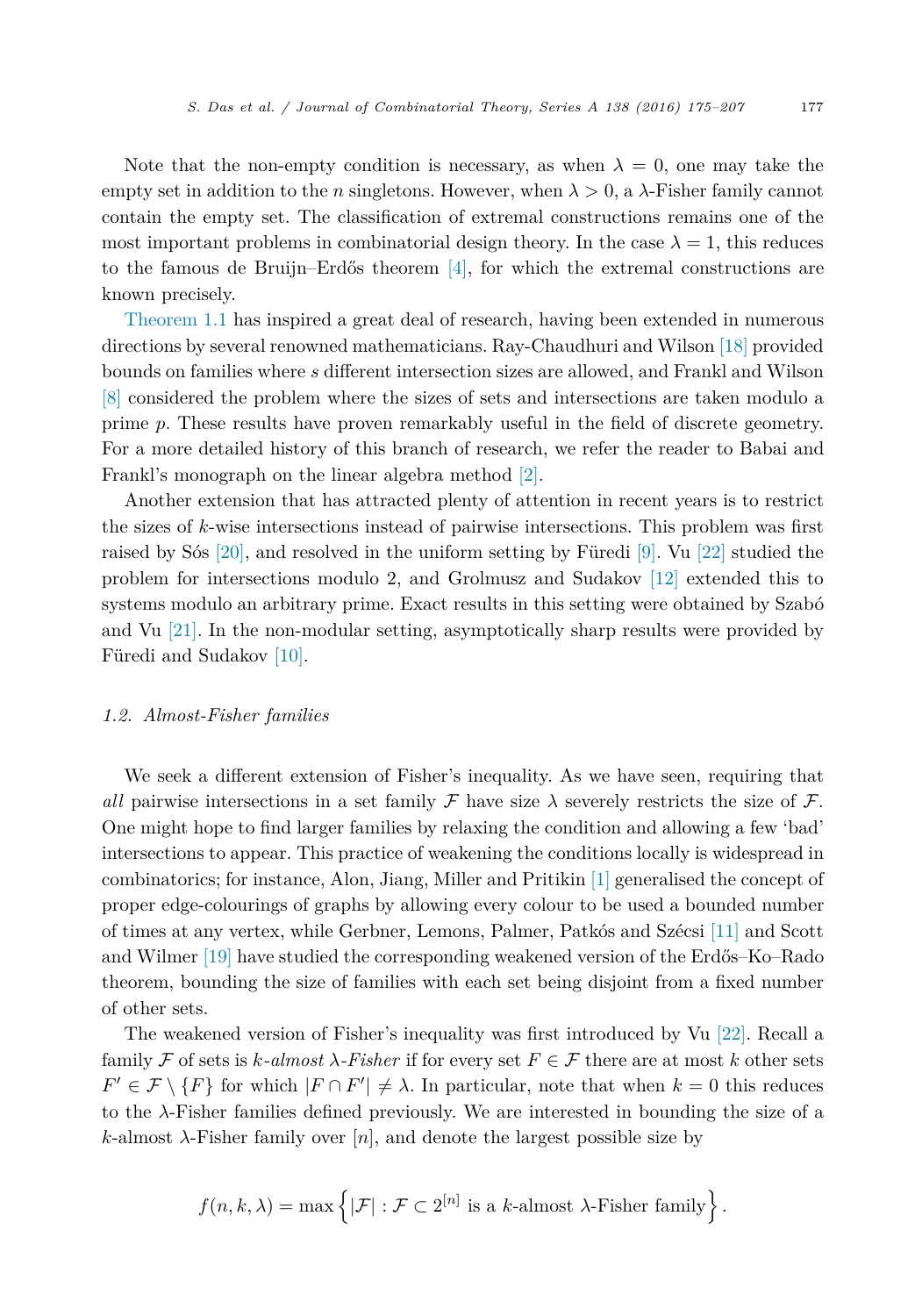<span id="page-3-0"></span>Most results regarding restricted intersections are proven by linear algebraic methods, using the restrictions on the system to build a linearly independent set of vectors in an appropriate vector space. Dimensional arguments then provide the required bound on the size of the set family. Allowing some intersections of different sizes destroys the linear independence of these vectors. However, by marrying the algebraic arguments with some graph theoretic considerations, we can still recover some bounds on  $f(n, k, \lambda)$ .

Given a *k*-almost  $\lambda$ -Fisher family F, we can define an auxiliary graph  $G = G(F)$  $(V, E)$ , where  $V = \mathcal{F}$  and  $\{F, F'\} \in E$  if and only if  $|F \cap F'| \neq \lambda$ . Since every set in  $\mathcal{F}$ can have at most *k* pairwise intersections not equal to  $\lambda$ , it follows that the maximum degree of *G* is at most *k*. Moreover, an independent set in *G* corresponds to a *λ*-Fisher subfamily of  $\mathcal F$ . Since any such family can have at most  $n$  non-empty sets, and any graph with *m* vertices and maximum degree  $\Delta$  has an independent set of size at least  $m/(\Delta+1)$ , we arrive at the following upper bound for  $f(n, k, \lambda)$ , first given in [\[22\].](#page-32-0)

**Proposition 1.2.** For any positive integer *n* and *non-negative* integers  $k$  and  $\lambda$ ,  $f(n,$  $(k, \lambda) \le (k+1)n+1$ . Moreover, if  $\lambda \neq 0$ , we can improve this bound to  $f(n, k, \lambda) \le (k+1)n$ .

Vu [\[22\]](#page-32-0) showed that this essentially gives the correct bound when  $k = 1$ , and was further able to prove that the extremal constructions arise from Hadamard matrices (we describe this construction in greater detail in Section [3.1\)](#page-8-0).

**Theorem 1.3.** For  $n \geq 3$  and for any non-negative  $\lambda$ ,  $f(n, 1, \lambda) \leq 2(n-1)$ *. Moreover, if*  $n \geq 4$  *and equality holds, then*  $\lambda = n/4$  *and a Hadamard matrix of order <i>n exists.* 

For large values of *k*, however, Vu noted that Proposition 1.2 appears to be far from the truth, and asked to determine the correct behaviour of  $f(n, k, \lambda)$ .

# *1.3. Our results*

In this paper we continue the study of *k*-almost *λ*-Fisher families, approaching the problem of determining  $f(n, k, \lambda)$  from a few different directions. In doing so, we are able to substantially refine Vu's result, while also obtaining some evidence that *nk/*4 might be the correct asymptotic behaviour for large *k*.

As a warm up, we start with the case  $\lambda = 0$ , and for brevity call a *k*-almost 0-Fisher family a *k*-almost disjoint family. We obtain the following bound on  $f(n, k, 0)$ , and show for every *k* that this is tight for infinitely many values of *n*.

Theorem 1.4. *For any positive integers n and k, we have*

$$
f(n,k,0) \leq \frac{n}{k} \left\lfloor \frac{k^2}{4} \right\rfloor + n + 1.
$$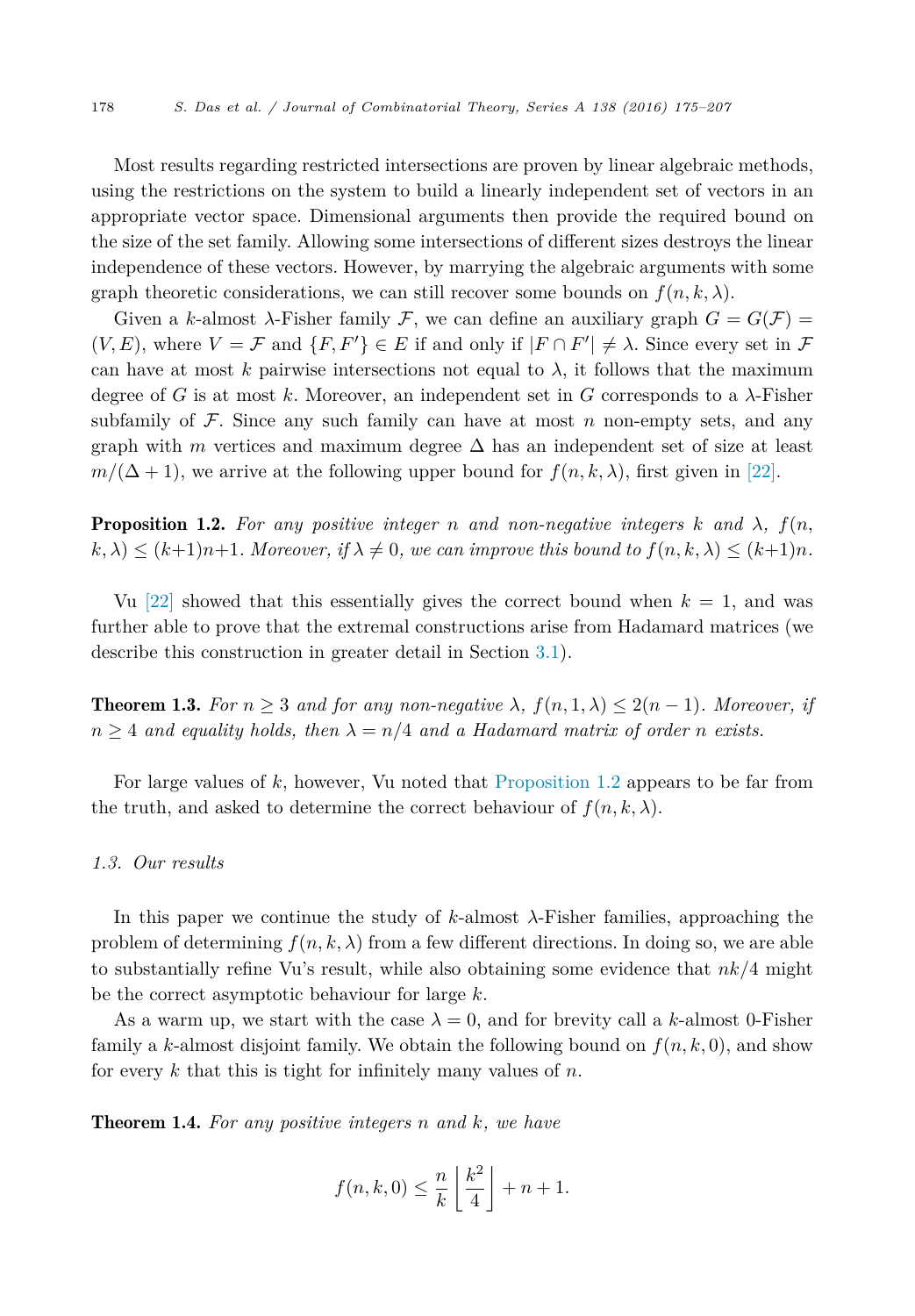<span id="page-4-0"></span>In particular, this shows that as *k* grows, the largest *k*-almost disjoint family has size asymptotically  $nk/4$ , matching a construction of Vu (for which  $\lambda = 2$ ).

We next turn our attention to the case  $k = 1$ . Recall that Vu proved  $f(n, 1, \lambda) \leq 2n-2$ , attainable only if  $\lambda = n/4$ . It is very natural to ask what happens for other values of *λ*, i.e., to study the dependence of the function  $f(n, 1, λ)$  on the parameter *λ*. Here we essentially resolve this question, obtaining the following result (whose tightness we discuss in Section [3.1\)](#page-8-0).

**Theorem 1.5.** For integers  $n \geq 1$  and  $\lambda \geq 0$ , we have

$$
f(n, 1, \lambda) \le \max \left\{ n + 2, 8 \min \left\{ \lambda, \frac{n - \lambda}{3} \right\} + o(\lambda) \right\}.
$$

Note that  $f(n, 1, \lambda)$  is only close to 2*n* when  $\lambda$  is close to  $n/4$ , providing stability for [Theorem 1.3.](#page-3-0) Moreover, if  $\lambda < n/8$  or  $\lambda > 5n/8$ , then allowing one non- $\lambda$  intersection per set provides almost no gain compared to Fisher's inequality.

We provide further evidence of the Hadamard construction being atypically large by extending Vu's methods and showing that it is the best possible even when we allow two bad intersections per set. Once again, we provide stability by showing that  $f(n, 2, \lambda)$ is much smaller than 2*n* when  $\lambda$  is far from  $n/4$ . We also show that when  $\lambda = o(n)$ ,  $f(n, 2, \lambda) = \left(\frac{3}{2} + o(1)\right)n$ , which is asymptotically the bound obtained when  $\lambda = 0$  in [Theorem 1.4.](#page-3-0) This suggests that perhaps the  $\lambda = 0$  case exemplifies the true behaviour of the function  $f(n, k, \lambda)$  for large k, implying that  $nk/4$  is the correct bound.

**Theorem 1.6.** For *n* sufficiently large and  $0 \leq \lambda \leq n$ , we have the bounds

 $f(n, 2, \lambda) \leq 2n - 2.$  $(iii) f(n, 2, \lambda) \leq \frac{1}{3} \left( 5n + 4 \min \left\{ \lambda, \frac{n-\lambda}{3} \right\} + 7 \right).$  $(iii)$   $f(n, 2, \lambda) \leq (\frac{3}{2} + o(1)) n$  *when*  $\lambda = o(n)$ *.* 

Finally, we are able to use our results to give the first non-trivial upper bound for general *k*.

**Corollary 1.7.** For  $k \geq 1$ , we have  $f(n, k, \lambda) \leq (2n - 2) \left\lceil \frac{k+1}{3} \right\rceil$ . Moreover, if  $\lambda = o(n)$ , *then*  $f(n, k, \lambda) \leq (\frac{3}{2} + o(1)) n \left\lceil \frac{k+1}{3} \right\rceil$ .

### *1.4. Outline and notation*

Our paper is organized as follows. In Section [2,](#page-5-0) we prove [Theorem 1.4,](#page-3-0) bounding the size of *k*-almost disjoint families. In Section [3,](#page-8-0) we carefully analyse the structure of 1-almost *λ*-Fisher families and prove Theorem 1.5. In Section [4,](#page-15-0) we extend these arguments to 2-almost *λ*-Fisher families, proving Theorem 1.6. In Section [5](#page-25-0) we deduce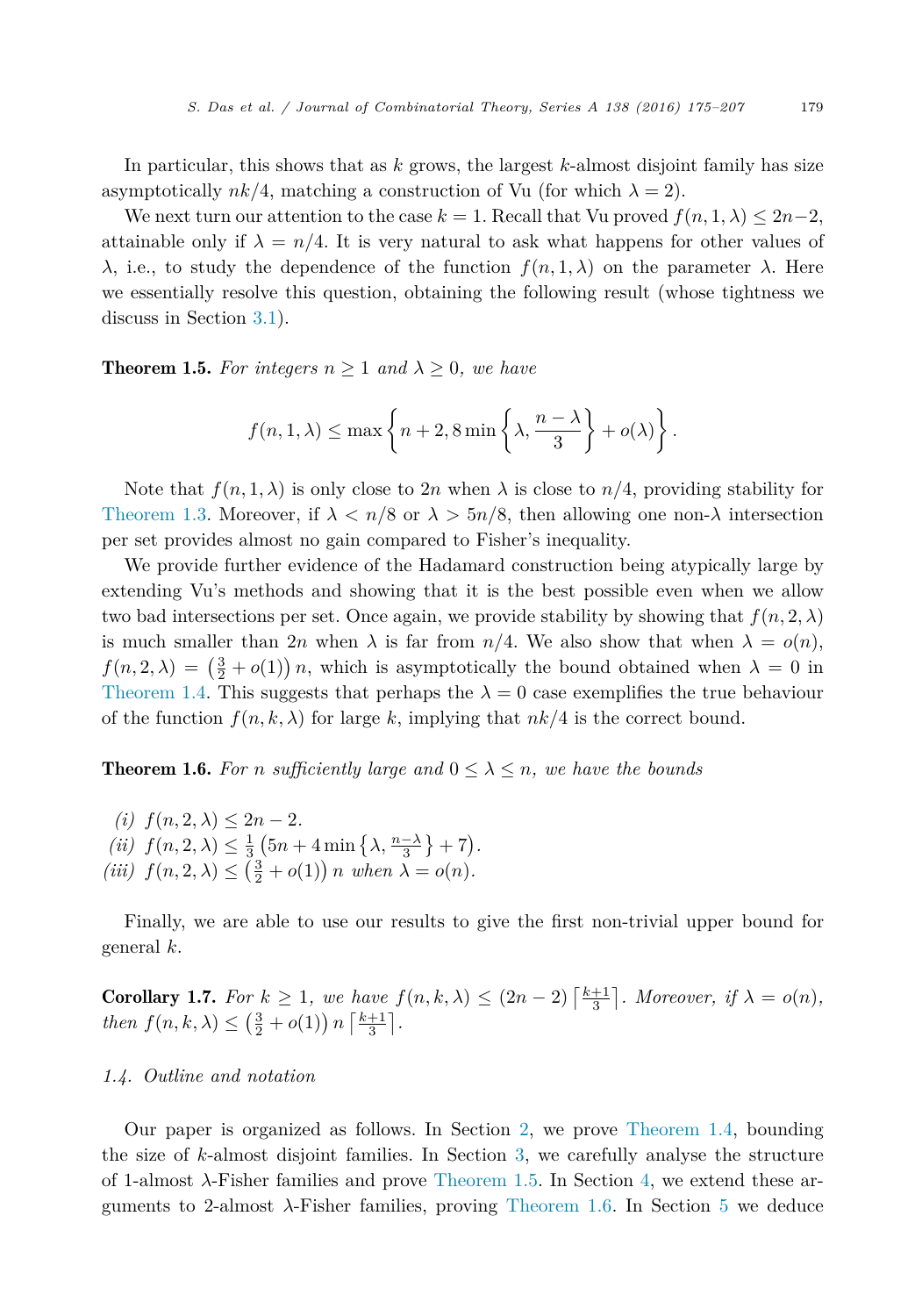<span id="page-5-0"></span>[Corollary 1.7.](#page-4-0) In the final section we provide some concluding remarks and open questions. Some technical lemmas needed in Section [4](#page-15-0) are proven in [Appendix A.](#page-26-0)

Although we are studying set families  $\mathcal{F} = \{F_1, F_2, \ldots, F_m\}$  over the ground set  $[n] = \{1, 2, \ldots, n\}$ , we shall often think about them in terms of the auxiliary graph  $G(\mathcal{F})$ or in terms of the characteristic vectors of the sets over  $\{0,1\}^n$ . Recall that the auxiliary graph  $G(\mathcal{F}) = (V, E)$  has  $V = \mathcal{F}$ , with an edge  $\{F, F'\}$  if and only if  $|F \cap F'| \neq \lambda$ . We shall use  $P_t$  to denote a path on  $t + 1$  vertices and  $C_t$  to denote a cycle of  $t$  vertices.

Given a set *F*, its characteristic vector  $v_F \in \{0,1\}^n$  is defined by  $(v_F)_i = 1$  for all *j* ∈ *F* and  $(v_F)_j = 0$  for *j* ∉ *F*. If our sets are indexed, we will sometimes abbreviate notation by writing  $v_i = v_{F_i}$ . Given a set family  $\mathcal{F} = \{F_1, F_2, \ldots, F_m\}$ , the *element-set incidence matrix*  $A(F)$  is an  $n \times m$  matrix whose columns are the characteristic vectors  $v_i$ . Thus  $A(F)$  is a  $\{0,1\}$ -matrix with  $A(F)_{i,i} = 1$  if and only if  $j \in F_i$ .

We then define the *intersection matrix*  $M(F)$  to be an  $m \times m$  matrix with  $M(F)_{i,j} =$  $|F_i \cap F_j| - \lambda$ . Note that  $M(F) = A(F)^T A(F) - \lambda J_m$ , where  $J_m$  is the  $m \times m$  matrix with all entries equal to 1. Many of our arguments will rely on the rank of the intersection matrix over the reals, and hence any reference to the rank should be understood as the rank of  $M(\mathcal{F})$  over  $\mathbb{R}$ , unless otherwise stated.

When the underlying set family is understood from context, we will often suppress it in the notation, writing  $G$ ,  $A$  and  $M$  instead. For brevity, we will often combine terminology from graph theory and linear algebra when referring to our set families. For instance, we will call a set family  $\mathcal F$  a *rank-3*  $C_5$  if  $\text{rank}(M(\mathcal F)) = 3$  and the corresponding auxiliary graph *G* is a cycle on five vertices.

For a set family F and  $j \in [n]$ , we write  $\mathcal{F}(j) = \{F \in \mathcal{F} : j \in F\}$  for the subfamily consisting of sets containing *j*. We will sometimes wish to restrict our families to subsets *X* ⊂ [*n*] of the ground set, and shall write  $|F|_X = |F \cap X|$ . Finally, all logarithms are in base two.

# 2. Almost disjoint families

In this section we set  $\lambda = 0$  and determine the largest possible size of a *k*-almost disjoint family over [*n*]. We shall prove the tight bound in [Theorem 1.4,](#page-3-0) which we recall below.

Theorem 1.4. *For any positive integers n and k, we have*

$$
f(n,k,0) \leq \frac{n}{k} \left\lfloor \frac{k^2}{4} \right\rfloor + n + 1.
$$

We show this bound is tight whenever *k* is even,  $4|kn$  and  $n \geq k/2+2$ , or *k* is odd and  $k|n$ . Construct a family F by taking the edges of a graph H with vertex set [*n*], along with the empty set and all *n* singletons in [*n*]. If *k* is even, we may take *H* to be any  $(k/2)$ -regular graph, which exists whenever  $kn/2$  is even and  $k/2 \leq n-1$ . If *k* is odd, let *H* be a disjoint union of  $K_{(k-1)/2,(k+1)/2}$ 's. It is easy to verify that these families are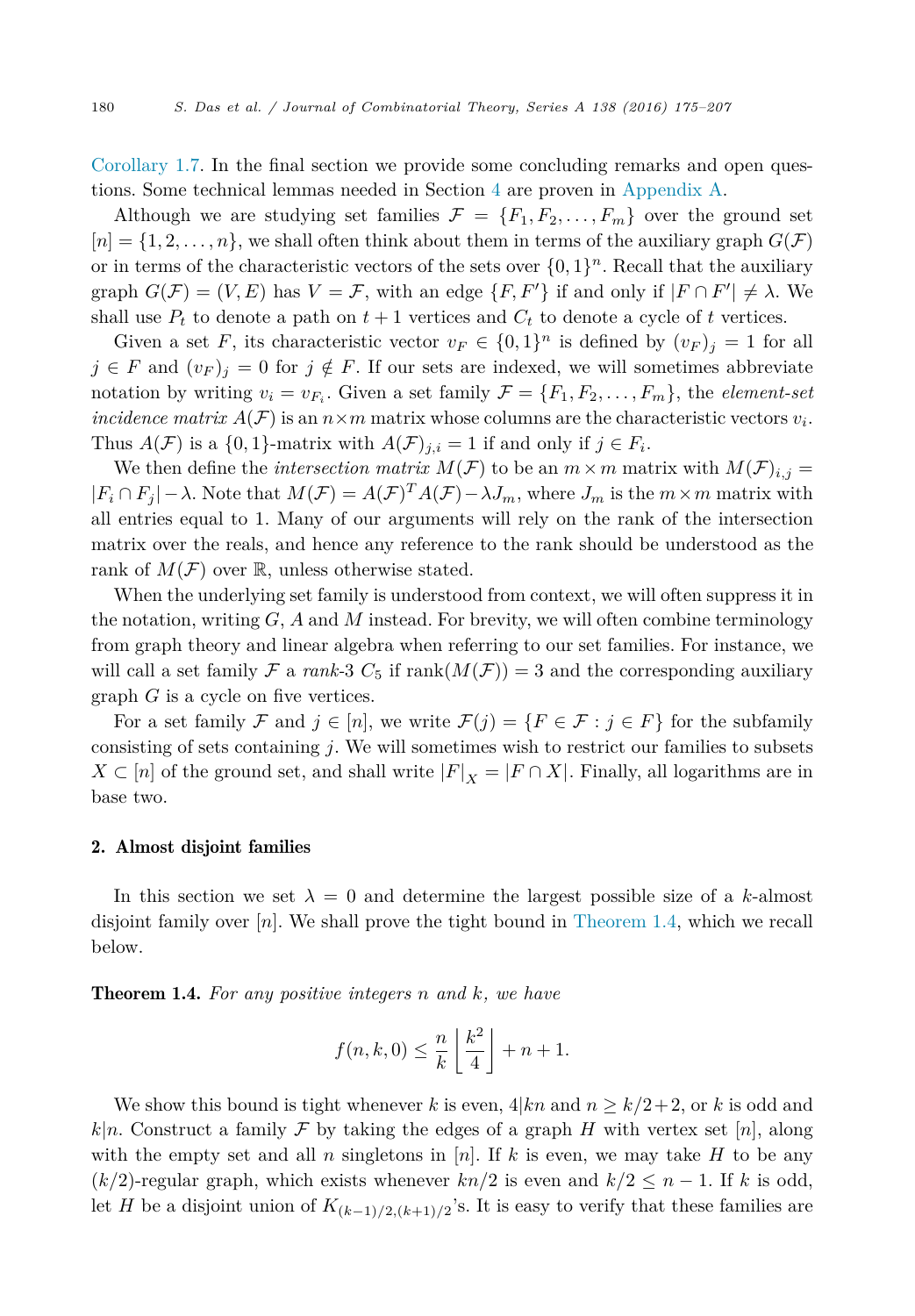<span id="page-6-0"></span>*k*-almost disjoint with the desired number of sets. We now prove [Theorem 1.4,](#page-3-0) showing that these constructions are the best possible.

**Proof.** We prove the theorem by induction on the number of sets of size at least 4. For the induction step, suppose we have a set  $F \in \mathcal{F}$  with  $s = |F| \geq 4$ . Let  $\mathcal{F}_0 = \{F' \in \mathcal{F} \mid F \geq 4\}$  $\mathcal{F}: F' \cap F = \emptyset$  and  $\mathcal{F}_1 = \mathcal{F} \setminus \mathcal{F}_0$ . By assumption,  $|\mathcal{F}_1| \leq k+1$ . By induction, since  $\mathcal{F}_0$  is a *k*-almost disjoint system over  $n - s$  elements with fewer sets of size at least 4,  $|\mathcal{F}_0| \leq \frac{n-s}{k} \left\lfloor \frac{k^2}{4} \right\rfloor + n - s + 1$ . Thus we have

$$
|\mathcal{F}| = |\mathcal{F}_0| + |\mathcal{F}_1| \le \frac{n-s}{k} \left\lfloor \frac{k^2}{4} \right\rfloor + n - s + 1 + k + 1
$$
  

$$
\le \frac{n}{k} \left\lfloor \frac{k^2}{4} \right\rfloor + n + 1 - s \left( \frac{k^2 - 1}{4k} + 1 \right) + k + 1 < \frac{n}{k} \left\lfloor \frac{k^2}{4} \right\rfloor + n + 1,
$$

since  $s \geq 4$ .

For the base case, we may assume that  $|F| \leq 3$  for all  $F \in \mathcal{F}$ . Replacing any  $F \in \mathcal{F}$ with a subset  $F' \subset F$  not already in the family does not increase the number of intersections for any set. Hence we may further assume  $\mathcal F$  is a down-set, with  $F \in \mathcal F$  and  $F' \subset F$  implying  $F' \in \mathcal{F}$  as well.

Given any 3-set  $T = \{u, v, w\} \in \mathcal{F}$  and any  $S \subset T$ , let  $\mathcal{F}_T(S) = \{F \in \mathcal{F} : F \cap T = S\}.$ Since F is a down-set, we have  $|\mathcal{F}_T(S')| \geq |\mathcal{F}_T(S)|$  for any  $S' \subset S$ , as we have the  $\inf_{\mathcal{F}} \text{F}_{T}(S) \to \mathcal{F}_{T}(S')$  given by  $\Phi(F) = F \setminus (S \setminus S')$ . Hence we have  $|\mathcal{F}_{T}(\{u, v\})| \leq$  $|\mathcal{F}_T(\{u\})|, |\mathcal{F}_T(\{v,w\})| \leq |\mathcal{F}_T(\{v\})|,$  and  $|\mathcal{F}_T(\{u,w\})| \leq |\mathcal{F}_T(\{w\})|$ . Summing and rearranging, we have

$$
\sum_{x \in T} [|\mathcal{F}_T(\{x\})| - |\mathcal{F}_T(T \setminus \{x\})|] \ge 0,
$$

and so there is some  $x \in T$  with  $|\mathcal{F}_T(\{x\})| \geq |\mathcal{F}_T(T \setminus \{x\})|$ .

Form a multigraph G on vertices  $[n]$  from F by removing the empty set and singletons, and replacing every 3-set *T* by the (2-)edge  $T \setminus \{x\}$ , where *x* is as above. Note that, since we assumed  $\mathcal F$  is a down-set, every replaced 3-set gives rise to a repeated edge. For a vertex *v*, let  $d<sub>v</sub>$  denote its degree (with multiplicity) in  $\mathcal{G}$ . We now apply the following result.

**Proposition 2.1.** Let G be a multigraph on n vertices. If  $e(G) > \frac{n}{k} \left\lfloor \frac{k^2}{4} \right\rfloor$ , then there is *some edge*  $\{u, v\} \in E(G)$  *with*  $d_u + d_v \geq k + 1$ *.* 

We have  $e(G) \geq |\mathcal{F}| - n - 1$ , and so if  $|\mathcal{F}| > \frac{n}{k} \left\lfloor \frac{k^2}{4} \right\rfloor + n + 1$ , the hypotheses of Proposition 2.1 are satisfied, and thus we have some edge  $\{\tilde{u}, v\} \in \mathcal{G}$  with  $d_u + d_v \geq k+1$ .

By inclusion–exclusion, the number of edges in G intersecting  $\{u, v\}$  is  $d_u + d_v - d_{uv}$ , where  $d_{uv}$  is the multiplicity of the edge  $\{u, v\}$  itself. If  $d_{uv} = 1$ , then the edge  $\{u, v\}$ intersects at least  $k$  edges in  $\mathcal{G}$ , each of which corresponds to a set in  $\mathcal{F}$ . This counts the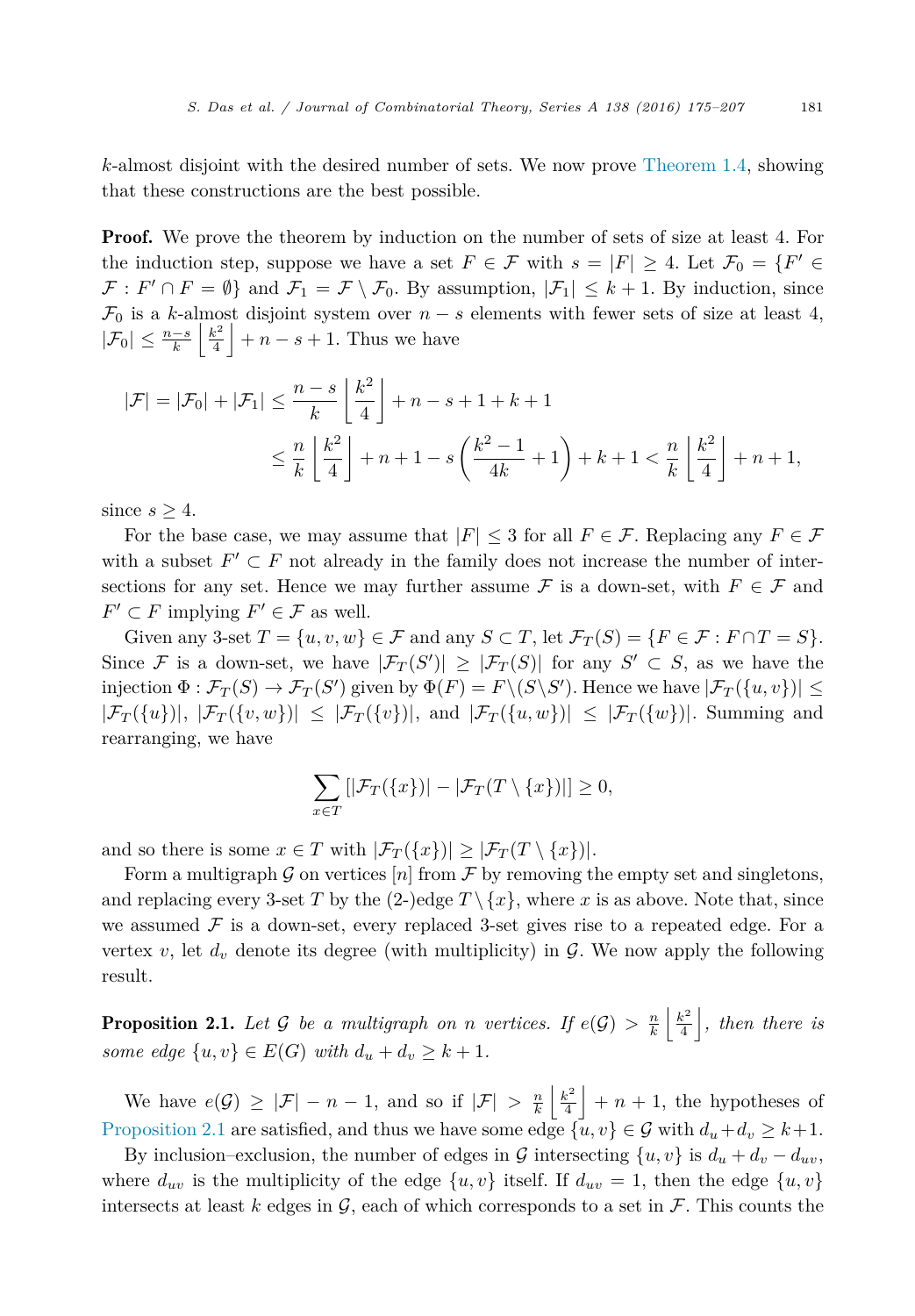set  $\{u, v\}$  itself, but does not count the two singletons  $\{u\}$  and  $\{v\}$  (which belong to F as F is a down-set), and hence the set  $\{u, v\}$  intersects at least  $k+1$  other sets in F, a contradiction.

Hence we may assume  $d_{uv} \geq 2$ , which is only possible if some 3-set  $T = \{u, v, w\}$  in F is mapped to the edge  $\{u, v\}$  in G. In this case, we consider the number of sets in F that intersect *T*. Each of the edges in G intersecting  $\{u, v\}$  corresponds to a different set in F that intersects T. There are at least  $d_u + d_v - d_{uv} \ge k + 1 - d_{uv}$  such sets.

Note that the sets in F which reduce to  $\{u, v\}$  in G are T itself and some of the sets in  $\mathcal{F}_T(\{w, v\})$ . On the other hand, the sets corresponding to those in  $\mathcal{F}_T(\{w\})$  do not intersect  $\{u, v\}$  in G, and by construction,  $|\mathcal{F}_T(\{w\})| \geq |\mathcal{F}_T(\{u, v\})|$ . Hence we overcount  $d_{uv} \leq |\mathcal{F}_T(\{u, v\})| + 1$  sets, but undercount  $|\mathcal{F}_T(\{w\})|$  sets. Accounting for the fact that we shouldn't count the 3-set *T* itself, but should count the three singletons  $\{u\}$ ,  $\{v\}$ , and  $\{w\}$ , it follows that there are at least  $k+2$  other sets in F intersecting T, a contradiction. This completes the proof.  $\square$ 

It remains to prove [Proposition 2.1.](#page-6-0)

**Proof of Proposition 2.1.** We will in fact prove that if G is a multigraph with  $\sum_{u \sim v} (d_u + d_v)$  $d_v$ )  $\leq$  *ke*( $\mathcal{G}$ ), where the sum is taken with multiplicity over repeated edges, then  $e(\mathcal{G})$   $\leq$  $\frac{n}{k}$   $\left| \frac{k^2}{4} \right|$ . The claim then follows by averaging over the edges.

To begin, we show that we may assume all the degrees are nearly equal. Indeed, suppose there are two vertices *u* and *v* with  $d_v \geq d_u + 2$ . Let *w* be a neighbour of *v*, and obtain a multigraph  $\mathcal{G}'$  by exchanging the edge  $\{v, w\}$  with the edge  $\{u, w\}$ . We have  $d'_v = d_v - 1$ ,  $d'_u = d_u + 1$ , and  $d'_x = d_x$  for all other vertices *x*. Thus we have

$$
\sum_{x \sim y \in \mathcal{G}'} (d'_x + d'_y) - \sum_{x \sim y \in \mathcal{G}} (d_x + d_y) = d_u + (d_u + 1) - (d_v - 1) - d_v = 2(d_u - d_v + 1) < 0,
$$

and so  $\sum_{x \sim y \in \mathcal{G}'} d'_x + d'_y < ke(\mathcal{G}')$ . Hence we may assume that all vertices in  $\mathcal{G}$  have degrees either *d* or  $d-1$ , where *d* is the maximum degree of  $\mathcal{G}$ .

If  $d \leq k/2 \in \mathbb{Z}$ , then we are done, as

$$
e(\mathcal{G}) = \frac{1}{2} \sum_{v} d_v \leq \frac{nd}{2} \leq \frac{nk}{4} = \frac{n}{k} \left\lfloor \frac{k^2}{4} \right\rfloor.
$$

On the other hand, we must have  $d \leq (k+1)/2$ . Indeed, suppose  $d \geq k/2 + 1$ . Then for every edge  $u \sim v$ , we have  $d_u + d_v \in \{2d - 2, 2d - 1, 2d\}$ . Since  $2d - 2 \geq k$ , and we must have some edges of weight at least  $2d - 1 > k$  (since there is a vertex of degree *d*), we cannot have  $\sum_{u \sim v} (d_u + d_v) \leq ke(G)$ .

Hence it only remains to consider the case  $d = (k+1)/2$ . Let  $U = \{u : d_u = (k-1)/2\}$ and  $V = \{v : d_v = (k+1)/2\}$ . Note that edges within *U* have weight  $k-1$ , edges between *U* and *V* have weight *k*, and edges within *V* have weight  $k + 1$ . Since the average edge weight is at most k, we must have  $e(U) \geq e(V)$ . Moreover, we have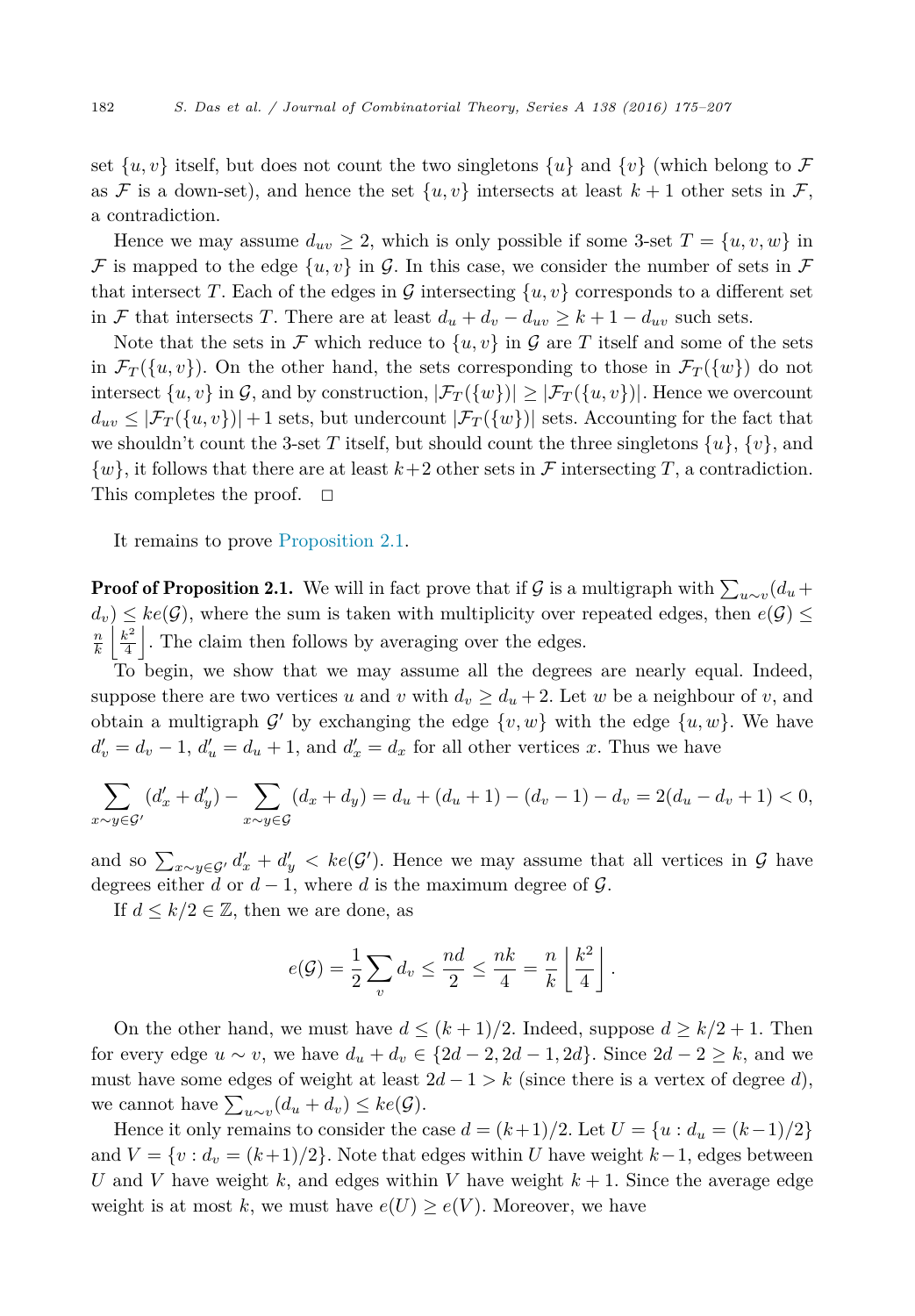*S. Das et al. / Journal of Combinatorial Theory, Series A 138 (2016) 175–207* 183

<span id="page-8-0"></span>
$$
e(U, V) = \sum_{u \in U} d_u|_V = \sum_{u \in U} (d_u - d_u|_U) = \sum_{u \in U} d_u - 2e(U) = \frac{k-1}{2} |U| - 2e(U).
$$

Similar calculations give  $e(U, V) = \frac{k+1}{2} |V| - 2e(V)$ .

Equating the two expressions, and noting that  $|U| = n - |V|$ , gives  $\frac{k+1}{2} |V| = \frac{k-1}{2} |U| 2e(U) + 2e(V) \leq \frac{k-1}{2}(n - |V|)$ , and so  $|V| \leq \frac{n(k-1)}{2k}$ .

Finally, we have

$$
e(G) = \frac{1}{2} \sum_{x} d_{x} = \frac{1}{2} \left[ \frac{k+1}{2} |V| + \frac{k-1}{2} (n-|V|) \right] = \frac{1}{2} \left[ |V| + \frac{n(k-1)}{2} \right]
$$
  

$$
\leq \frac{n}{k} \cdot \frac{k-1}{2} \cdot \frac{k+1}{2} = \frac{n}{k} \left\lfloor \frac{k^{2}}{4} \right\rfloor. \qquad \Box
$$

#### 3. A sharp result when  $k = 1$

Having resolved the case  $\lambda = 0$ , we now turn our attention to determining  $f(n, 1, \lambda)$ for arbitrary *λ*.

# *3.1. Preliminaries*

Recall that Vu [\[22\]](#page-32-0) proved  $f(n, 1, \lambda) \leq 2n - 2$ , with equality if and only if  $\lambda = n/4$ and an  $n \times n$  Hadamard matrix exists. An  $n \times n$  Hadamard matrix *H* is an orthogonal  $\{\pm 1\}$ -matrix, where we may assume the last column has every entry equal to 1. For each of the other *n* − 1 columns, define a set  $F_j$  by taking  $i \in F_j$  if and only if  $H_{i,j} = 1$ . Add to these sets their complements, resulting in a family F of 2*n*−2 sets. The orthogonality of the matrix *H* ensures  $\mathcal F$  is a 1-almost  $(n/4)$ -Fisher family.

We seek to sharpen this result by studying the dependence of  $f(n, 1, \lambda)$  on the parameter *λ*. Our goal is the following theorem, which, modulo the existence of either near-optimal *λ*-Fisher families or appropriate Hadamard matrices, gives essentially tight bounds for all *λ*. In particular, it shows that for *λ* far from *n/*4, 1-almost *λ*-Fisher families must have far fewer than  $2n - 2$  sets.

**Theorem 1.5.** For integers  $n \geq 1$  and  $\lambda \geq 0$ , we have

$$
f(n, 1, \lambda) \le \max \left\{ n + 2, 8 \min \left\{ \lambda, \frac{n - \lambda}{3} \right\} + o(\lambda) \right\}.
$$

To see that these bounds are essentially best possible, observe that when  $\lambda < n/8$  or  $\lambda > 5n/8$ , this upper bound reduces to  $f(n, 1, \lambda) \leq n + o(n)$ , and there might already be Fisher families of this size. If  $n/8 \leq \lambda \leq n/4$ , we have the upper bound  $f(n, 1, \lambda) \leq$  $8\lambda + o(\lambda)$ . If a  $(4\lambda) \times (4\lambda)$  Hadamard matrix exists, then we can use the Hadamard construction to obtain a 1-almost  $\lambda$ -Fisher with  $8\lambda - 2$  sets over  $[4\lambda] \subset [n]$ . Finally, for  $n/4 \leq \lambda \leq 5n/8$ , the bound is  $8(n - \lambda)/3 + o(\lambda)$ . This bound can be achieved by taking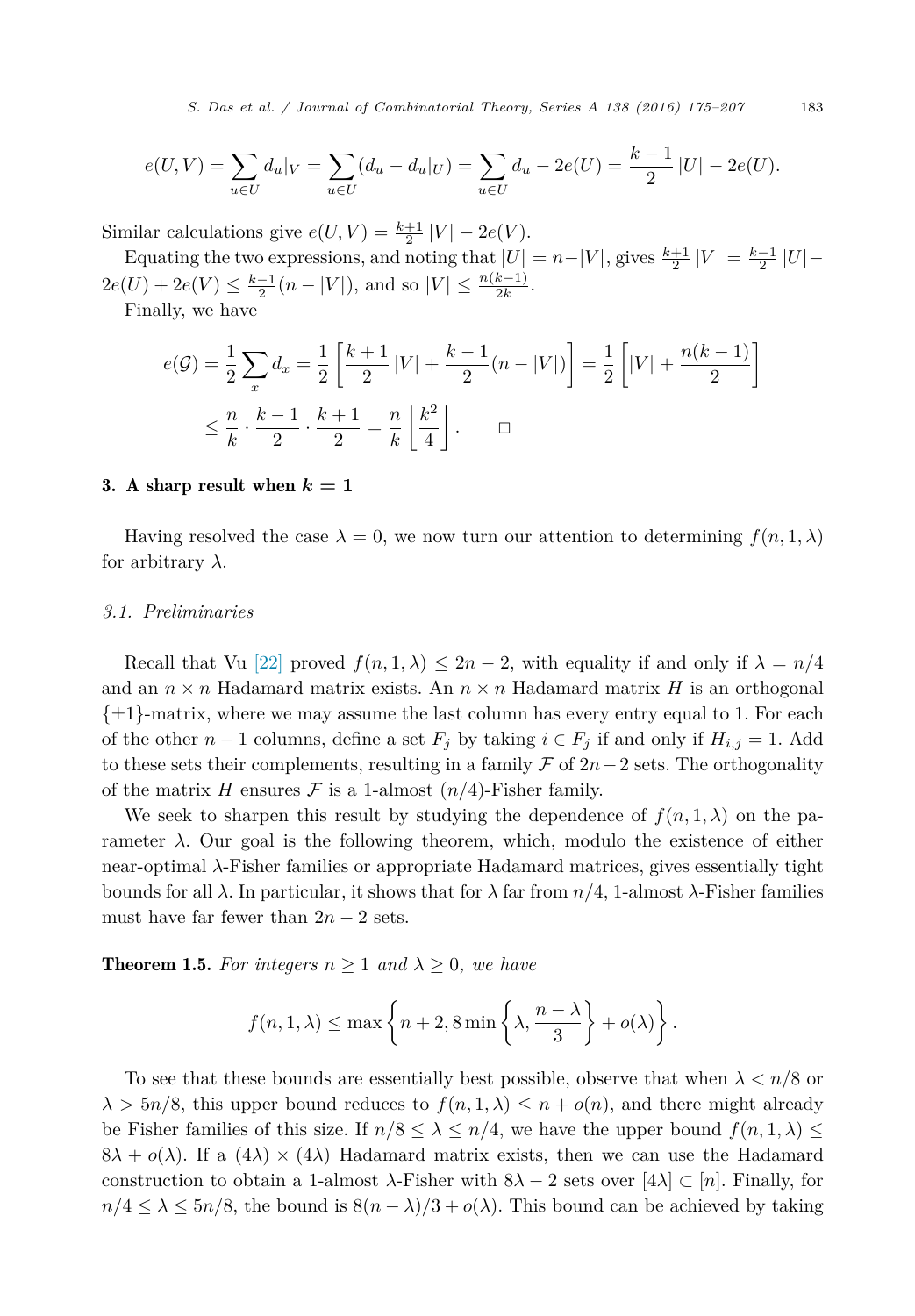<span id="page-9-0"></span>the Hadamard construction for a 1-almost  $((n - \lambda)/3)$ -Fisher family over  $[4(n - \lambda)/3]$ , and then adjoining the  $\lambda - (n - \lambda)/3$  elements from  $[n] \setminus [4(n - \lambda)/3]$  to each set to make the resulting family 1-almost *λ*-Fisher.

To prove this theorem, we shall require two lemmas. The first, relating the ranks of the incidence and intersection matrices, appears as Lemma 4.2 in [\[22\].](#page-32-0) Recall that for a family  $\mathcal{F} = \{F_1, F_2, \ldots, F_m\}$  over [*n*], the *incidence matrix*  $A = A(\mathcal{F})$  is an  $n \times m$  $\{0,1\}$ -matrix whose columns are the characteristic vectors  $\{v_1, v_2, \ldots, v_m\}$  of the sets of F. The *intersection matrix*  $M = M(F)$  is an  $m \times m$  matrix given by  $M = A^T A - \lambda J_m$ , where  $J_m$  is the  $m \times m$  matrix with every entry equal to 1. Note that  $M_{i,j} = |F_i \cap F_j| - \lambda$ for every  $i, j \in [m]$ .

**Lemma 3.1.** For any set family F, rank $(A) - 1 \leq \text{rank}(M) \leq \text{rank}(A) + 1$ . We have *equality in the second inequality only if the all-*1 *vector is spanned by the columns of M.*

**Proof.** The inequalities follow immediately from the subadditivity of the ranks of matrices and the fact that  $\text{rank}(A^T A) = \text{rank}(A)$ . The necessary condition is proven in  $[22]$ .  $\Box$ 

The second result is the Plotkin bound [\[17\]](#page-32-0) from coding theory, bounding the number of codewords in a binary code with large average distance. We express it below in the language of sets.

**Lemma 3.2.** Suppose we have a sequence of m subsets  $F_1, F_2, \ldots, F_m$  of  $[n]$  such that  $\sum_{i < j} |F_i \Delta F_j| \geq {m \choose 2} \left(\frac{n}{2} + \delta\right)$  *for some*  $\delta > 0$ *. Then*  $m \leq \frac{n}{2\delta} + 1$ *.* 

**Proof.** By double-counting,  $\sum_{i < j} |F_i \Delta F_j| = \sum_{x \in [n]} |\mathcal{F}(x)| |\mathcal{F} \setminus \mathcal{F}(x)|$ . Each summand on the right-hand side is at most  $\frac{m^2}{4}$ , and hence  $\binom{m}{2}$   $\left(\frac{n}{2} + \delta\right) \le \frac{nm^2}{4}$ . Solving for *m* gives the desired inequality.  $\square$ 

Armed with these lemmas, we may proceed to prove [Theorem 1.5.](#page-4-0)

*3.2. Proof of [Theorem 1.5](#page-4-0)*

Suppose  $\mathcal F$  is 1-almost  $\lambda$ -Fisher. We wish to show

$$
|\mathcal{F}| \leq \max\left\{n+2, 8\min\left\{\lambda, \frac{n-\lambda}{3}\right\} + o(\lambda)\right\}.
$$

First note that if  $\lambda = 0$ , then by [Theorem 1.4](#page-3-0) we have  $|\mathcal{F}| \leq n+1$ , and so we may assume  $\lambda \geq 1$ . Now suppose there is some  $F \in \mathcal{F}$  with  $|F| = \lambda$ . Since  $\mathcal{F}$  is 1-almost  $\lambda$ -Fisher, there may be some other set *F*' such that  $|F \cap F'| \neq \lambda$ . However, every set in  $\mathcal{F}\setminus\{F'\}$  must intersect *F* in  $\lambda$  elements, and must therefore contain *F*. As these sets all intersect in the  $\lambda$  elements of *F*, it follows that the restriction of  $\mathcal{F}\setminus\{F'\}$  to the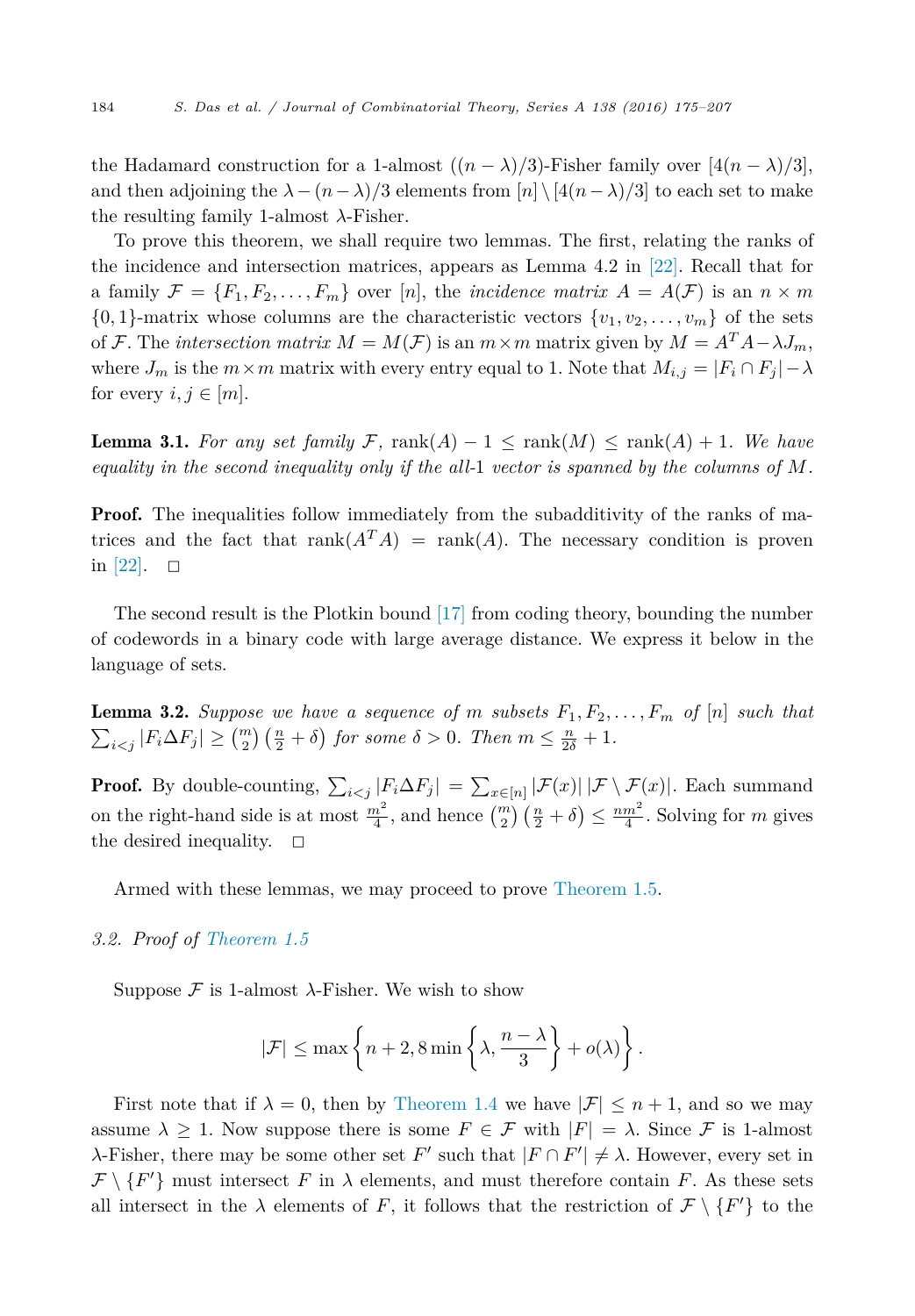<span id="page-10-0"></span>universe  $[n] \setminus F$  is a 1-almost disjoint family over the  $n - \lambda$  elements in  $[n] \setminus F$ . Applying [Theorem 1.4,](#page-3-0) it follows that  $|\mathcal{F} \setminus \{F'\}| \leq n - \lambda + 1 \leq n$ , and so  $|\mathcal{F}| \leq n + 1$ , as required. Thus we may further assume  $|F| > \lambda$  for all  $F \in \mathcal{F}$ .

Next we consider the structure of the auxiliary graph  $G = G(\mathcal{F})$ . Since  $\mathcal F$  is 1-almost *λ*-Fisher, *G* has maximum degree 1. Hence the connected components of *G* are either isolated edges, which we denote as copies of  $P_1$ , or isolated vertices. Let  $\mathcal{F}' = \{F_1, F_2\} \subset$  $\mathcal F$  be an edge in  $G$ . We then have

$$
M(\mathcal{F}') = \begin{pmatrix} |F_1| - \lambda & |F_1 \cap F_2| - \lambda \\ |F_1 \cap F_2| - \lambda & |F_2| - \lambda \end{pmatrix}.
$$

Since  $|F_1| - \lambda > 0$ , it follows that rank $(M(\mathcal{F}')) \geq 1$ . Moreover, by considering the determinant of this matrix, we have  $\text{rank}(M(\mathcal{F}')) = 2$  unless

$$
(|F_1| - \lambda) (|F_2| - \lambda) = (|F_1 \cap F_2| - \lambda)^2, \tag{1}
$$

in which case  $rank(M(\mathcal{F}')) = 1$ . Since  $|F_1 \cap F_2| < max\{|F_1|, |F_2|\}$ , equality requires  $|F_1 \cap F_2| < \lambda$ .

We partition F according to the connected components of G. We may write  $\mathcal{F} = \cup_i \mathcal{F}_i$ , where  $\mathcal{F}_i$  is a rank-1  $P_1$  for  $1 \leq i \leq r$ , a rank-2  $P_1$  for  $r + 1 \leq i \leq r + s$ , and an isolated vertex for  $r + s + 1 \leq i \leq r + s + t$ . The total number of sets is then given by  $m = |\mathcal{F}| = 2r + 2s + t.$ 

We shall prove the desired bound on *m* through three intermediate bounds on subfamilies of  $\mathcal{F}$ .

Bound I:  $m \leq n + r + 1$ .

**Proof.** Since  $A = A(F)$  is an  $n \times m$  matrix, we have rank $(A) \leq n$ . By [Lemma 3.1,](#page-9-0) it follows that rank $(M) \leq \text{rank}(A) + 1 \leq n + 1$ . However,  $M = M(F)$  is a block-diagonal matrix, with submatrices  $M_i = M(\mathcal{F}_i)$ ,  $1 \leq i \leq r + s + t$ , on the diagonal. By our choice of partition, we have

rank(M) = 
$$
\sum_{i}
$$
 rank(M<sub>i</sub>) =  $\sum_{i=1}^{r}$  rank(M<sub>i</sub>) +  $\sum_{i=r+1}^{r+s}$  rank(M<sub>i</sub>) +  $\sum_{i=r+s+1}^{r+s+t}$  rank(M<sub>i</sub>)  
=  $r + 2s + t$ .

Thus  $m = 2r + 2s + t = \text{rank}(M) + r \leq n + r + 1$ , as claimed.  $\Box$ 

Hence if  $r \leq 1$  we have  $|\mathcal{F}| \leq n+2$ , giving the desired upper bound on the size of the family. Thus we may assume that  $\mathcal F$  has at least two rank-1  $P_1$ 's. We now apply a very different argument. We label the sets in the connected components as  $\mathcal{F}_i = \{F_{i,0}, F_{i,1}\}\$ for  $1 \le i \le r + s$ , and  $\mathcal{F}_i = \{F_i\}$  for  $r + s + 1 \le i \le r + s + t$ .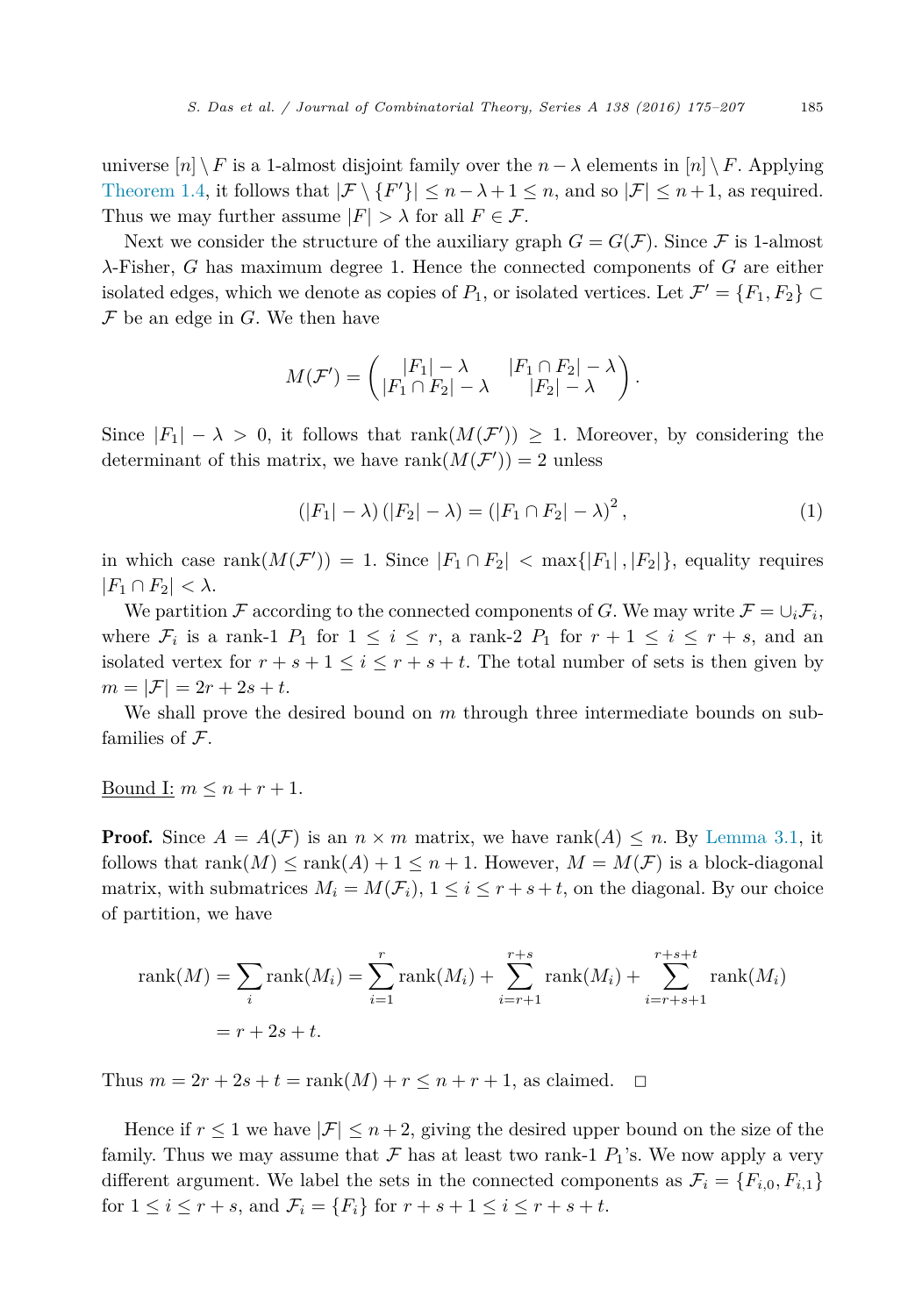<span id="page-11-0"></span>First note that we can deduce a large amount of structural information about the sets in the rank-1 pairs. Let  $\nu = \min_{1 \leq i \leq r} |F_{i,0} \cap F_{i,1}| < \lambda$  and  $\mu = \lambda - \nu$ . Without loss of generality, suppose this minimum is attained at  $i = 1$ , and let  $V = F_{1,0} \cap F_{1,1}$  and *U* =  $(F_{1,0} \cup F_{1,1}) \setminus V$ . Consider any other set *F* ∈ *F*. We have  $|F| ≥ |F ∩ (F_{1,0} ∪ F_{1,1})|$  =  $|F \cap F_{1,0}| + |F \cap F_{1,1}| - |F \cap V| \geq \lambda + \lambda - \nu = 2\lambda - \nu$ . As this holds for  $F_{i,0}$  and  $F_{i,1}$ for any  $2 \leq i \leq r$ , we have

$$
(|F_{i,0}|- \lambda) (|F_{i,1}|- \lambda) \geq (\lambda - \nu)^2 \geq (\lambda - |F_{i,0} \cap F_{i,1}|)^2,
$$

since  $|F_{i,0} \cap F_{i,1}| < \lambda$  for every  $i \leq r$ , and  $\nu$  was chosen to minimise  $|F_{i,0} \cap F_{i,1}|$ . In order to have equality, which we require in [\(1\),](#page-10-0) we must have  $V \subset F_{i,j}$  and  $F_{i,j} \subset F_{1,0} \cup F_{1,1}$ for all  $i \leq r$  and  $j \in [2]$ . Moreover, we must have  $F_{i,0} \cap F_{i,1} = V$  and, by symmetry,  $(F_{i,0} \cup F_{i,1}) \setminus V = U$ . Hence it follows that there are disjoint sets *V* of size *v* and *U* of size  $4\mu$  such that all sets  $F_{i,j}$  in the rank-1 edges contain *V*, and, outside this common core, the pairs  $\mathcal{F}_i$  each partition *U* into two equal parts. We let  $W = [n] \setminus (U \cup V)$  be those elements not covered by sets in rank-1 edges, and let  $\gamma = |W| = n - 4\mu - \nu$  denote its size. Using this structure, we shall first deduce a preliminary bound on the size of  $\mathcal F$ .

# <u>Bound II:</u>  $m \leq 16\mu$ .

**Proof.** We study the subfamily  $\mathcal{G} = \{F_{i,0} : 1 \leq i \leq r+s\} \cup \{F_i : r+s+1 \leq i \leq r+s+t\}.$ Note that we are only taking one set from each edge, and so all pairwise intersections in G have size  $\lambda$ .

We shall consider the symmetric differences between sets of  $\mathcal G$  over the ground set  $U$ . For any two sets  $F, F' \in \mathcal{G}$ , we will show

$$
|F\Delta F'|_U = 2\mu + 2|\overline{F} \cap \overline{F'}|_V + 2|F \cap F'|_W, \qquad (2)
$$

where  $\overline{F}$  denotes the complement of  $F$ .

Start with the observation that  $|F\Delta F'|_U = |F|_U + |F'|_U - 2|F\cap F'|_U$ . There must be some  $1 \leq i \leq r$  such that  $F \notin \{F_{i,0}, F_{i,1}\}$ , and so  $|F \cap F_{i,0}| = \lambda = |F \cap F_{i,1}|$ . Since  $V = F_{i,0} \cap F_{i,1}$  and  $F_{i,0} \setminus V$  and  $F_{i,1} \setminus V$  partition *U*, we obtain  $|F|_U = 2\lambda - 2|F|_V$ .  $\text{Similarly, } |F'|_U = 2\lambda - 2|F'|_V. \text{ Hence } |F\Delta F'|_U = 4\lambda - 2(|F|_V + |F'|_V) - 2|F \cap F'|_U.$ For future reference, note that  $|F|_U = 2\lambda - 2|F|_V \geq 2\lambda - 2\nu = 2\mu$ .

 $\text{Now } |F|_V + |F'|_V = |F \cup F'|_V + |F \cap F'|_V = \nu - |\overline{F} \cap \overline{F'}|_V + |F \cap F'|_V.$  Moreover, since G is a  $\lambda$ -Fisher family, we must have  $|F \cap F'| = |F \cap F'|_U + |F \cap F'|_V + |F \cap F'|_W = \lambda$ . Putting this all together, we have the claimed equality,

$$
\begin{aligned} |F\Delta F'|_U&=2\left(\lambda-\nu\right)+2\left|\overline{F}\cap\overline{F'}\right|_V+2\left(\lambda-\left|F\cap F'\right|_V-\left|F\cap F'\right|_U\right)\\ &=2\mu+2\left|\overline{F}\cap\overline{F'}\right|_V+2\left|F\cap F'\right|_W. \end{aligned}
$$

In particular, the differences between sets in  $\mathcal G$  over  $U$  have size at least  $2\mu$ . Our universe *U* has size  $4\mu$ , and so this is not enough to apply [Lemma 3.2,](#page-9-0) as we would have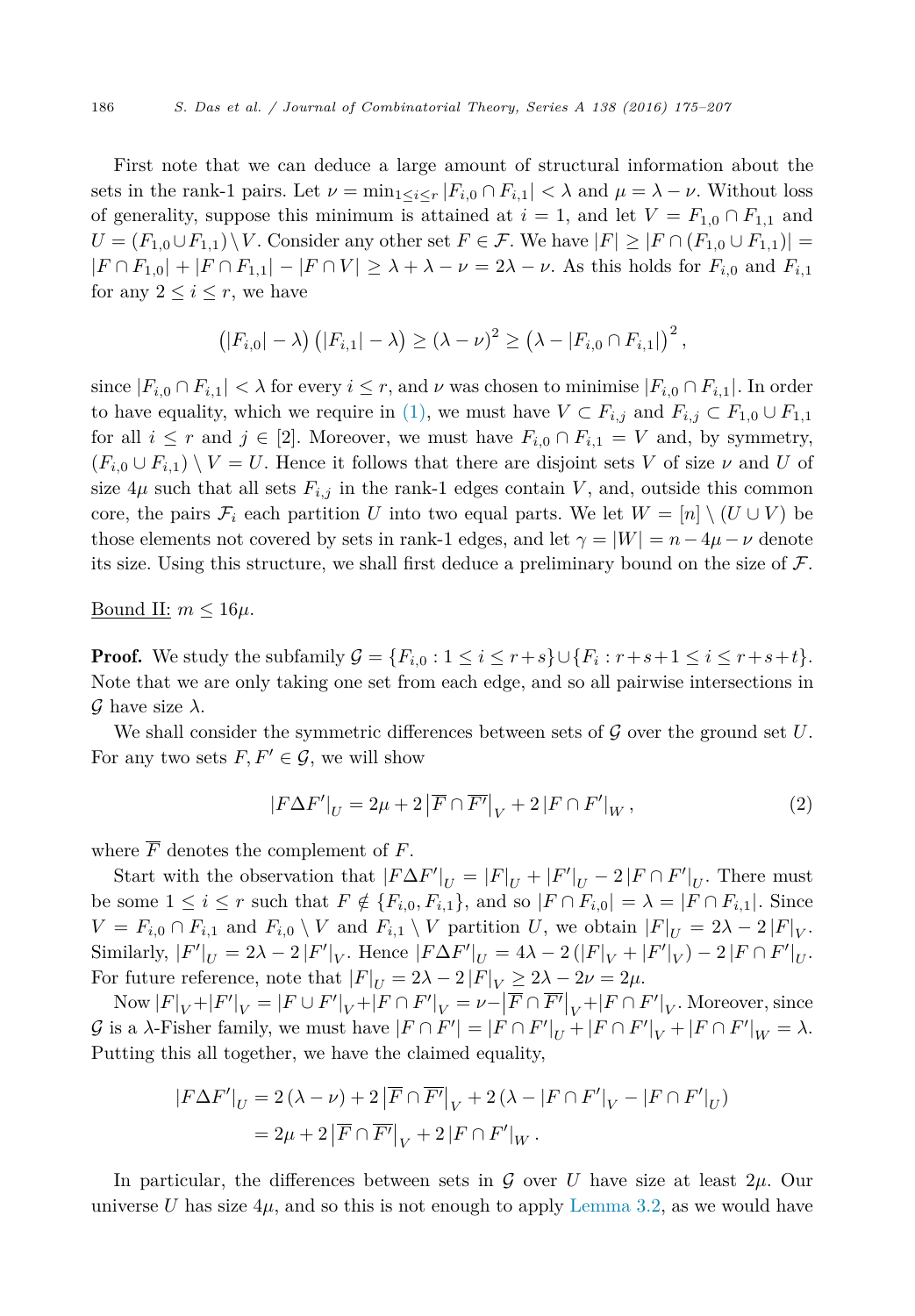<span id="page-12-0"></span> $\delta = 0$ . However, since each set in G contains at least  $2\mu$  elements of U, we can find some  $u \in U$  contained in at least half the sets of G. Considering the sets in  $\mathcal{G}(u)$  over the universe  $U \setminus \{u\}$ , we have at least  $|\mathcal{G}|/2$  sets with pairwise distances at least  $2\mu$  over a universe of size  $4\mu - 1$ . Taking  $\delta = 1/2$  in [Lemma 3.2,](#page-9-0) this gives  $|\mathcal{G}|/2 \le 4\mu$ , and so  $|\mathcal{G}| = r + s + t \leq 8\mu$ . Hence  $|\mathcal{F}| = 2r + 2s + t \leq 2 |\mathcal{G}| \leq 16\mu$ , as claimed.  $\Box$ 

If  $\mu \leq n/16$ , then by Bound II we have  $m \leq 16\mu \leq n$ , which would give the desired bound on the size of F. Hence we may now assume  $\mu \geq n/16$  and  $|\mathcal{F}| \geq n+2$  $4\mu + \nu + \gamma + 2 > 4\mu + \nu$ .

Bound III:  $m \leq 8\mu + o(\mu)$ .

**Proof.** To complete the proof, we will now remove the extra factor of two from Bound II. We will also show that when  $\mathcal F$  only consists of rank-1  $P_1$ 's, then we have the more precise bound  $m \leq 8\mu$ , a result that will be used in [Lemma 4.4.](#page-19-0)

Let  $\mathcal G$  be as above. In Bound II, we used [\(2\)](#page-11-0) to bound  $|F\Delta F'|_U$  from below by  $2\mu$ . We will now show that the two additional terms cannot contribute too much, as otherwise we will gain in the application of [Lemma 3.2.](#page-9-0)

We define some additional notation to keep track of the sets and pairs of sets that contribute to these additional terms. Let  $\mathcal{P}^{(i)} = \left\{ \{F, F'\} \subset \mathcal{G} : 2^i \leq \left| \overline{F} \cap \overline{F'} \right|_V < 2^{i+1} \right\}$ be those pairs that fail to cover between  $2^i$  and  $2^{i+1}$  elements of *V*, and let  $\mathcal{R}^{(i)} \; = \; \cup_{\{F,F'\} \in \mathcal{P}^{(i)}} \{F,F'\}$  $\mathcal{R}^{(i)} = \bigcup_{\{F, F'\} \in \mathcal{P}^{(i)}} \{F, F'\}$  be the sets involved in such pairs. Similarly, let  $\mathcal{Q}^{(i)} = \{F, F'\} \subset \mathcal{G} : 2^i \leq |F \cap F'|_{W} < 2^{i+1}\}$  be the pairs that intersect in between  $2^i$  and  $\{F, F'\} \subset \mathcal{G}: 2^i \leq |F \cap F'|_W < 2^{i+1}\}$  be the pairs that intersect in between  $2^i$  and  $2^{i+1}$  elements in  $W = [n] \setminus (U \cup V)$ , and let  $S^{(i)} = \bigcup_{\{F,F'\}\in \mathcal{Q}^{(i)}} \{F,F'\}$  be the sets themselves. We denote the sizes of these families by  $p_i = |\mathcal{P}^{(i)}|$ ,  $q_i = |\mathcal{Q}^{(i)}|$ ,  $r_i = |\mathcal{R}^{(i)}|$ and  $s_i = |\mathcal{S}^{(i)}|$ . The following lemma bounds these quantities.

**Lemma 3.3.** We must have  $p_i \leq \mu r_i 2^{-(i+1)}$ ,  $r_i 2^i \leq 4\mu \sqrt{2\nu}$ ,  $q_i \leq \mu s_i 2^{-(i+1)}$  and  $s_i 2^i \leq$  $4\mu\sqrt{2\gamma}$ .

Given these bounds, it follows that the sets in  $\mathcal G$  are similar in structure to those from the Hadamard construction. Inspired by that example, we introduce complements with respect to *U* to remove the extra factor of two in Bound II. Let  $\mathcal{H} = \{F \cap U : F \in$  $\mathcal{G}$   $\cup$  { $\overline{F} \cap U$  :  $F \in \mathcal{G}$ }, giving 2 | $\mathcal{G}$ | sets (counted with multiplicity, if needed).

We choose an element  $x \in U$  uniformly at random, and apply [Lemma 3.2](#page-9-0) to  $\mathcal{H}(x)$ . First note that since H consists of pairs of sets and their complements,  $\mathcal{H}(x)$  contains one set from each pair, and so  $|\mathcal{H}(x)| = |\mathcal{G}|$  for all  $x \in U$ . Now consider the expected sum of differences between pairs of sets in  $\mathcal{H}(x)$ . A pair of sets  $\{F, F'\} \subset \mathcal{G}$  gives rise to four pairs of sets to consider in  $\mathcal{H}(x)$ :  $\{F, F'\}$ ,  $\{F, F'\}$ ,  $\{F, F'\}$  and  $\{F, F'\}$ (note that a set and its complement cannot both be in  $\mathcal{H}(x)$ , and hence contribute nothing to the expectation). Any pair of sets  $\{S, T\}$  is contained in  $\mathcal{H}(x)$  with probability  $|S \cap T|_U$  /4*μ*, and has difference  $|S \Delta T|_U$ , thus contributing  $|S \cap T|_U |S \Delta T|_U$  /4*μ* to the expectation.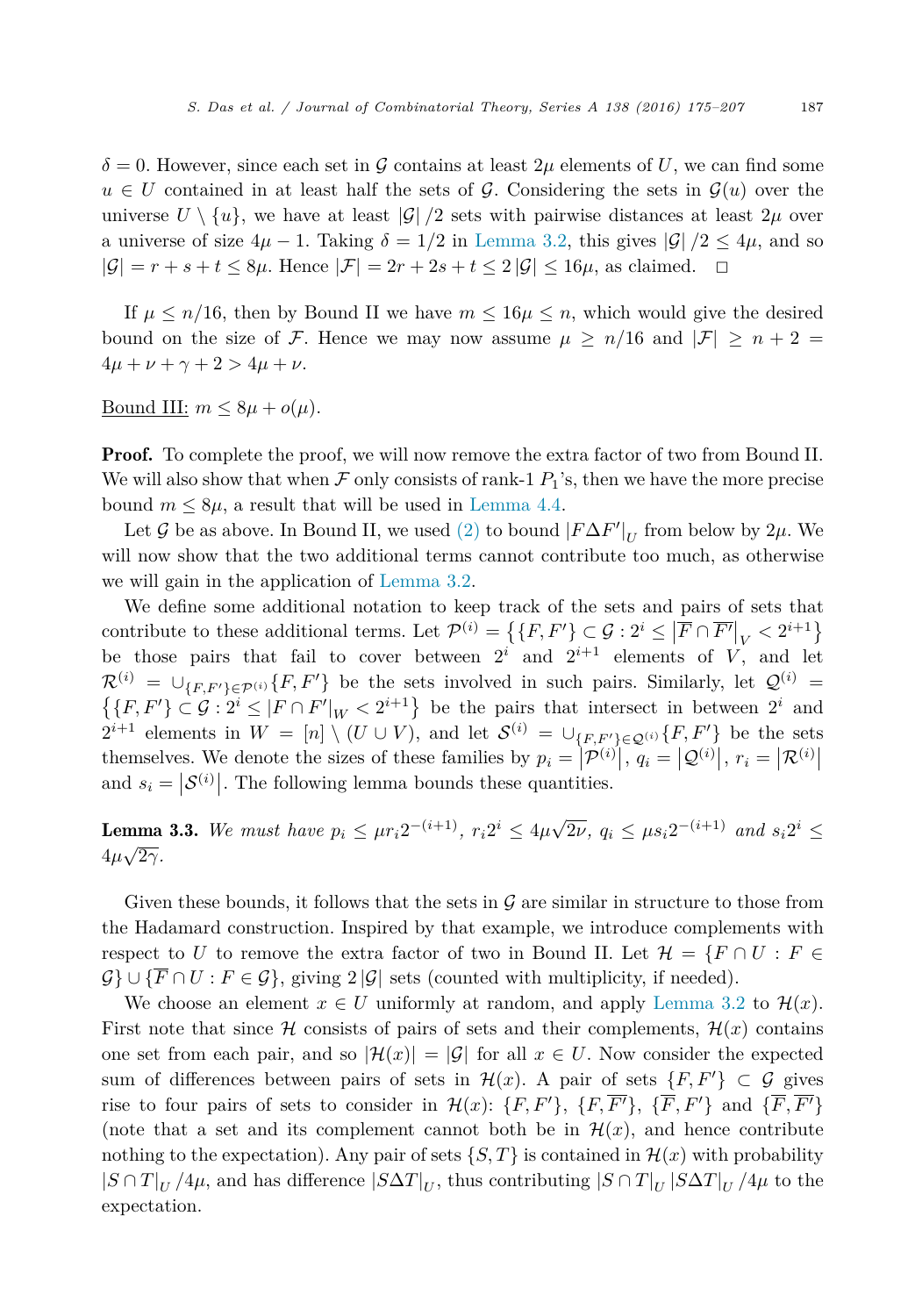By summing the corresponding terms for the four pairs associated with  $\{F, F'\} \subset \mathcal{G}$ and using  $(2)$ , we find that the contribution to the expectation is

$$
\frac{1}{2\mu} |F\Delta F'|_U (4\mu - |F\Delta F'|_U) \n= \frac{1}{2\mu} (2\mu + 2 |F \cap \overline{F'}|_V + 2 |F \cap F'|_W) (2\mu - 2 |F \cap \overline{F'}|_V - 2 |F \cap F'|_W) \n= \frac{2}{\mu} (\mu^2 - (|\overline{F} \cap \overline{F'}|_V + |F \cap F'|_W)^2) \ge \frac{2}{\mu} (\mu^2 - 2 |\overline{F} \cap \overline{F'}|_V^2 - 2 |F \cap F'|_W)^2.
$$

Hence, summing over all pairs, the expected sum of differences in  $\mathcal{H}(x)$  is at least

$$
\sum_{F,F'\in\mathcal{G}} \frac{2}{\mu} \left( \mu^2 - 2 \left| \overline{F} \cap \overline{F'} \right|_{V}^2 - 2 \left| F \cap F' \right|_{W}^2 \right)
$$
\n
$$
= 2\mu \binom{|\mathcal{G}|}{2} - \frac{4}{\mu} \sum_{F,F'\in\mathcal{G}} \left| \overline{F} \cap \overline{F'} \right|_{V}^2 - \frac{4}{\mu} \sum_{F,F'\in\mathcal{G}} \left| F \cap F' \right|_{W}^2
$$
\n
$$
\geq 2\mu \binom{|\mathcal{G}|}{2} - \frac{4}{\mu} \sum_{i=0}^{\log \nu} p_i (2^{i+1})^2 - \frac{4}{\mu} \sum_{i=0}^{\log \gamma} q_i (2^{i+1})^2
$$
\n
$$
\geq 2\mu \binom{|\mathcal{G}|}{2} - \frac{4}{\mu} \sum_{i=0}^{\log \nu} \left( \mu r_i 2^{-(i+1)} \right) (2^{i+1})^2 - \frac{4}{\mu} \sum_{i=0}^{\log \gamma} (\mu s_i 2^{-(i+1)}) (2^{i+1})^2
$$
\n
$$
\geq 2\mu \binom{|\mathcal{G}|}{2} - 8 \sum_{i=0}^{\log \nu} r_i 2^i - 8 \sum_{i=0}^{\log \gamma} s_i 2^i \geq 2\mu \binom{|\mathcal{G}|}{2} - 64\mu \nu^{1/2} \log \nu - 64\mu \gamma^{1/2} \log \gamma,
$$

where in the third and fifth inequalities we used the bounds on  $p_i$ ,  $q_i$ ,  $r_i$  and  $s_i$  given by [Lemma 3.3.](#page-12-0)

There is thus some choice of  $x \in U$  for which the sum of differences in  $\mathcal{H}(x)$  is at least this expectation. Removing the common element x from the  $|\mathcal{G}|$  sets in  $\mathcal{H}(x)$  does not affect the differences, and reduces the size of the universe to  $4\mu - 1$ , and hence in the application of [Lemma 3.2](#page-9-0) we may take

$$
\delta \geq \frac{1}{2} - \frac{64\mu \left(\nu^{1/2} \log \nu + \gamma^{1/2} \log \gamma\right)}{{|S|\choose 2}} > \frac{1}{2} - \frac{32 \left(\nu^{1/2} \log \nu + \gamma^{1/2} \log \gamma\right)}{\mu},
$$

recalling  $|\mathcal{G}| \ge \frac{1}{2} |\mathcal{F}| \ge \frac{1}{2} (n+2) \ge 2\mu + 1$ . As  $\nu, \gamma \le n$  and  $\mu \ge n/16$ , this lower bound is  $\frac{1}{2} - o(1)$ . Hence, provided *n* is sufficiently large, [Lemma 3.2](#page-9-0) gives

$$
|\mathcal{G}| \le \frac{4\mu - 1}{2\left(\frac{1}{2} - o(1)\right)} + 1 = 4\mu + o(\mu).
$$

Thus,  $|\mathcal{F}| \leq 2 |\mathcal{G}| \leq 8\mu + o(\mu)$ , as claimed.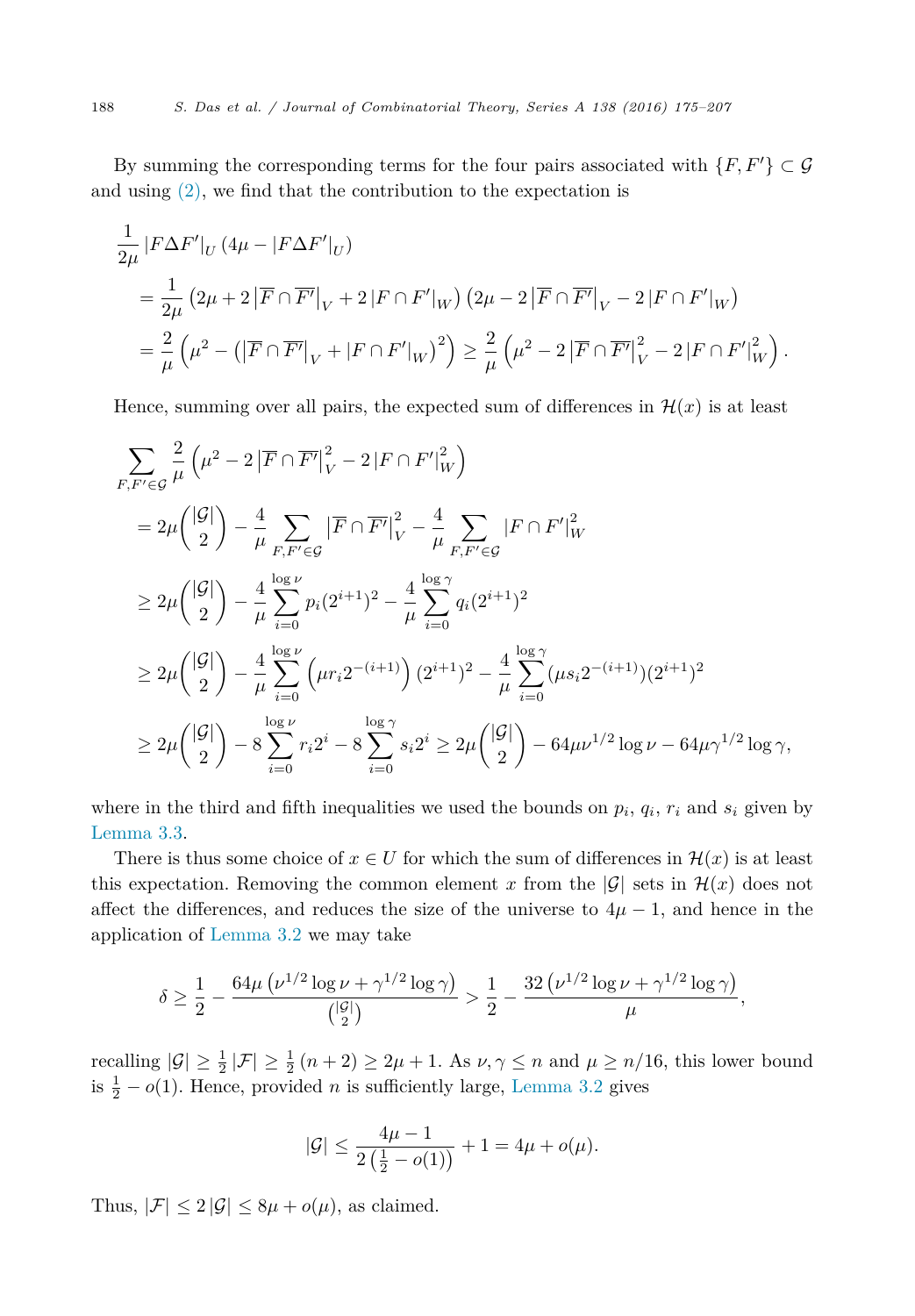We remark that careful calculation shows the  $o(\mu)$  error term is in fact  $O(\nu^{1/2} \log \nu +$  $\gamma^{1/2} \log \gamma$ ), which is at most  $O(n^{1/2} \log n)$ . Moreover, if the original family of sets  $\mathcal{F}$ consists only of rank-1  $P_1$ 's, then we do not require the error term at all. Indeed, for sets in rank-1  $P_1$ 's, we must have  $V \subset F \subset U \cup V$ , and hence there are no additional terms in [\(2\).](#page-11-0) Thus in this setting we have  $p_i = q_i = r_i = s_i = 0$  for all *i*, resulting in the bound  $m \leq 8\mu$ .  $\Box$ 

In order to maximise this bound, then, we seek to maximise  $\mu$ . We have two constraints:  $\mu \leq \lambda$ , and  $4\mu + \nu \leq n$ , where  $\nu = \lambda - \mu$ . Together, this gives  $\mu \leq \min\left\{\lambda, \frac{n-\lambda}{3}\right\}$ . Hence, combining Bounds I and III, we find  $|\mathcal{F}| \le \max\left\{n+2, 8\min\left\{\lambda, \frac{n-\lambda}{3}\right\} + o(\lambda)\right\}.$ As this holds for all 1-almost *λ*-Fisher families, [Theorem 1.5](#page-4-0) follows, pending the proof of [Lemma 3.3.](#page-12-0)

**Proof of Lemma 3.3.** We first obtain the bound on  $p_i$ , showing the pairs in  $\mathcal{P}^{(i)}$  cannot be too dense with respect to  $\mathcal{R}^{(i)}$ . Considering the total distances over *U* between pairs of sets in  $\mathcal{R}^{(i)}$ , we have

$$
\sum_{F,F'\in\mathcal{R}^{(i)}}|F\Delta F'|_U = \sum_{F,F'\in\mathcal{R}^{(i)}}\left[2\mu + 2\left|\overline{F}\cap\overline{F'}\right|_V + 2\left|F\cap F'\right|_W\right] \ge 2\mu\binom{r_i}{2} + 2p_i2^i,
$$

using [\(2\)](#page-11-0) and noting that there are at least  $p_i$  pairs for which we have  $|\overline{F} \cap \overline{F'}|_V \geq 2^i$ . If  $p_i \geq 1$  then  $r_i \geq 2$ , and taking  $\delta = 2p_i 2^i / {r_i \choose 2}$  in [Lemma 3.2](#page-9-0) gives  $r_i \leq 4\mu/2\delta + 1$ , which simplifies to  $p_i \n\t\leq \mu r_i 2^{-(i+1)}$ . Running the same argument with  $\mathcal{Q}^{(i)}$  and  $\mathcal{S}^{(i)}$  gives  $q_i \leq \mu s_i 2^{-(i+1)}$ .

We now show that there cannot be too many sets in  $\mathcal{R}^{(i)}$ , for otherwise these additional terms in [\(2\)](#page-11-0) would contribute too much when applying [Lemma 3.2.](#page-9-0) Note that if  $\nu = 0$ , we must have  $\mathcal{R}^{(i)} = \emptyset$ , and so we would be done. Thus we may assume  $\nu \geq 1$ . Since a set  $F \in \mathcal{R}^{(i)}$  comes from some pair  $\{F, F'\} \in \mathcal{P}^{(i)}$ , we must have  $\left| \overline{F} \right|_V \geq 2^i$  and therefore  $\sum_{F \in \mathcal{R}^{(i)}} |\overline{F}|_V \ge r_i 2^i$ . On average a vertex  $x \in V$  is contained in at least  $r_i 2^i / \nu$  sets  $\overline{F}$ , where  $F \in \mathcal{R}^{(i)}$ . Hence, by a standard application of Jensen's inequality, we have

$$
\sum_{F,F'\in\mathcal{R}^{(i)}}\left|\overline{F}\cap\overline{F'}\right|_V\geq\nu\left(\frac{\frac{r_i2^i}{\nu}}{2}\right)=r_i2^{i-1}\left(\frac{r_i2^i}{\nu}-1\right).
$$

If  $r_i 2^i \leq 2\nu$ , we certainly have  $r_i 2^i \leq 4\mu\sqrt{2\nu}$  (since  $\nu \leq n$ ,  $\mu = \Omega(n)$ , and *n* is large). Otherwise the above quantity is at least  $r_i^2 2^{2i-2}/\nu$ . This term is a lower bound on the sum of the additional terms we obtain in [\(2\)](#page-11-0) when summing  $|F\Delta F'|_U$  over the sets in  $\mathcal{G}$ . Taking  $\delta = 2r_i^2 2^{2i-2}/(\nu{\binom{|G|}{2}})$  in [Lemma 3.2](#page-9-0) gives  $|\mathcal{G}| \le 4\mu/(2\delta) + 1 = 2\mu\nu |\mathcal{G}| (|\mathcal{G}| -$ 1)/ $r_i^2 2^{2i} + 1$  which simplifies to  $|\mathcal{G}| \geq r_i^2 2^{2i} / (2\mu \nu)$ . If  $r_i 2^{i} > 4\mu \sqrt{2\nu}$ , we then have  $|\mathcal{G}| > 16\mu$ , contradicting Bound II. Hence we may assume  $r_i 2^i \leq 4\mu\sqrt{2\nu}$  for every *i*.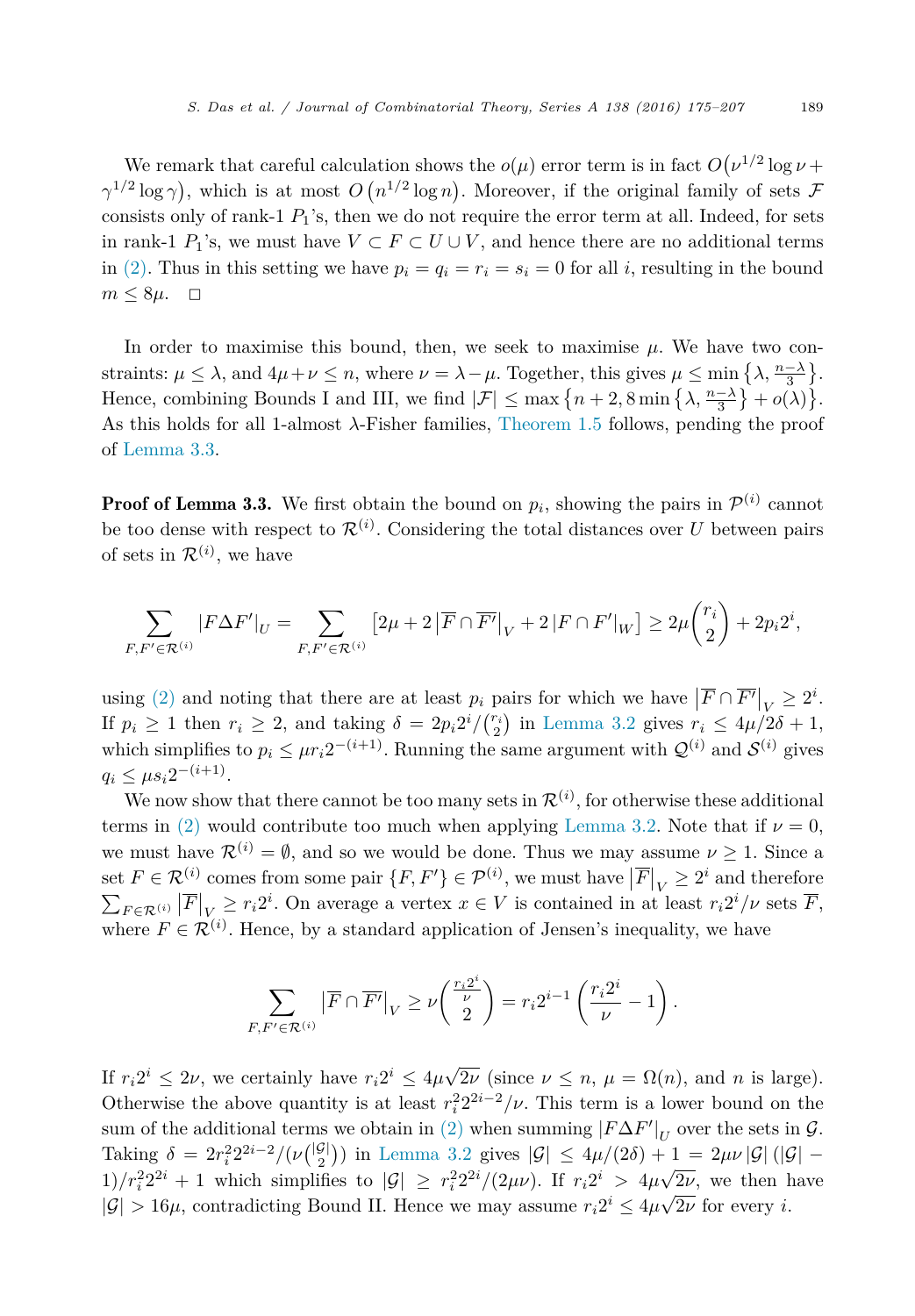<span id="page-15-0"></span>We run a similar argument to bound  $s_i$ , assuming  $s_i \neq 0$  (and so  $\gamma \neq 0$ ). If  $F \in \mathcal{S}^{(i)}$ , then there is some  $F' \in S^{(i)}$  such that  $|F \cap F'|_W \geq 2^i$ . In particular,  $|F|_W \geq 2^i$ . Jensen then gives

$$
\sum_{F,F'\in\mathcal{S}^{(i)}}|F\cap F'|_W\geq \gamma\bigg(\frac{\frac{s_i2^i}{\gamma}}{2}\bigg)\geq \frac{s_i^22^{2i-2}}{\gamma},
$$

provided  $s_i 2^i \geq 2\gamma$ . Otherwise we have  $s_i 2^i \leq 2\gamma \leq 4\mu\sqrt{2\gamma}$  (since  $\mu \geq n/16$ ,  $\gamma \leq n$  and  $n$  is large). Again, this quantity lower bounds the additional terms in  $(2)$ . As before, we may apply [Lemma 3.2](#page-9-0) and Bound II to deduce that  $s_i 2^i \leq 4\mu\sqrt{2\gamma}$  for every *i*.  $\Box$ 

# 4. Tight bounds for  $k = 2$

We now study the problem for  $k = 2$ , with the goal of proving [Theorem 1.6,](#page-4-0) reproduced below.

**Theorem 1.6.** For *n* sufficiently large and  $0 \leq \lambda \leq n$ , we have the bounds

 $f(n, 2, \lambda) \leq 2n - 2.$  $(iii)$   $f(n, 2, \lambda) \leq \frac{1}{3} (5n + 4 \min{\{\lambda, \frac{n-\lambda}{3}\}} + 7).$  $(iii)$   $f(n, 2, \lambda) \leq (\frac{3}{2} + o(1)) n$  *when*  $\lambda = o(n)$ *.* 

The bound in part (i) is best possible, as shown by the Hadamard construction described in Section [3.1.](#page-8-0) This shows that, surprisingly, allowing one extra bad intersection per set does not provide sufficient freedom to construct larger families. Part (ii) is a stability result, showing that there only exist 2-almost  $\lambda$ -Fisher families of size close to 2*n* when  $\lambda$  is close to  $n/4$ ; however, we do not believe these bounds to be tight. Thus in part (iii) we provide a sharper bound when  $\lambda = o(n)$ , where the constant  $\frac{3}{2}$  cannot be improved in light of [Theorem 1.4.](#page-3-0)

The proof of part (i) is an extension of the method of Vu  $[22]$ , but the proofs of parts (ii) and (iii) use a combination of these ideas and our arguments from Section [3.](#page-8-0) These proofs are given in Section [4.2.](#page-16-0) We begin, though, by providing some necessary lemmas in Section 4.1.

#### *4.1. Preliminary lemmas*

These simple lemmas, whose proofs we give in [Appendix A,](#page-26-0) will allow us to control the ranks of matrices appearing in the proof of [Theorem 1.6.](#page-4-0) The first lemma shows that, under some mild conditions, we can always find a number of linearly independent vectors in various sets of {0*,* 1}-vectors.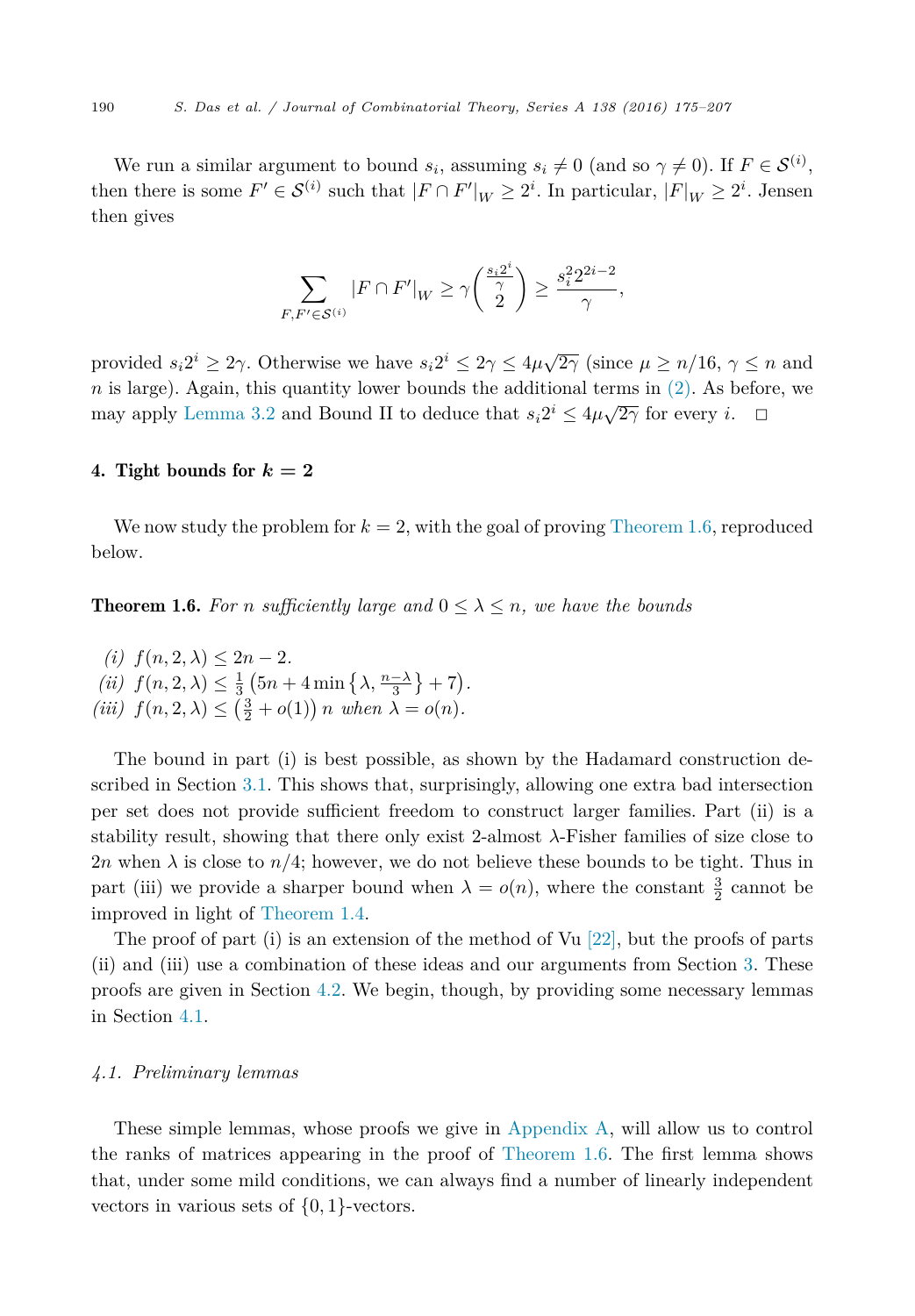<span id="page-16-0"></span>**Lemma 4.1.** Let  $v_i \in \{0,1\}^n$ ,  $i \in [5]$ , be five distinct non-zero vectors. Suppose that there  $exist \lambda \in \mathbb{R} \setminus \{0\}$  *and*  $v \in \mathbb{R}^n$  *such that*  $v \cdot v_i = \lambda$  *for*  $i \in [5]$ *. Then:* 

- *(a)* The vectors  $\{v_i\}_{i \in [3]}$  *are linearly independent.*
- *(b)* The vectors  $v_1 v_2$  and  $v_1 v_3$  are linearly independent.
- *(c)* If the vectors  $\{v_i\}_{i\in [4]}$  are linearly dependent, then  $v_1 + v_2 = v_3 + v_4$  holds for some *relabelling of these four vectors.*
- *(d)* Four of the vectors  $\{v_i\}_{i \in [5]}$  are linearly independent.

Let  $\mathcal{F} = \{F_1, \ldots, F_m\}$  denote a 2-almost  $\lambda$ -Fisher family of sets over [*n*] with parameter  $\lambda \neq 0$ . Assume for now that  $m \geq 6$  and  $|F_i| > \lambda$  for each  $i \in [m]$ . The next lemmas relate the auxiliary graph  $G(\mathcal{F})$  with the ranks of the intersection matrix  $M(\mathcal{F})$  and the element-set incidence matrix  $A(F)$  (see Section [1.4](#page-4-0) for the relevant definitions).

Note that, since F is a 2-almost  $\lambda$ -Fisher family, the graph  $G(\mathcal{F})$  has maximum degree 2, and hence its connected components are paths and cycles. Thus, if the sets in  $\mathcal F$ are ordered appropriately,  $M(F)$  is a block-diagonal matrix, with each block corresponding to a path or a cycle in  $G(\mathcal{F})$ . Since  $M(\mathcal{F})$  is block-diagonal, the rank of  $M(\mathcal{F})$  is the sum of the ranks of its block matrices. The following lemma provides lower bounds on the ranks of the corresponding subfamilies  $\mathcal{F}' \subset \mathcal{F}$ , which we identify with the components  $G(\mathcal{F}')$  in  $G(\mathcal{F})$ .

Lemma 4.2. *The ranks of the components can be bounded as follows:*

- (a) If  $\mathcal{F}'$  is the *s*-vertex path  $P_{s-1}$ , rank $(M(\mathcal{F}')) \geq s-1$ .
- *(b)* If  $\mathcal{F}'$  is the *s*-vertex cycle  $C_s$ , rank $(M(\mathcal{F}')) \geq s 2$ .
- $f(c)$  If  $\mathcal{F}'$  *is the triangle*  $C_3$ *, and there is some set*  $F$  *whose intersections with every set*  $\mathcal{F}'$  *all* have *size*  $\lambda$ *,* then  $\text{rank}(M(\mathcal{F}')) \geq 2$ *.*

The rank-1  $P_1$ 's and rank-2  $C_4$ 's will play an important role in our proofs, and so we obtain some further information about the corresponding matrices in the following lemma.

**Lemma 4.3.** Let F be a 2-almost  $\lambda$ -Fisher family of size  $|\mathcal{F}| \geq 5$  with  $|F| > \lambda$  for all  $F \in \mathcal{F}$ . If a component  $\mathcal{F}' \subset \mathcal{F}$  is either a rank-1  $P_1$  or a rank-2  $C_4$ , then the columns *of*  $M(F')$  *do not span the all*-1 *vector*  $(1, \ldots, 1)^T$ *.* 

# *4.2. Proof of [Theorem 1.6](#page-4-0)*

With these lemmas in place, we may now proceed with the proof of [Theorem 1.6.](#page-4-0)

Let  $\mathcal{F} = \{F_1, F_2, \ldots, F_m\}$  be a 2-almost  $\lambda$ -Fisher family over [*n*], for some large enough *n*. Note that if  $\lambda = 0$ , then by [Theorem 1.4,](#page-3-0) it follows that  $|\mathcal{F}| \leq 3n/2+1$ , which is small enough to satisfy the bounds from all three parts. Hence we may assume  $\lambda \geq 1$ .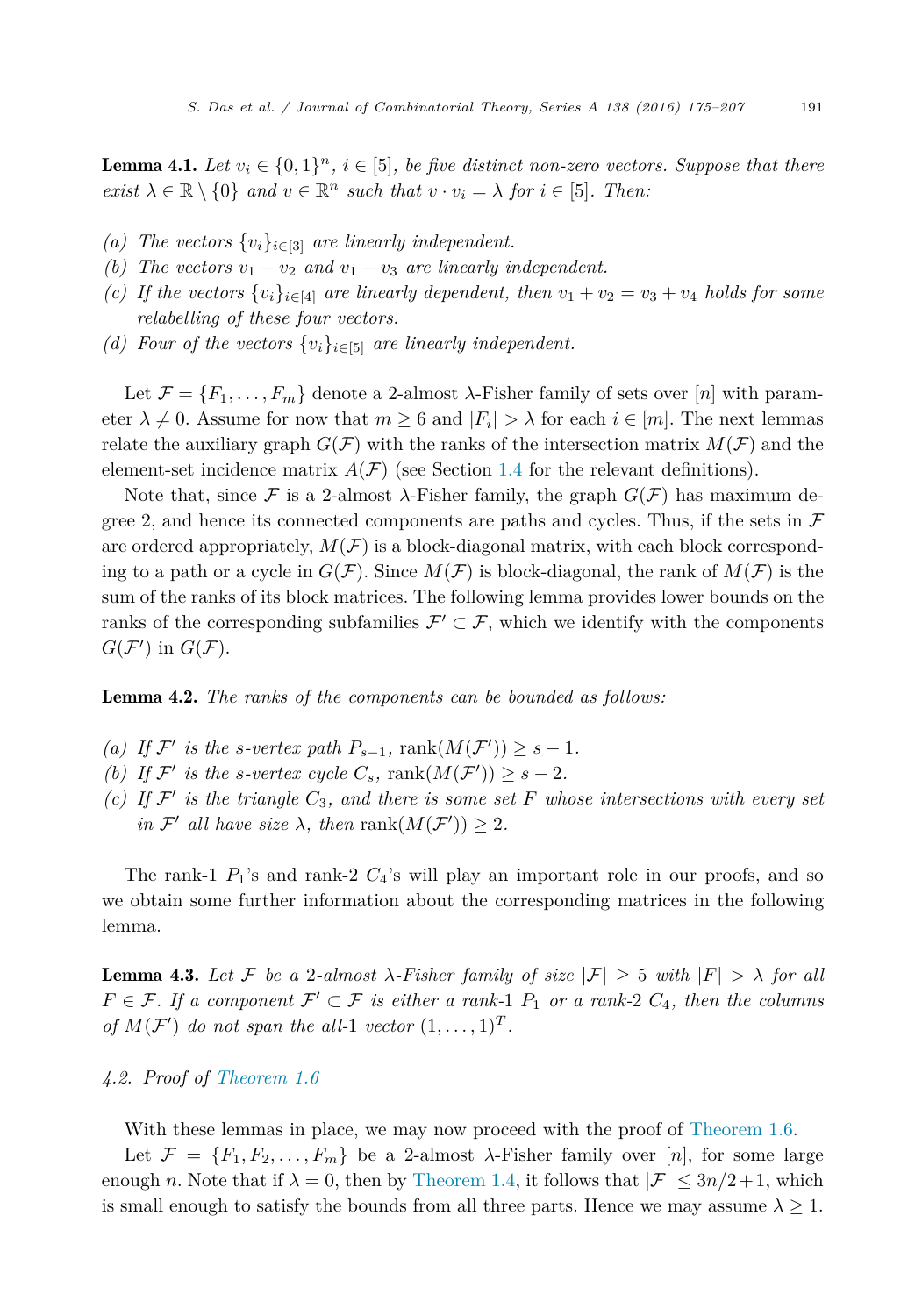<span id="page-17-0"></span>If there is some set  $F \in \mathcal{F}$  with  $|F| = \lambda$ , then we know at most two sets fail to contain *F*. The remaining sets, restricted to the universe  $[n] \setminus F$ , form a 2-almost disjoint family  $\mathcal{F}'$ . It follows from [Theorem 1.4](#page-3-0) that

$$
|\mathcal{F}| \leq |\mathcal{F}'| + 2 \leq \frac{3}{2}(n - \lambda) + 1 + 2 \leq \frac{3}{2}n + \frac{3}{2},
$$

which again suffices. Finally, observe that we may take  $m \geq 6$ , as otherwise there is nothing to prove for large *n*. Hence we may assume  $m \geq 6$ ,  $\lambda \geq 1$  and  $|F| > \lambda$  for all  $F \in \mathcal{F}$ , and thus the lemmas of the previous subsection apply.

As mentioned before, we can order the sets in  $\mathcal F$  in such a way that the intersection matrix  $M(\mathcal{F})$  is a block-diagonal matrix, with each block corresponding to a connected component – path or cycle – in  $G(\mathcal{F})$ . Let  $M_1, \ldots, M_t$  be the blocks of  $M(\mathcal{F})$  and let  $m_i$ be the number of sets in the corresponding component. Since  $A(F)$  is an  $n \times m$  matrix, rank $(A(F)) \leq n$ . By [Lemma 3.1,](#page-9-0) we then have

$$
\sum_{i=1}^{t} \text{rank}(M_{i}) = \text{rank}(M(\mathcal{F})) \leq \text{rank}(A(\mathcal{F})) + 1 \leq n + 1.
$$

Moreover, by [Lemma 4.2,](#page-16-0) it follows that  $\text{rank}(M_i) \geq \frac{2}{3}m_i$ , unless  $M_i$  corresponds to a rank-1  $P_1$ , a rank-2  $C_4$  or a rank-3  $C_5$ . Suppose the first p blocks are rank-1  $P_1$ 's, the next *q* blocks are rank-2  $C_4$ 's and the following *r* blocks are rank-3  $C_5$ 's. If we separate the rank-1  $P_1$ 's and the rank-2  $C_4$ 's, then the remaining blocks  $M_i$  have rank at least  $\frac{3}{5}m_i$ , giving

$$
n+1 \ge \operatorname{rank}(M(\mathcal{F})) = \sum_{i} \operatorname{rank}(M_{i}) \ge p + 2q + \frac{3}{5} \sum_{i > p+q} m_{i} = p + 2q + \frac{3}{5}(m - 2p - 4q),
$$

resulting in

$$
m \le \frac{5}{3}n + \frac{p}{3} + \frac{2q}{3} + \frac{5}{3}.
$$
 (3)

To obtain a sharper bound, we must account for the number of rank-3  $C_5$ 's as well. We have

$$
n+1 \ge \sum_{i} \text{rank}(M_i) \ge p + 2q + 3r + \frac{2}{3} \sum_{i>p+q+r} m_i = p + 2q + 3r + \frac{2}{3}(m - 2p - 4q - 5r),
$$

and so

$$
m \le \frac{3}{2}n + \frac{p}{2} + q + \frac{r}{2} + \frac{3}{2}.
$$
\n(4)

By bounding *p*, *q* and *r* appropriately in the following subsections, we shall establish the three bounds in [Theorem 1.6.](#page-4-0)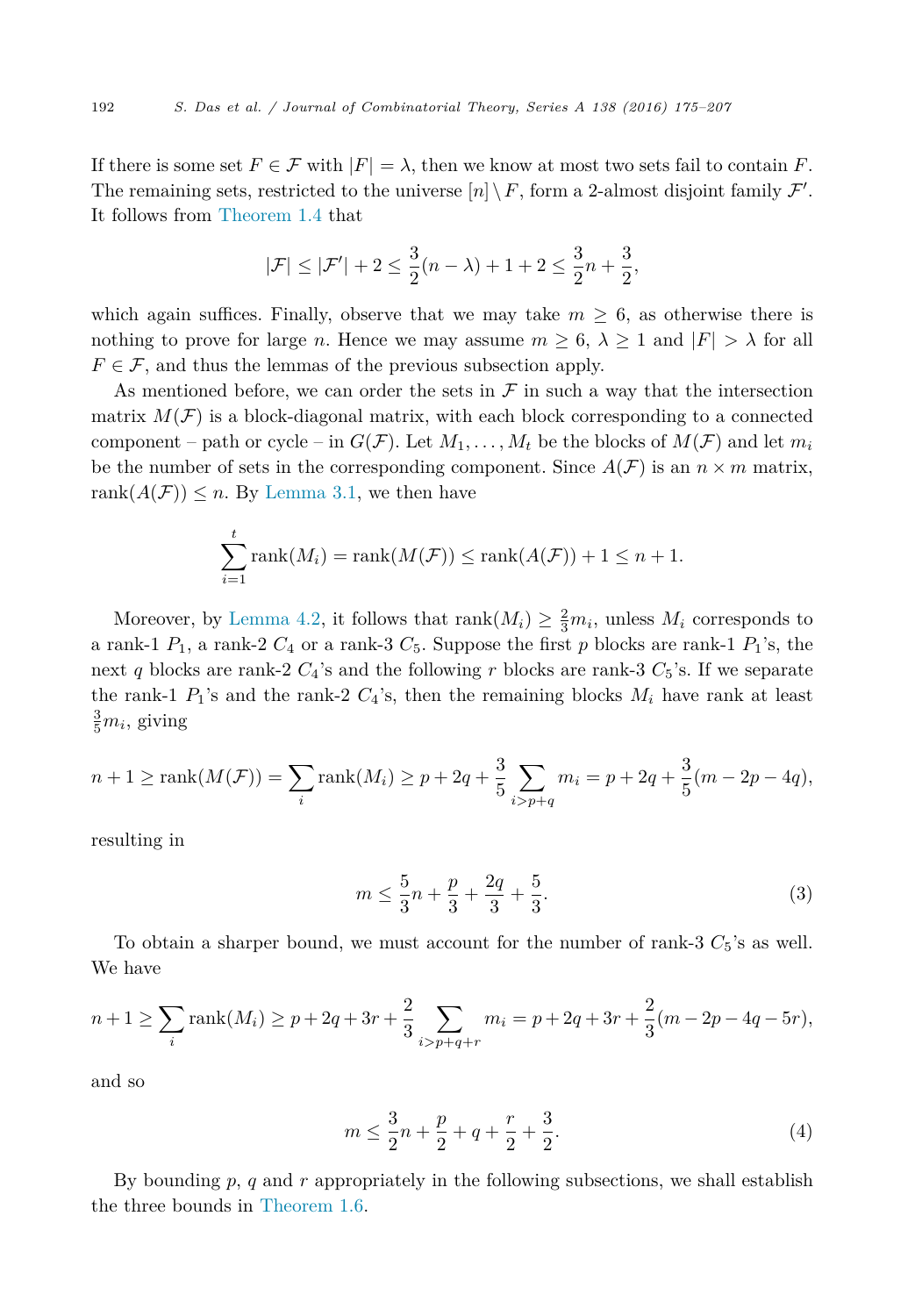# *4.2.1. Proof of part (i)*

From [\(3\),](#page-17-0) if there are no rank-1  $P_1$ 's or rank-2  $C_4$ 's (so  $p = q = 0$ ), we then have  $m \leq \frac{5}{3}n + \frac{5}{3} < 2n - 2$  for *n* large. Hence we may assume there is either a rank-1 *P*<sub>1</sub> or a rank-2  $C_4$ . In either case, by [Lemma 4.3](#page-16-0) it follows that the columns of  $M(F)$  do not span the all-1 vector. By [Lemma 3.1,](#page-9-0) we then in fact have rank $(M(\mathcal{F})) \leq \text{rank}(A(\mathcal{F})) \leq n$ . Thus, if rank $(M(\mathcal{F})) \geq \frac{1}{2}m + 1$ , we would have  $m \leq 2n - 2$ , as desired. Otherwise, since rank $(M_i) \geq \frac{1}{2}m_i + \frac{1}{2}$  for any block  $M_i$  that is not a rank-1  $P_1$  or rank-2  $C_4$ , if rank $(M(\mathcal{F})) < \frac{1}{2}m + 1$  we must have one of the following cases:

- I. rank $(M(\mathcal{F})) = \frac{1}{2}m$ , and each block  $M_i$  is a rank-1  $P_1$  or a rank-2  $C_4$ , or
- II. rank $(M(\mathcal{F})) = \frac{1}{2}m + \frac{1}{2}$ , there is one block  $M_t$  of rank  $\frac{1}{2}m_t + \frac{1}{2}$ , and the remaining blocks are rank-1  $P_1$ 's or rank-2  $C_4$ 's.

We shall now consider the characteristic vectors of the sets in  $\mathcal{F}$ . For  $1 \leq i \leq m$ , let  $v_i$  be the characteristic vector of the set  $F_i$ .

<u>Case I:</u> For  $2 \leq i \leq t$ , we assign to each block  $M_i$  a set  $X_i$  of  $\frac{1}{2}m_i$  vectors as follows. If *M*<sub>i</sub> is a rank-1 *P*<sub>1</sub> with sets  $F_{j_1}$  and  $F_{j_2}$ , we set  $X_i = \{v_{j_1} - v_{j_2}\}$ . If  $M_i$  is a rank-2  $C_4$ with sets  $F_{j_1}$ ,  $F_{j_2}$ ,  $F_{j_3}$  and  $F_{j_4}$ , we set  $X_i = \{v_{j_1} - v_{j_2}, v_{j_1} - v_{j_3}\}$ . By [Lemma 4.1](#page-16-0) (b), these two vectors are linearly independent.

To the block  $M_1$ , we assign a set  $X_1$  of  $\frac{1}{2}m_1 + 1$  vectors. If  $M_1$  is a rank-1  $P_1$  with sets  $F_{j_1}$  and  $F_{j_2}$ , set  $X_1 = \{v_{j_1}, v_{j_2}\}\.$  If  $M_1$  is a rank-2  $C_4$  with sets  $F_{j_1}, F_{j_2}, F_{j_3}$  and  $F_{j_4}$ , we take  $X_1 = \{v_{j_1}, v_{j_2}, v_{j_3}\}$ . By [Lemma 4.1](#page-16-0) (a),  $X_1$  is also linearly independent.

Since sets from different blocks have pairwise intersections of size  $\lambda$ , it is easy to see that vectors in  $X = \bigcup_i X_i$  from different blocks are orthogonal to one another. Thus X is a collection of  $\frac{1}{2}m + 1$  linearly independent vectors in  $\mathbb{R}^n$ , and so  $\frac{1}{2}m + 1 \leq n$ , giving  $m \leq 2n - 2$ .

<u>Case II:</u> For  $1 \leq i \leq t-1$ , we define sets of vectors  $X_i$  as before.

In light of [Lemma 4.2,](#page-16-0) the block  $M_t$  of rank  $\frac{1}{2}m_t + \frac{1}{2}$  must be either a rank-2  $P_2$ , a rank-2  $C_3$ , or a rank-3  $C_5$ . If the block  $M_t$  is either a  $P_2$  or a  $C_3$ , then by [Lemma 4.1](#page-16-0) (a) the characteristic vectors of the three sets involved must be linearly independent, and so we take all three vectors in  $X_t$ . If it is a  $C_5$ , then by [Lemma 4.1](#page-16-0) (d) four of the sets have linearly independent characteristic vectors, which we add to *Xt*.

As in Case I,  $X = \bigcup_i X_i$  forms a collection of  $\frac{1}{2}m + \frac{3}{2}$  linearly independent vectors in  $\mathbb{R}^n$ , and so in this case we have  $m \leq 2n-3$ .

Hence, in either case we have  $m \leq 2n - 2$ , completing the proof of part (i).

# *4.2.2. Proof of part (ii)*

In light of [\(3\),](#page-17-0) to bound the size of 2-almost *λ*-Fisher families, it suffices to bound the number of rank-1  $P_1$ 's and rank-2  $C_4$ 's. This is done in the following lemma.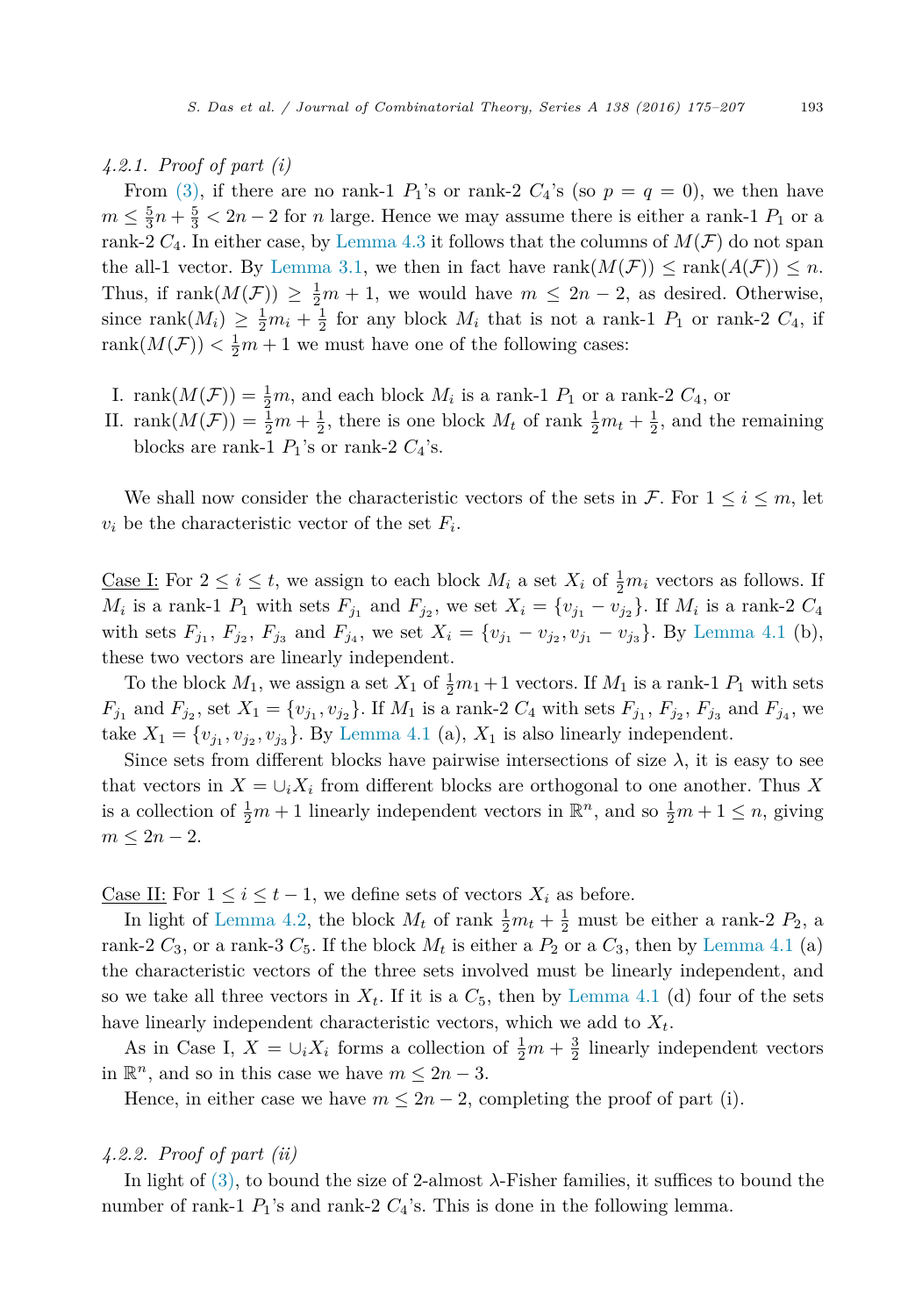<span id="page-19-0"></span>**Lemma 4.4.** Let F be a 2-almost  $\lambda$ -Fisher family over [n] with  $|\mathcal{F}| > 6$  and  $|F| > \lambda > 1$ *for all*  $F \in \mathcal{F}$ *. Then:* 

- (a) there are at most  $4 \min\left\{\lambda, \frac{n-\lambda}{3}\right\}$  rank-1  $P_1$ 's in  $G(\mathcal{F})$ *,*
- *(b)* there *is* at most one rank-2  $C_4$  *in*  $G(\mathcal{F})$ *.*

By Lemma 4.4, the number of rank-1  $P_1$ 's is bounded by  $p \leq 4 \min\left\{\lambda, \frac{n-\lambda}{3}\right\}$ , while the number of rank-2  $C_4$ 's satisfies  $q \leq 1$ . Substituting these bounds into [\(3\)](#page-17-0) gives

$$
m \le \frac{5}{3}n + \frac{p}{3} + \frac{2q}{3} + \frac{5}{3} \le \frac{1}{3} \left( 5n + 4 \min \left\{ \lambda, \frac{n - \lambda}{3} \right\} + 7 \right),
$$

as required. Hence we need only prove Lemma 4.4 to establish the bound in part (ii).

**Proof of Lemma 4.4.** We begin with part (a). Note that by restricting ourselves to the subfamily of rank-1  $P_1$ 's, we obtain a 1-almost  $\lambda$ -Fisher family, and thus may apply our results from Section [3.](#page-8-0) If there is at most one rank-1  $P_1$ , we are done, and hence we may assume that there are at least two.

Recall that in this case, the sets from the rank-1 *P*<sub>1</sub>'s are supported on  $4\mu + (\lambda - \mu)$ elements of [*n*] for some  $\mu \leq \lambda$ , and so  $\mu \leq \frac{n-\lambda}{3}$ . We now use Bound III from Section [3.2.](#page-9-0) Since all the sets are in rank-1  $P_1$ 's, we do not require the error terms that appear in Bound III. Thus there are at most  $8\mu$  sets, and hence  $4\mu$  rank-1  $P_1$ 's. Given our bounds on  $\mu$ , it follows that there are at most  $4 \min \{ \lambda, \frac{n-\lambda}{3} \}$  rank-1  $P_1$ 's, as claimed.

Now we prove part (b). Let  $F_1, F_2, F_3, F_4 \in \mathcal{F}$  be sets that correspond in cyclic order to a rank-2  $C_4$ . Define  $s_i = |F_i| - \lambda$  and  $p_i = |F_i \cap F_{i+1}| - \lambda$  for each  $i \in [4]$  (indices considered modulo 4). Note that for each  $i \in [4]$  we are assuming that  $s_i > 0$  and  $p_i \neq 0$ . Then, we have

$$
M = M(\lbrace F_1, F_2, F_3, F_4 \rbrace) = \begin{pmatrix} s_1 & p_1 & 0 & p_4 \\ p_1 & s_2 & p_2 & 0 \\ 0 & p_2 & s_3 & p_3 \\ p_4 & 0 & p_3 & s_3 \end{pmatrix}.
$$

It is easily seen that any two rows of *M* are linearly independent. Moreover, since *M* has rank 2, any three rows of *M* are linearly dependent. In particular, there must exist  $\alpha, \beta \in \mathbb{R}$  such that:

$$
\alpha(s_1, p_1, 0, p_4) + \beta(p_1, s_2, p_2, 0) = (0, p_2, s_3, p_3)
$$
\n
$$
(5)
$$

Suppose now that  $p_i > 0$  for all  $i \in [4]$ . Looking at the third and fourth coordinates in equation (5) it follows that  $\beta = \frac{s_3}{p_2} > 0$  and  $\alpha = \frac{p_3}{p_4} > 0$ . However, looking at the first coordinate we see that we cannot have  $\alpha > 0$  and  $\beta > 0$  since in that case  $\alpha s_1 + \beta p_1 > 0$ . It thus follows that at least one of the  $p_i$ 's is negative, and so at least one of the intersections  $F_i \cap F_{i+1}$  has size less than  $\lambda$ .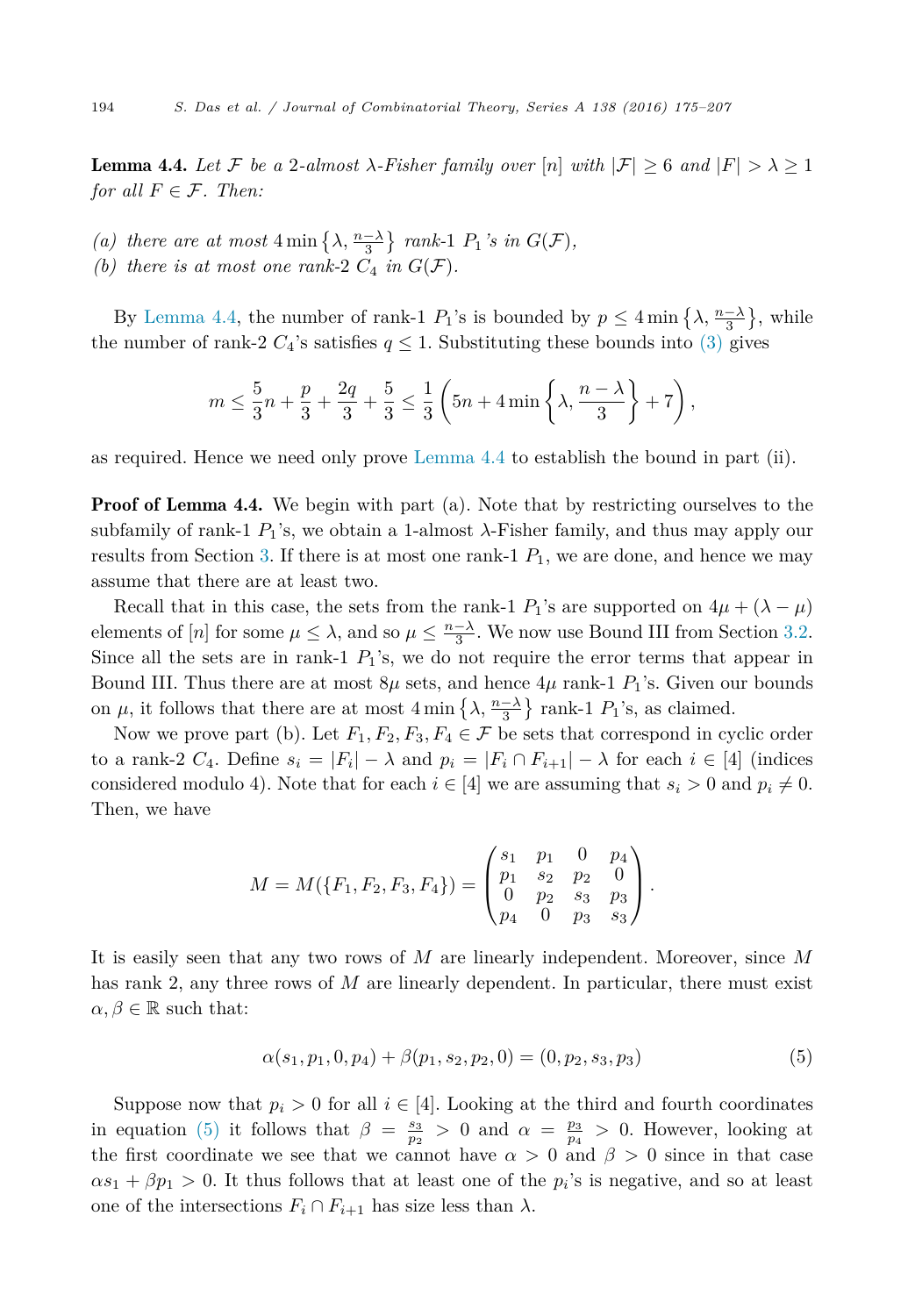Recall that the columns of the incidence matrix  $A = A({F_1, F_2, F_3, F_4})$  are the characteristic vectors  $v_i$ . Since  $M = A^T A - \lambda J_4$  and, by [Lemma 3.1,](#page-9-0) we have rank(*A*) = rank $(A^T A) \leq \text{rank}(M) + 1 = 3$ , the vectors  $\{v_i\}_{i \in [4]}$  must be linearly dependent. Thus, by [Lemma 4.1](#page-16-0) (c), one of the following linear relations must hold

(i) 
$$
v_1 + v_2 = v_3 + v_4
$$
, (ii)  $v_1 + v_3 = v_2 + v_4$ , (iii)  $v_1 + v_4 = v_2 + v_3$ .

We claim that (ii) does not hold. Indeed, if it did hold then it would follow that  $F_1 \cap F_3 = F_2 \cap F_4$ . However, since  $F_1$  and  $F_3$  are not adjacent in  $G(\mathcal{F})$ , this intersection has size  $\lambda$ , and so  $|F_1 \cap F_2 \cap F_3 \cap F_4| = \lambda$ , contradicting the fact shown above that  $|F_i \cap F_{i+1}| < \lambda$  for some  $i \in [4]$ .

Observe also that (i) and (iii) are the same up to a cyclic relabelling of the sets  $F_i$ . Thus we may assume that (i) holds. In terms of the sets  $F_i$ , this equation implies that they all contain a common core  $X = F_1 \cap F_2 = F_3 \cap F_4$  and are supported on the same universe  $U = F_1 ∪ F_2 = F_3 ∪ F_4$ .

Since  $|F_i \cap F_{i+1}| < \lambda$  for some  $i \in [4]$  it is clear that  $|X| < \lambda$  and so  $p_1 = p_3 = |X| - \lambda <$ 0. Note that we cannot have both  $p_2 > 0$  and  $p_4 > 0$  as in that case it would follow from equation [\(5\)](#page-19-0) that  $\alpha = \frac{p_3}{p_4} < 0$ ,  $\beta = \frac{s_3}{p_2} > 0$  and hence  $\alpha s_1 + \beta p_1 < 0$ , contradicting the fact that  $\alpha s_1 + \beta p_1 = 0$ . Thus, we may assume without loss of generality that  $p_2 < 0$ . This means that  $|F_2 \cap F_3| = \lambda + p_2 < \lambda$ . Moreover, since  $|F_2 \cap F_4| = \lambda$  it follows that

$$
|F_2| = |F_2 \cap U| = |F_2 \cap F_3| + |F_2 \cap F_4| - |F_2 \cap F_3 \cap F_4| < 2\lambda - |X|.
$$

Let  $F \in \mathcal{F}$  be a set different from all the sets  $F_i$ . Since F is not adjacent to any of the sets  $F_i$  in  $G(\mathcal{F}), |F \cap F_i| = \lambda$  for all *i*, and so

$$
|F| \ge |F \cap U| = |F \cap F_1| + |F \cap F_2| - |F \cap X| \ge 2\lambda - |X|.
$$

We have shown that among any four sets  $F_1$ ,  $F_2$ ,  $F_3$ ,  $F_4$  in a rank-2  $C_4$  there is one of size strictly less than  $2\lambda - |X|$ , where  $X = F_1 \cap F_2 \cap F_3 \cap F_4$  is the corresponding common core. Moreover, any other set in  $\mathcal F$  must have size at least  $2\lambda - |X|$ . Suppose now that there are two rank-2  $C_4$ 's in  $G(\mathcal{F})$ . Let *X* and *X'* be the common cores of their sets and assume without loss of generality that  $|X| \geq |X'|$ . By the above there is a set *F* in the first  $C_4$  of size less than  $2\lambda - |X|$ . However, since *F* is not in the second  $C_4$ , we also have  $|F| \geq 2\lambda - |X'| \geq 2\lambda - |X|$ , giving a contradiction. We conclude that there is at most one rank-2  $C_4$  in  $G(\mathcal{F})$ , completing the proof of the lemma.  $\Box$ 

# *4.2.3. Proof of part (iii)*

We now wish to show that when  $\lambda = o(n)$ , a 2-almost  $\lambda$ -Fisher family  $\mathcal F$  can have at most  $\left(\frac{3}{2} + o(1)\right)n$  sets. We will in fact prove that such a family can have size at most

$$
\frac{3}{2}n + 3\lambda + \frac{1}{2}\sqrt{\lambda n} + 90.
$$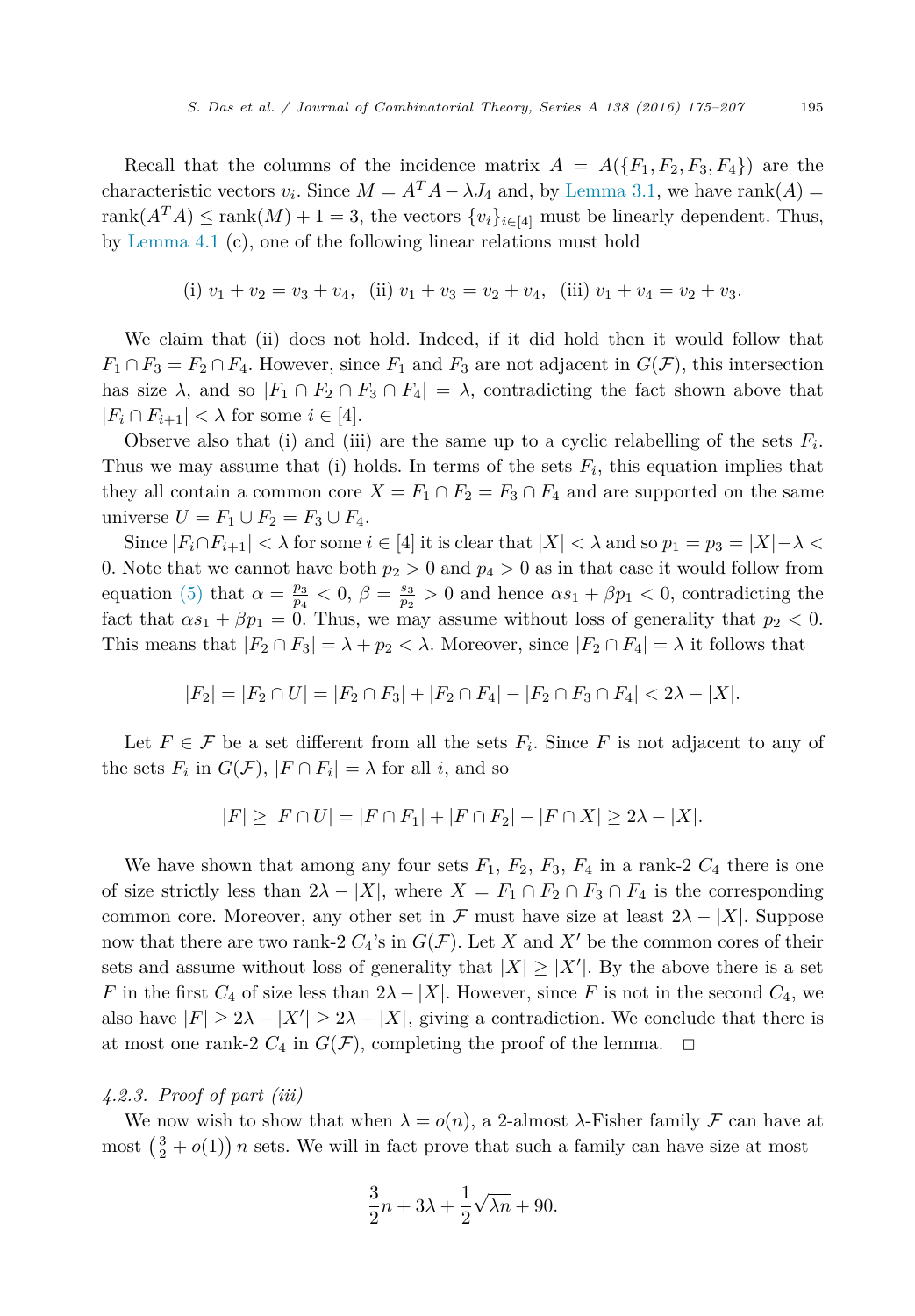<span id="page-21-0"></span>Our proof is by induction on the number of pairs  $F_i, F_j \in \mathcal{F}$  with  $F_i \subset F_j$  and  $|F_i \n\setminus F_i| \geq 2$ . Recall from our previous discussion that we may assume  $\lambda \geq 1$  and that  $|F| > \lambda$  for every  $F \in \mathcal{F}$ . Moreover, we may assume  $m \geq 6$ , since otherwise we have nothing to prove.

For the induction step, suppose  $F_i \subset F_j$  with  $|F_j \setminus F_i| \geq 2$ . Note that  $|F_i \cap F_j|$  $|F_i| > \lambda$ , and so both  $F_i$  and  $F_j$  can have at most one other bad intersection. Thus all but at most two sets in  $\mathcal{F}\setminus\{F_i, F_j\}$  intersect both  $F_i$  and  $F_j$  in precisely  $\lambda$  elements. Given such a set *F*, since  $F_i \subset F_j$ ,  $|F \cap F_i| = |F \cap F_j|$  implies  $F \cap (F_j \setminus F_i) = \emptyset$ , and we see that there are at most 3 sets (including  $F_i$ ) meeting  $F_i \setminus F_i$ . Removing these sets, we obtain a 2-almost λ-Fisher family of at least  $m-3$  sets on the universe  $[n] \setminus (F_i \setminus F_i)$ , which has size at most  $n-2$ . This family also has fewer nested pairs  $F \subset F'$  with  $|F' \setminus F| \geq 2$ , and so by induction

$$
m-3\leq \frac{3}{2}(n-2)+3\lambda+\frac{1}{2}\sqrt{\lambda(n-2)}+90\Rightarrow m\leq \frac{3}{2}n+3\lambda+\frac{1}{2}\sqrt{\lambda n}+90.
$$

Now for the base case we have that if  $F_i \subset F_j$  for some  $i \neq j$ , then  $|F_i \setminus F_i| = 1$ . We require the following lemma, bounding the number of rank-3  $C_5$ 's.

**Lemma 4.5.** Let F be a 2-almost  $\lambda$ -Fisher family over  $[n]$  as in [Lemma 4.4.](#page-19-0) If in addition  $|F' \setminus F| = 1$  *for any*  $F \subset F'$  *in*  $\mathcal{F}$ *, then there are at most*  $2\lambda + \sqrt{\lambda n} + 175$  *rank-3*  $C_5$ 's *in* F*.*

Given this lemma, we can then use  $(4)$  to obtain the desired bound. From [Lemma 4.4,](#page-19-0) we know the number of rank-1  $P_1$ 's is bounded by  $p \leq 4 \min\left\{\lambda, \frac{n-\lambda}{3}\right\} \leq 4\lambda$ , while the number of rank-2  $C_4$ 's is at most  $q \leq 1$ . Lemma 4.5 bounds the number *r* of rank-3  $C_5$ 's. Substituting these bounds into [\(4\)](#page-17-0) gives the required result:

$$
m \le \frac{3}{2}n + \frac{p}{2} + q + \frac{r}{2} + \frac{3}{2} \le \frac{3}{2}n + 3\lambda + \frac{1}{2}\sqrt{\lambda n} + 90.
$$

**Proof of Lemma 4.5.** We seek to bound the number of rank- $3 C_5$ 's. The following lemma, proven in [Appendix A,](#page-26-0) shows they have a very particular structure.

**Lemma 4.6.** Let  $\mathcal{F}' \subset \mathcal{F}$  be a rank-3  $C_5$ , where  $\mathcal{F}$  is as in Lemma 4.5. There exists a labelling of the sets  $\mathcal{F}' = \{F_1, F_2, F_3, F_4, F_5\}$  and disjoint sets  $X_0, X_1, X_2, X_3, X_4$  such *that*

$$
F_1 = X_0 \cup X_1 \cup X_2, \ F_2 = X_0 \cup X_3 \cup X_4, \ F_3 = X_0 \cup X_2 \cup X_3, \ and \ F_4 = X_0 \cup X_1 \cup X_4.
$$

Observe that any four sets in a rank-3  $C_5$  induce a  $P_3$ , which has three intersections of size  $\lambda$  and three of size not equal to  $\lambda$ . Now apply Lemma 4.6 to the  $C_5$  to obtain the claimed structure. Since the set  $X_0$  is common to  $F_1$ ,  $F_2$ ,  $F_3$  and  $F_4$ , it follows that each pairwise intersection between these four sets has size at least |*X*0|, and thus we must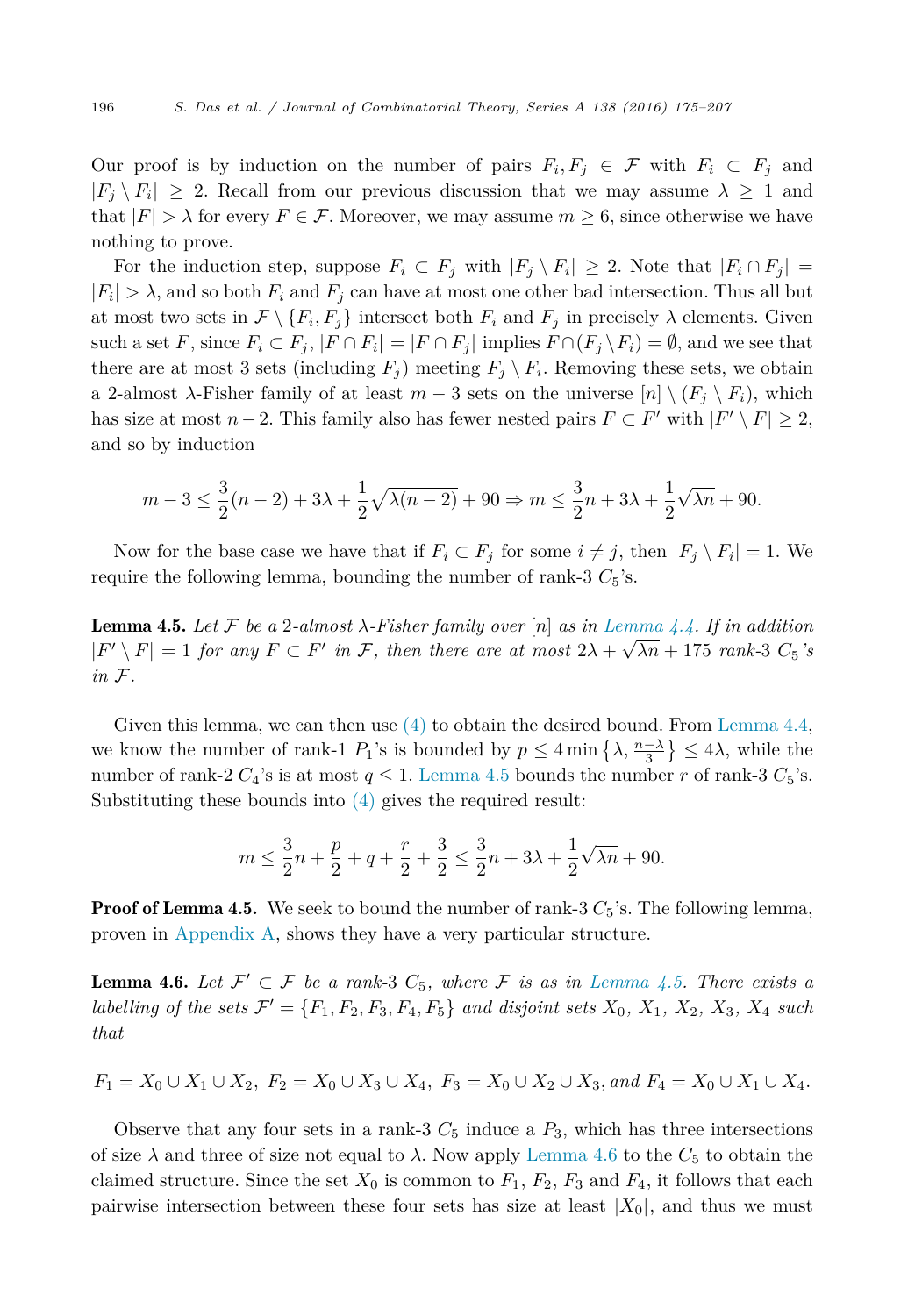have  $|X_0| \leq \lambda$ . We say a rank-3  $C_5$  is of Type I if  $|X_0| = \lambda$ , and of Type II if  $|X_0| < \lambda$ . We shall show there are at most 175 rank-3  $C_5$ 's of Type I and at most  $2\lambda + \sqrt{\lambda n}$  of Type II, thus proving [Lemma 4.5.](#page-21-0)

Type I:  $|X_0| = \lambda$ .

We first handle the case where the common core  $X_0$  has size  $\lambda$ , showing that there are at most 175 rank-3  $C_5$ 's of Type I. Since  $X_0 = F_1 \cap F_2 = F_3 \cap F_4$ , it follows that these pairs are not adjacent in the cycle  $G(\mathcal{F}')$ . As four sets in a  $C_5$  induce three non-adjacent pairs, we may assume  $F_1$  and  $F_4$  are non-adjacent as well, so that the sets are  $F_1$ ,  $F_3$ ,  $F_2$ ,  $F_4$  and  $F_5$  in cyclic order.

Since  $F_1$  and  $F_4$  are non-adjacent, we have  $|F_1 \cap F_4| = |X_0| + |X_1| = \lambda$  as well. Hence *X*<sub>1</sub> is empty, and thus  $F_1 = X_0 \cup X_2$  and  $F_4 = X_0 \cup X_4$ . This implies  $F_1 \subset F_3$ *X*<sub>0</sub> ∪ *X*<sub>2</sub> ∪ *X*<sub>3</sub> and, by our condition on *F*, we must have  $|X_3| = |F_3 \setminus F_1| = 1$ . Finally, since  $F_5$  is adjacent to  $F_1$  but not  $F_3$ , we must have  $|F_5 \cap F_3| = \lambda \neq |F_5 \cap F_1|$ . Given that  $F_1 \subset F_3$  with  $|F_3 \setminus F_1| = 1$ , we must have  $|F_5 \cap F_1| = \lambda - 1$ . Similarly,  $F_4 \subset F_2$  and  $|F_5 \cap F_2| = \lambda$ , and so  $|F_5 \cap F_4| = \lambda - 1$ .

Hence, if we write  $x_i = |X_i|$  and  $|F_5| = \lambda + f$ , the intersection matrix takes the form

$$
M(\mathcal{F}') = M(\lbrace F_1, F_3, F_2, F_4, F_5 \rbrace) = \begin{pmatrix} x_2 & x_2 & 0 & 0 & -1 \\ x_2 & x_2 + 1 & 1 & 0 & 0 \\ 0 & 1 & x_4 + 1 & x_4 & 0 \\ 0 & 0 & x_4 & x_4 & -1 \\ -1 & 0 & 0 & -1 & f \end{pmatrix}.
$$

Since  $\mathcal{F}'$  is a rank-3  $C_5$ ,  $M(\mathcal{F}')$  has rank 3. As  $|F_1|$ ,  $|F_4| > \lambda$ , we must have  $x_2, x_4 > 0$ . The first three columns are then easily seen to be independent (consider the last three rows), and span the fourth column. However, for  $M(\mathcal{F}')$  to have rank 3, they must also span the fifth column, which is true if and only if  $\frac{1}{x_2} + \frac{1}{x_4} + 1 = f$ . The only positive integer solutions to this equation are  $(x_2, x_4, f) = (1, 1, 3)$  or  $(x_2, x_4, f) = (2, 2, 2)$ .

Now let  $U = \bigcup_{i=0}^{4} X_i$  be the support of the four sets  $F_1$ ,  $F_2$ ,  $F_3$  and  $F_4$ . Define  $X_5 = F_5 \setminus U$  and  $X_6 = X_0 \setminus F_5$ , and let  $X = X_2 \cup X_4 \cup X_5 \cup X_6$ . Observe that since  $|F_5 \cap U| \geq |F_5 \cap F_3| = \lambda$ , we have  $|X_5| \leq |F_5| - \lambda = f$ . Furthermore, since

$$
\lambda - 1 = |F_5 \cap F_1| = |F_5 \cap X_0| + |F_5 \cap X_2| \le |F_5 \cap X_0| + |X_2| = |F_5 \cap X_0| + x_2,
$$

we have  $|F_5 \cap X_0|$  ≥ *λ* − *x*<sub>2</sub> − 1, and hence  $|X_6| = |X_0| - |F_5 \cap X_0|$  ≤ *x*<sub>2</sub> + 1. This gives  $|X| \leq 2x_2 + x_4 + f + 1$ , which, given the two possibilities for  $(x_2, x_4, f)$ , can be bounded above by  $|X| \leq 9$ .

We now claim that if  $G_1$  and  $G_2$  are two sets such that  $|F_i \cap G_j| = \lambda$  for all  $1 \leq$  $i \leq 5$ ,  $1 \leq j \leq 2$ , and  $G_1 \cap X = G_2 \cap X$ , then  $|G_1 \cap G_2| > \lambda$ . Observe that any set  $F \in \mathcal{F} \setminus \mathcal{F}'$  not in the given rank-3  $C_5$  must intersect each of the five sets  $F_i$  in exactly  $\lambda$ elements. Moreover, if there are  $\ell$  other Type I rank-3  $C_5$ 's, labelled as above, then the sets corresponding to  $F_1$ ,  $F_4$  and  $F_5$  have pairwise intersections of size either  $\lambda$  or  $\lambda - 1$ . We thus obtain a family of  $3\ell$  sets whose pairwise intersections are of size at most  $\lambda$ , and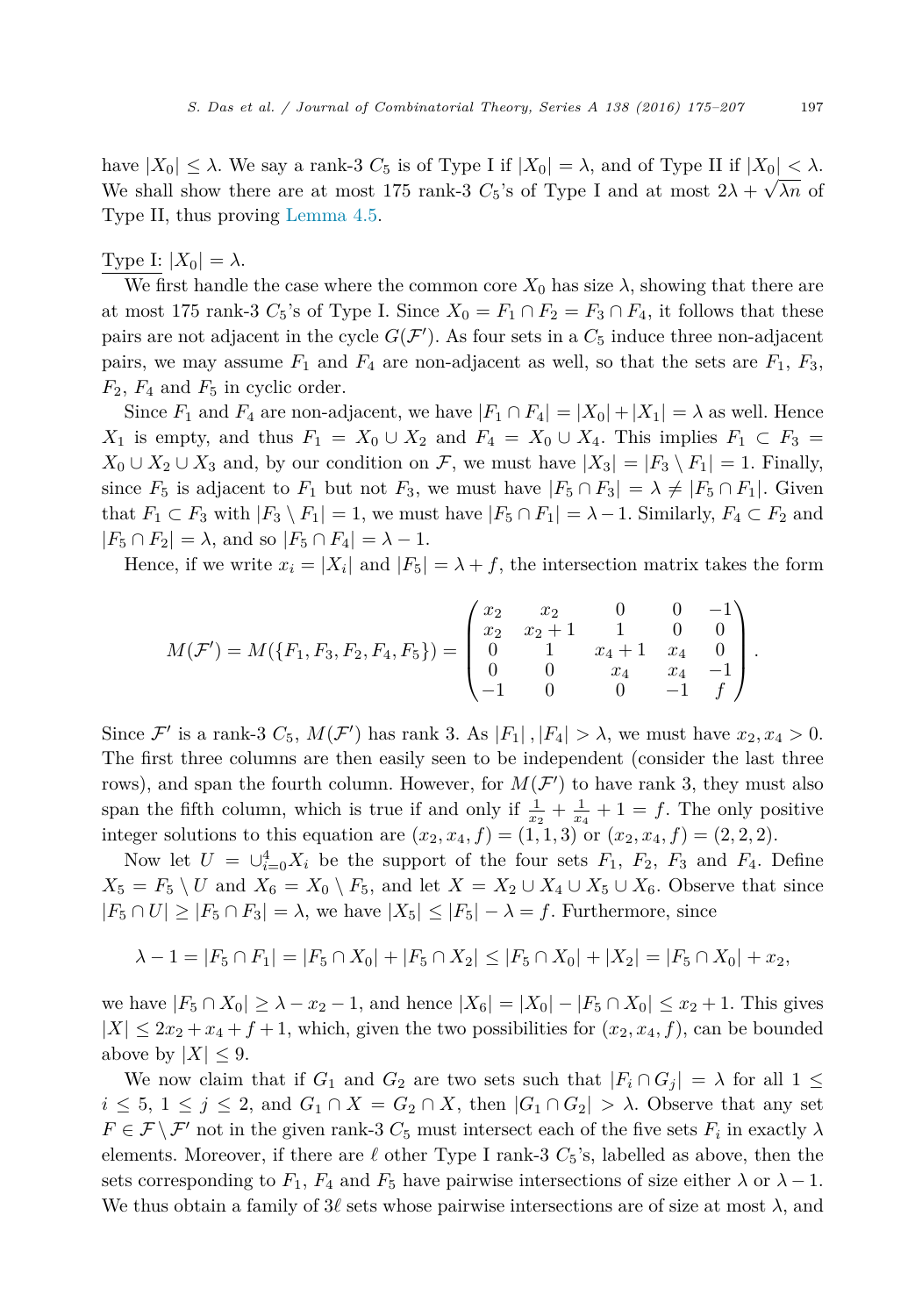hence by the claim they must have different intersections with the set *X*. The number of rank-3  $C_5$ 's is therefore bounded by  $\ell + 1 \le \frac{1}{3} 2^{|X|} + 1 \le \frac{1}{3} 2^9 + 1 < 175$ , as required.

Now we prove the claim. First observe that since  $|G_j \cap F_1| = |G_j \cap F_3| = \lambda$  and  $X_3 = F_3 \setminus F_1$ , we must have  $G_j \cap X_3 = \emptyset$ . Now let  $t = |G_1 \cap X_2|$ . Since  $\lambda = |G_1 \cap F_1| =$  $|G_1 \cap X_0| + |G_1 \cap X_2|$ , we have  $|G_1 \cap X_0| = \lambda - t$ . By considering  $|G_1 \cap F_4|$ , it follows that  $|G_1 \cap X_4| = t$  as well, and hence  $|G_1 \cap U| = \lambda + t$ . Since  $G_2 \cap X_2 = G_1 \cap X_2$ , we also have  $|G_2 \cap U| = \lambda + t$ .

As  $G_1$  and  $G_2$  share the 2t elements in  $G_1 \cap (X_2 \cup X_4)$ , we deduce

$$
|G_1 \cap G_2 \cap U| = |G_1 \cap G_2 \cap (X_0 \cup X_2 \cup X_4)|
$$
  
= |G\_1 \cap (X\_2 \cup X\_4)| + |X\_0| - |(X\_0 \setminus G\_1) \cup (X\_0 \setminus G\_2)| \ge \lambda,

with equality if and only if the two *t*-sets  $X_0 \setminus G_1$  and  $X_0 \setminus G_2$  are disjoint. In other words, we cannot have  $G_1$  and  $G_2$  both missing an element in  $X_0$ . We know  $G_1$  and  $G_2$ have the same intersection with  $X_6 \subset X_0$ , and hence we must have  $X_6 \subset G_1 \cap G_2$ .

To complete the argument, consider the intersection with  $F_5$ . Let  $s = |F_5 \cap X_2|$ . Since  $\lambda - 1 = |F_5 \cap F_1| = |F_5 \cap F_4|$ , it follows that  $|F_5 \cap X_0| = \lambda - s - 1$  and  $|F_5 \cap X_4| = s$ . As  $X_6 = X_0 \setminus F_5 \subset G_1$ , we have  $X_0 \subset F_5 \cup G_1$ , and thus  $|F_5 \cap G_1 \cap X_0| = |F_5 \cap X_0| +$  $|G_1 \cap X_0| - |X_0| = \lambda - t - s - 1$ . We also have  $|F_5 \cap G_1 \cap X_2| \leq |F_5 \cap X_2| = s$ , and |*F*<sup>5</sup> ∩ *G*<sup>1</sup> ∩ *X*4|≤|*G*<sup>1</sup> ∩ *X*4| = *t*, giving

$$
|F_5 \cap G_1 \cap U| = |F_5 \cap G_1 \cap (X_0 \cup X_2 \cup X_4)| \le (\lambda - s - t - 1) + s + t = \lambda - 1.
$$

Hence  $F_5$  and  $G_1$  must have at least one element outside U in common, and thus  $G_1 \cap$ *X*<sub>5</sub> ≠  $\emptyset$ . Since  $G_1 \cap X = G_2 \cap X$ , we have  $|G_1 \cap G_2 \cap X_5| \geq 1$ . Thus  $|G_1 \cap G_2| \geq 1$  $|G_1 \cap G_2 \cap U| + |G_1 \cap G_2 \cap X_5| \geq \lambda + 1$ , as desired.

# Type II:  $|X_0| < \lambda$ .

We now turn our attention to rank-3  $C_5$ 's of Type II, where the common core  $X_0$ from [Lemma 4.6](#page-21-0) has size strictly smaller than  $\lambda$ . We shall show that there are at most  $2\lambda + \sqrt{\lambda n}$  such  $C_5$ 's.

Since  $X_0 = F_1 \cap F_2 = F_3 \cap F_4$ , it follows that  $|F_1 \cap F_2|$ ,  $|F_3 \cap F_4| \neq \lambda$ , and hence these pairs are adjacent in the cycle  $C_5$ . Without loss of generality we may assume that  $F_2$  and  $F_3$  are also adjacent so that  $F_1$ ,  $F_2$ ,  $F_3$ ,  $F_4$ ,  $F_5$  form a rank-3  $C_5$  in this order. We thus have  $|F_1 \cap F_3| = |F_1 \cap F_4| = |F_2 \cap F_4| = \lambda$ . Since  $F_1 \cap F_4 = X_0 \cup X_1$ , it follows that  $|X_1| = \lambda - |X_0|$ . Similarly,  $|X_2| = |X_4| = \lambda - |X_0|$ . Thus  $|F_1| = |X_0| + |X_1| + |X_2|$  $2\lambda - |X_0|$ , and  $|F_4| = |X_0| + |X_1| + |X_4| = 2\lambda - |X_0|$ . Moreover, for any set  $F \in \mathcal{F} \setminus \mathcal{F}'$ ,  $|F \cap F_1| = |F \cap F_2| = \lambda$ , and so

$$
|F| \geq |F \cap (F_1 \cup F_2)| = |F \cap F_1| + |F \cap F_2| - |F \cap X_0| \geq 2\lambda - |X_0|,
$$

with equality if and only if  $X_0 \subset F \subset F_1 \cup F_2 = \cup_{j=0}^4 X_j$ .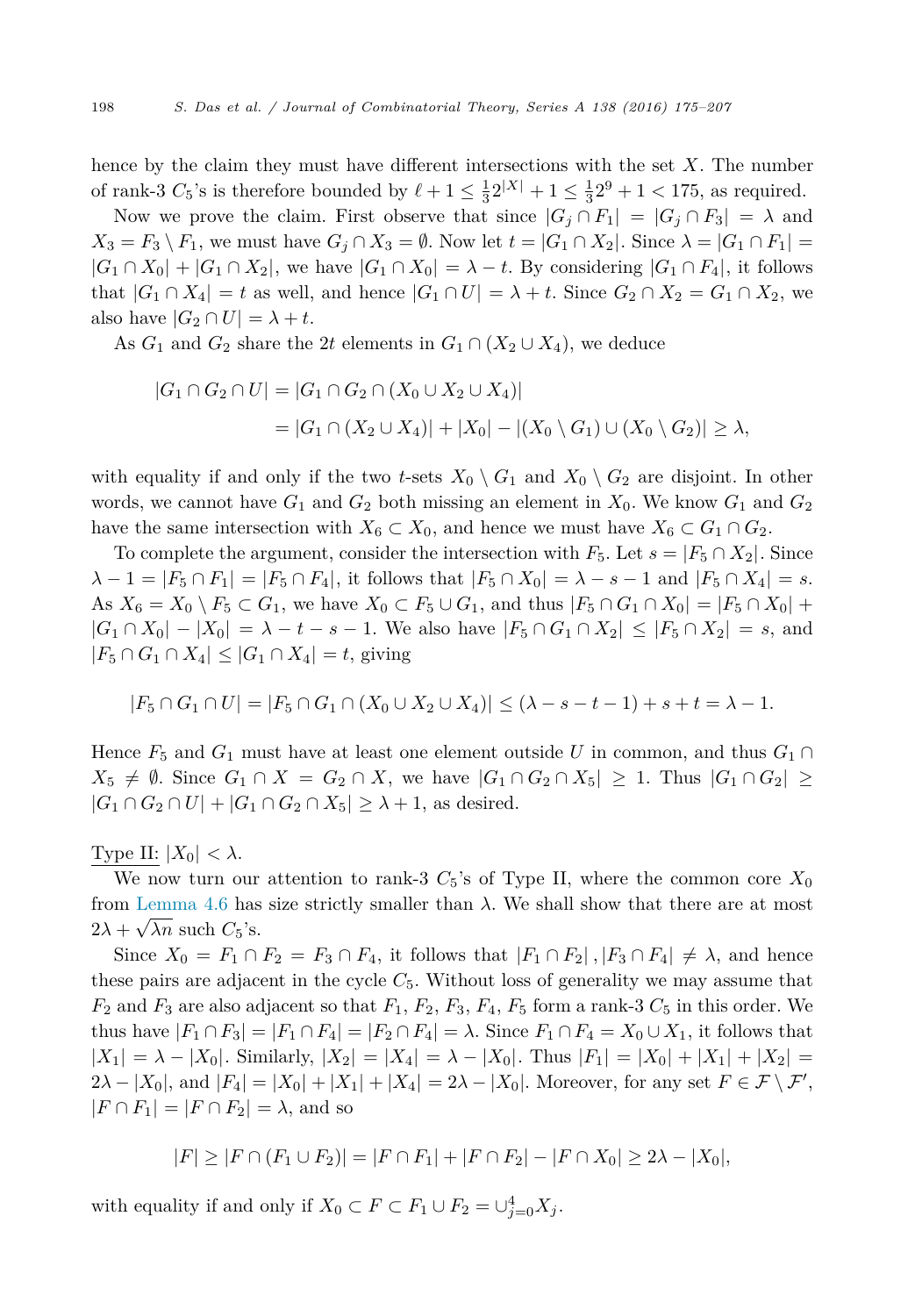Suppose there are *l* rank-3  $C_5$ 's of Type II. For each  $j \in [\ell]$ , let  $\{F_i^j\}_{i \in [5]}$  be the sets of the  $C_5$  in cyclic order, and let  $\{X_i^j\}_{i=0}^4$  be the five corresponding sets given by [Lemma 4.6.](#page-21-0) Let  $U^j = \bigcup_{i=0}^4 X_i^j$  be the support of the first four sets of the cycle. By the above discussion,  $|F_1^j| = |F_4^j| = 2\lambda - |X_0^j|$  and  $|F| \ge 2\lambda - |X_0^j|$  for every set in  $\mathcal{F}\setminus \{F_i^j\}_{i\in[5]}$ , with equality if and only if  $X_0^j \subset F \subset U^j$ . Note that for  $i \in \{1,4\}$ and  $j, j' \in [\ell]$  we have  $2\lambda - |X_0^j| = |F_i^j| \ge 2\lambda - |X_0^{j'}|$ , implying  $|X_0^j| \le |X_0^{j'}|$ , and so by symmetry  $|X_0^j| = |X_0^{j'}|$ . Moreover, it follows from this equality that  $F_i^j \subset U^{j'}$  for  $i \in \{1, 4\}$ . Thus all the sets in the subfamily  $\mathcal{G} = \cup_{j \in [\ell]} \{F_1^j, F_4^j\}$  are supported on the universe  $U = \bigcap_{j \in [\ell]} U^j$ . Moreover, all the pairwise intersections of sets in  $\mathcal G$  have size exactly  $\lambda$  and so G is a  $\lambda$ -Fisher family. By [Theorem 1.1,](#page-1-0) we have  $2\ell = |\mathcal{G}| \leq |U|$ . Note that for every  $j \in [\ell],$ 

$$
|U| \leq |U^j| = \sum_{i=0}^4 |X_i^j| = \left| X_0^j \right| + 3\left( \lambda - \left| X_0^j \right| \right) + \left| X_3^j \right| \leq 3\lambda + \left| X_3^j \right|.
$$

Thus, setting  $s = \min_{j \in [\ell]} \left| X_3^j \right|$ , we have  $\ell = \frac{1}{2} |\mathcal{G}| \leq \frac{1}{2} |U| \leq \frac{1}{2} (3\lambda + s)$ . If  $s \leq \lambda + 2\sqrt{\lambda n}$ , then we get the claimed bound on  $\ell$ . Hence we may assume  $s > \lambda + 2\sqrt{\lambda n}$ .

For every  $j \in [\ell]$  we then have  $\left| F_3^j \right| = \Big|$  $\left| \begin{array}{c} X_0^j \end{array} \right| + \left| \begin{array}{c} 0 \end{array} \right|$  $X_2^j$  +  $\Big|$  $X_3^j\Big| = \lambda + \Big|$  $X_3^j\Big| \geq \lambda + s.$ Moreover, for  $j \neq j'$ , we must have  $\left| F_3^j \cap F_3^{j'} \right| = \lambda$ . Since all these sets  $\{F_3^j\}_{j \in [\ell]}$  are  $\begin{bmatrix} 3 & 3 \\ 3 & 6 \end{bmatrix}$  arge and have small pairwise intersections, there cannot be too many. Indeed, by the Bonferroni inequalities, for any  $\ell_0 \leq \ell$ ,

$$
n \ge \left| \bigcup_{j=1}^{\ell_0} F_3^j \right| \ge \sum_{j=1}^{\ell_0} \left| F_3^j \right| - \sum_{1 \le j < j' \le \ell_0} \left| F_3^j \cap F_3^{j'} \right| \ge \ell_0(\lambda + s) - \binom{\ell_0}{2} \lambda \ge \ell_0 s - \frac{1}{2} \ell_0^2 \lambda.
$$

Let  $\ell_0 = \min\{\ell, \left\lfloor \frac{s}{\lambda} \right\rfloor\},\$  so that  $n \geq \ell_0 s - \frac{1}{2}\ell_0^2 \lambda \geq \frac{1}{2}\ell_0 s$ . We cannot have  $\ell_0 = \left\lfloor \frac{s}{\lambda} \right\rfloor$ , for then, given  $s > \lambda + 2\sqrt{\lambda n}$ , we reach a contradiction:

$$
n \ge \frac{1}{2}\ell_0 s \ge \frac{1}{2}\left(\frac{s}{\lambda} - 1\right)s > \frac{1}{2}\left(2\sqrt{\frac{n}{\lambda}}\right)\left(2\sqrt{\lambda n}\right) = 2n.
$$

Hence we must have  $\ell_0 = \ell$ , which gives

$$
\ell = \ell_0 \le \frac{2n}{s} < \frac{2n}{\lambda + 2\sqrt{\lambda n}} < \sqrt{\frac{n}{\lambda}} < 2\lambda + \sqrt{\lambda n}.
$$

Hence there are at most  $2\lambda + \sqrt{\lambda n}$  rank-3  $C_5$ 's of Type II, and thus at most  $2\lambda$  +  $\sqrt{\lambda n}$  + 175 rank-3 *C*<sub>5</sub>'s in total, completing the proof of the lemma.  $\Box$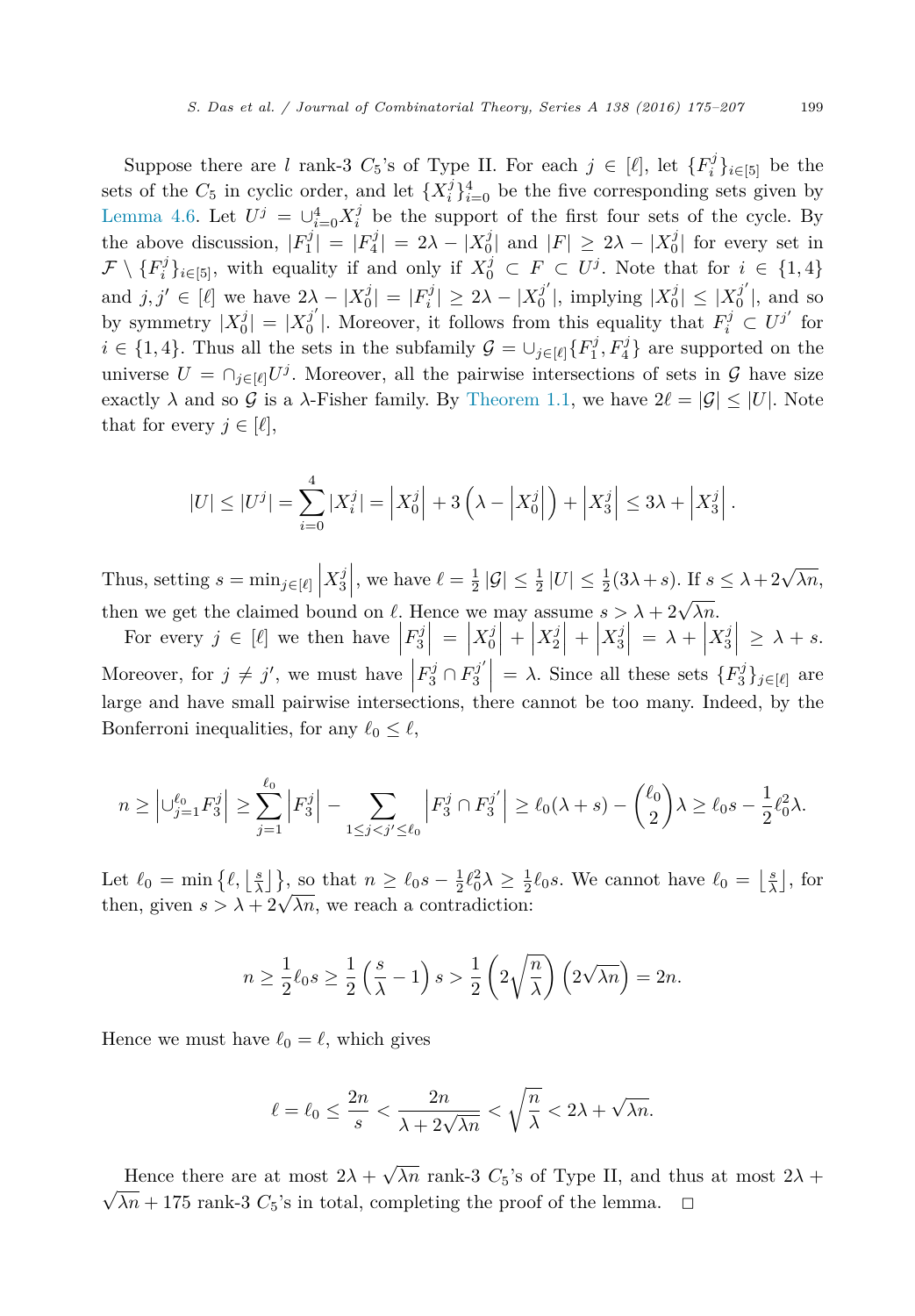# <span id="page-25-0"></span>5. When *k* is large

We will show how to use our results to improve the upper bound for  $f(n, k, \lambda)$  for larger values of k. Let F be a k-almost  $\lambda$ -Fisher family over [n]. Recall that [Proposition 1.2](#page-3-0) gives the upper bound  $|\mathcal{F}| \leq (k+1)n+1$  by using lower bounds on the independence number of graphs with bounded degree to find a relatively large *λ*-Fisher subfamily  $\mathcal{F}' \subset \mathcal{F}$ , and then using [Theorem 1.1](#page-1-0) to bound the size of  $\mathcal{F}'$ . We shall instead use the following partitioning result of Lovász [\[15\].](#page-32-0)

**Theorem 5.1.** *(See Lovász* [\[15\],](#page-32-0) **1966.**) Let G be a graph of maximum degree  $\Delta(G) = \Delta$ . *Then, for any*  $t \geq 1$  *and integers*  $\Delta_i$  *such that*  $\sum_{i=1}^{t} (\Delta_i + 1) \geq \Delta + 1$ *, there is a partition of the vertices*  $V(G) = \bigcup_{i=1}^{t} V_i$  *such that the maximum degrees of the induced subgraphs*  $G[V_i]$  *satisfy*  $\Delta(G[V_i]) \leq \Delta_i$ .

This theorem, coupled with our bounds on  $f(n, 2, \lambda)$ , allows us to prove [Corollary 1.7.](#page-4-0)

**Corollary 1.7.** For  $k \geq 1$ , we have  $f(n, k, \lambda) \leq (2n - 2) \left\lceil \frac{k+1}{3} \right\rceil$ . Moreover, if  $\lambda = o(n)$ , *then*  $f(n, k, \lambda) \leq (\frac{3}{2} + o(1)) n \left\lceil \frac{k+1}{3} \right\rceil$ .

**Proof.** Let F be a k-almost  $\lambda$ -Fisher family over [n]. The auxiliary graph  $G = G(\mathcal{F})$  has maximum degree  $k$ , and hence by Theorem 5.1, the vertices of  $G$  can be partitioned into  $\lceil \frac{k+1}{3} \rceil$  induced subgraphs of maximum degree at most 2. This corresponds to partitioning  $\mathcal F$  into  $\left\lceil \frac{k+1}{3} \right\rceil$  2-almost  $\lambda$ -Fisher subfamilies. By part (i) of [Theorem 1.6,](#page-4-0) each such family can have size at most  $2n - 2$ , and hence we have  $|\mathcal{F}| \leq (2n - 2) \left\lceil \frac{k+1}{3} \right\rceil$ .

Moreover, if  $\lambda = o(n)$ , then by part (iii) of [Theorem 1.6,](#page-4-0) each of the subfamilies can have size at most  $\left(\frac{3}{2} + o(1)\right)n$ , giving rise to the improved bound  $|\mathcal{F}| \le$  $\left(\frac{3}{2}+o(1)\right)n\left[\frac{k+1}{3}\right].$ 

As F was an arbitrary *k*-almost  $\lambda$ -Fisher family, the desired bounds on  $f(n, k, \lambda)$ follow.  $\square$ 

# 6. Concluding remarks

In this paper we bound the size of *k*-almost *λ*-Fisher families when *k* is small, making progress on a problem introduced by Vu [\[22\].](#page-32-0) Vu showed that the largest 1-almost *λ*-Fisher families are given by the Hadamard construction, and we show that the same construction remains optimal for  $k = 2$ . One might ask whether, as in the case  $k = 1$ , the Hadamard construction is the unique 2-almost *λ*-Fisher family of size *n*.

Our proof shows that any 2-almost  $\lambda$ -Fisher family of  $2n - 2$  sets must consist mostly of rank-1 *P*1's, with perhaps a few larger low-rank structures. However, we believe that the presence of these larger structures would place too many restrictions upon the other sets in the family, and hence the bound of  $2n - 2$  can only be obtained by a family of rank-1  $P_1$ 's; that is, by the Hadamard construction.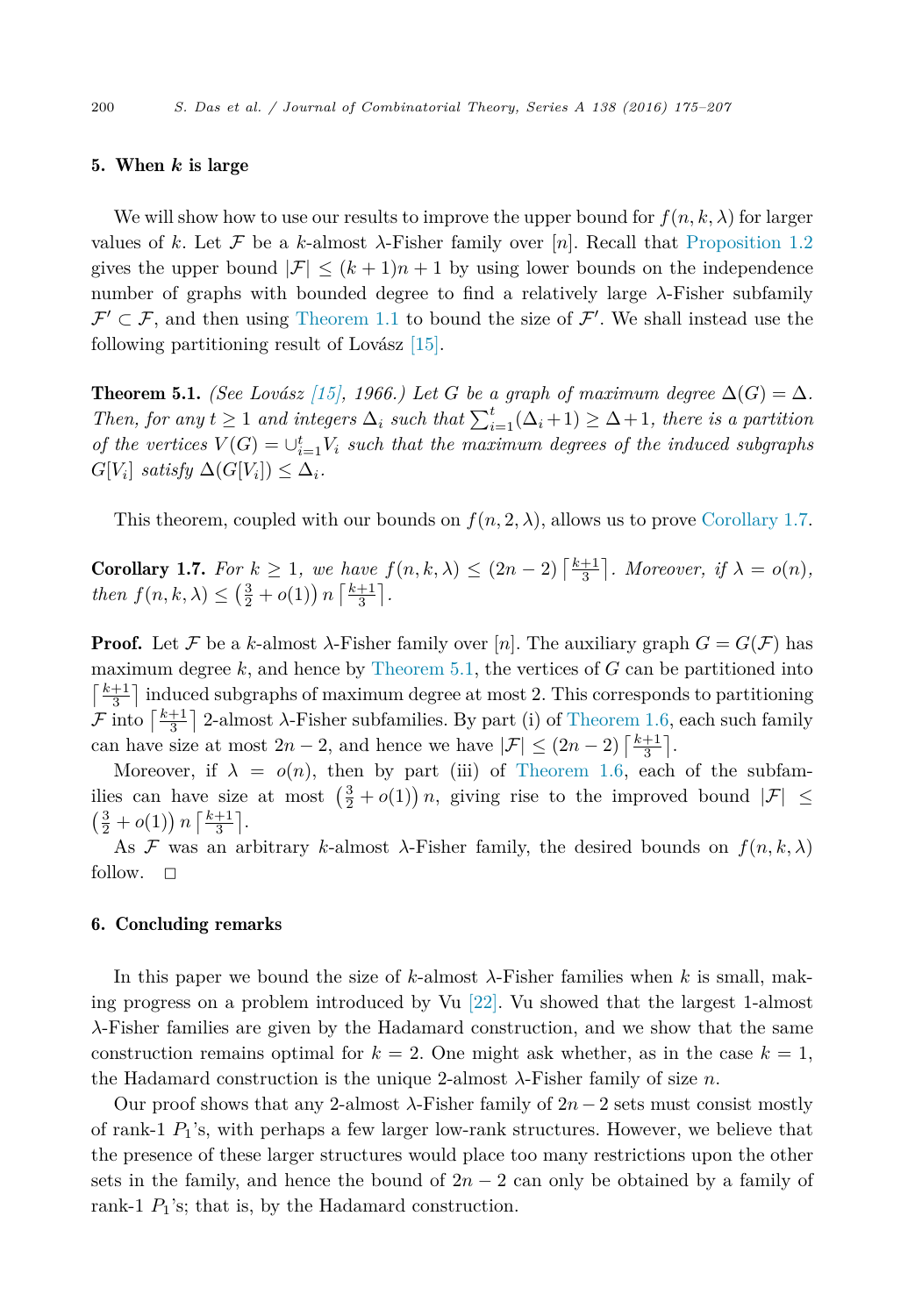<span id="page-26-0"></span>Let us now consider 3-almost *λ*-Fisher families. By [Theorem 5.1,](#page-25-0) any such family may be partitioned into a 2-almost *λ*-Fisher family and a *λ*-Fisher family. Thus  $f(n,3,\lambda) \leq f(n,2,\lambda) + f(n,0,\lambda) \leq 3n-2$ . However, we have not found a 3-almost *λ*-Fisher family larger than the Hadamard construction, and so it may well be that the Hadamard construction is still optimal for  $k = 3$ . If this is the case, though, we know that it is not the unique optimal family. To see this, let  $n = 4m + t$ ,  $t \le 4m - 1$ , and let  $\lambda = m$ . Start by taking  $\mathcal{F}_0 = \{F_{i,j} : i \in [4m-1], j \in [2]\}$  to be the Hadamard construction on [4*m*], where  $\{F_{i,1}, F_{i,2}\}_{i\in [4m-1]}$  are the disjoint pairs. Now, for each of the *t* elements in  $[n] \setminus [4m]$ , add the sets  $\mathcal{F}_1 = \{F_{i,j} \cup \{4m+i\} : i \in [t], j \in [2]\}$ . It is then easy to verify that  $\mathcal{F} = \mathcal{F}_0 \cup \mathcal{F}_1$  is a 3-almost *m*-Fisher family of size  $2n - 2$ , thus matching the Hadamard construction.

The main open problem, though, is to determine the behaviour of  $f(n, k, \lambda)$  for large k. From the best known constructions (see Section 2 and  $[22]$ ), it is natural to conjecture that

$$
\lim_{k \to \infty} \lim_{n \to \infty} \max_{0 \le \lambda \le n} \frac{f(n, k, \lambda)}{kn} = \frac{1}{4}.
$$

We have shown that this holds for  $\lambda = 0$ , and give some evidence that this case should represent the typical behaviour of  $f(n, k, \lambda)$ . It would be very interesting to resolve this problem for all *k*.

### Acknowledgments

We would like to thank the anonymous referees for their careful reading of our manuscript and their helpful suggestions for improving the presentation of this paper.

# Appendix A. **{0***,* **1}**-vectors and low-rank structures

Here we prove the technical lemmas needed in Section [4.](#page-15-0)

**Lemma 4.1.** Let  $v_i \in \{0,1\}^n$ ,  $i \in [5]$ , be five distinct non-zero vectors. Suppose that there  $\exists$  *exist*  $\lambda \in \mathbb{R} \setminus \{0\}$  *and*  $v \in \mathbb{R}^n$  *such that*  $v \cdot v_i = \lambda$  *for*  $i \in [5]$ *. Then:* 

- *(a)* The vectors  $\{v_i\}_{i \in [3]}$  *are linearly independent.*
- *(b)* The vectors  $v_1 v_2$  and  $v_1 v_3$  are linearly independent.
- *(c)* If the vectors  $\{v_i\}_{i\in [4]}$  are linearly dependent, then  $v_1 + v_2 = v_3 + v_4$  holds for some *relabelling of these four vectors.*
- *(d)* Four of the vectors  $\{v_i\}_{i \in [5]}$  are linearly independent.

**Proof.** First we show (a). Assume for the sake of contradiction that  $v_1$ ,  $v_2$  and  $v_3$  are linearly dependent. Since any two of the vectors are distinct non-zero {0*,* 1}-vectors, and hence linearly independent, there must exist non-zero real numbers  $\alpha_1$  and  $\alpha_2$  such that  $\alpha_1 v_1 + \alpha_2 v_2 = v_3$ . By taking the inner product of this relation with *v*, we conclude that  $\alpha_1 + \alpha_2 = 1.$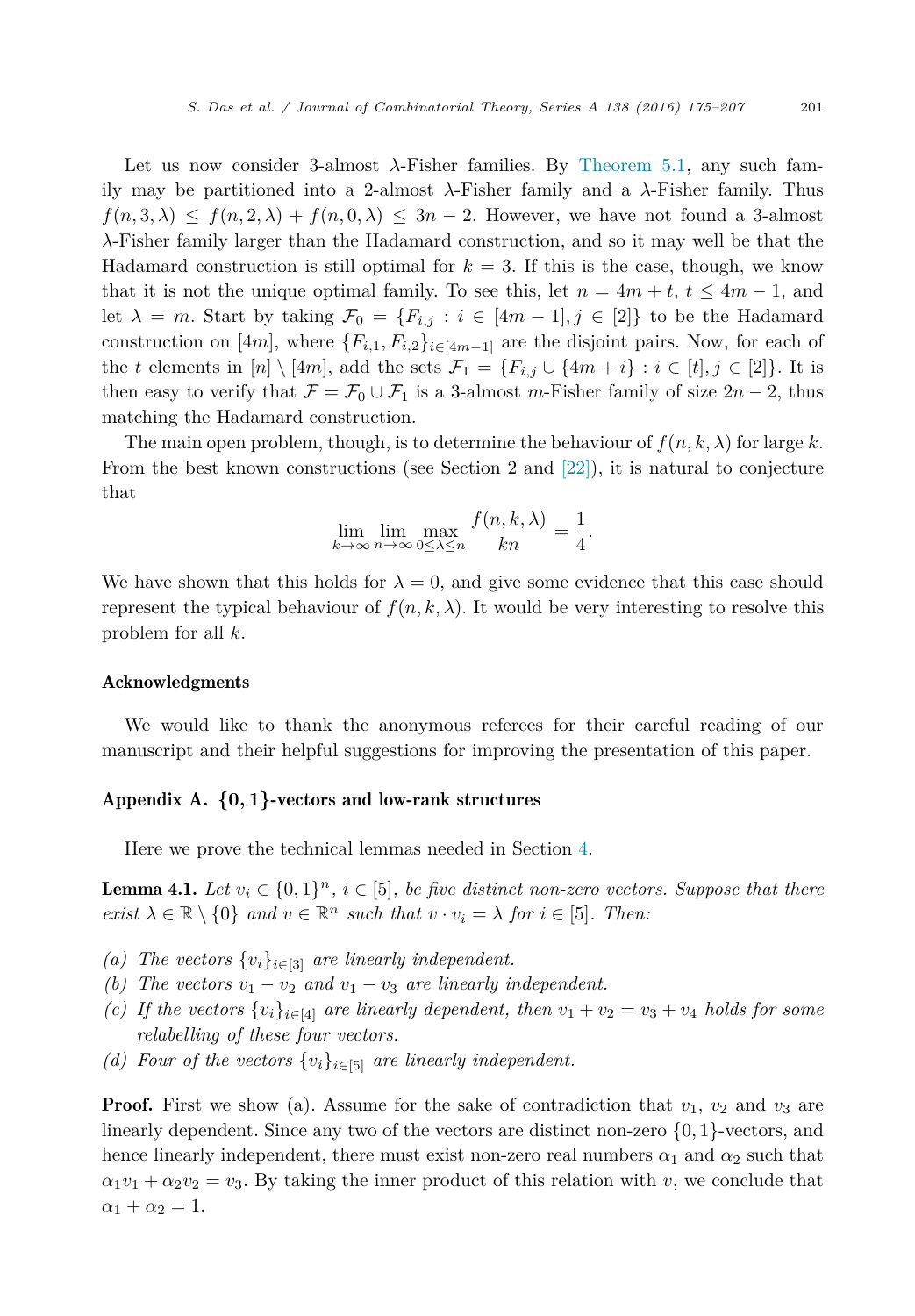Since  $v_1 \neq v_2$ , we may assume without loss of generality that there is one coordinate which is 1 in  $v_1$  and 0 in  $v_2$ . The value of that coordinate in  $\alpha_1 v_1 + \alpha_2 v_2$  is thus  $\alpha_1$  and, since the linear combination is equal to the  $\{0,1\}$ -vector  $v_3$ , we conclude that  $\alpha_1 = 0$ or  $\alpha_1 = 1$ . If  $\alpha_1 = 0$ , then  $\alpha_2 = 1$ , and so  $v_2 = v_3$ , contradicting the fact that  $v_2 \neq v_3$ . Similarly, if  $\alpha_1 = 1$ , then  $v_1 = v_3$ . This settles (a).

(b) follows easily from (a) since a non-trivial linear relation between the vectors  $v_1 - v_2$ and  $v_1 - v_3$  would contradict the independence of  $v_1, v_2$  and  $v_3$ .

Next we prove (c). Suppose the vectors  ${v_i}_{i \in [4]}$  are linearly dependent. By (a), any three of these four vectors are linearly independent, and so there must be a relation involving all four vectors. Writing this relation with positive coefficients, we see there must be positive  $\alpha_1$ ,  $\alpha_2$  and  $\alpha_3$  such that, after relabelling, one of the following relations holds:

(i) 
$$
\alpha_1 v_1 + \alpha_2 v_2 + \alpha_3 v_3 = v_4
$$
 or (ii)  $\alpha_1 v_1 + \alpha_2 v_2 = \alpha_3 v_3 + v_4$ .

We first show that case (i) is impossible. Note that by taking inner products with *v*, we may conclude that  $\alpha_1 + \alpha_2 + \alpha_3 = 1$ . Since  $v_1 \neq v_2$ , there is, without loss of generality, some coordinate which is 1 in  $v_1$  and 0 in  $v_2$ . In this coordinate, the expression on the left-hand side must then be equal to either  $\alpha_1$  or  $\alpha_1 + \alpha_3$ ; in either case, we have  $0 < \alpha_1 < \alpha_1 + \alpha_3 < 1$ . Since  $v_4$  is a  $\{0,1\}$ -vector, the right-hand side is either 0 or 1, giving a contradiction.

We now show that in case (ii), we must have  $\alpha_1 = \alpha_2 = \alpha_3 = 1$ . As before, taking the inner product with *v* gives  $\alpha_1 + \alpha_2 = \alpha_3 + 1$ . Moreover, since  $v_1 \neq v_2$ , we may assume without loss of generality that there is one coordinate which is  $1$  in  $v_1$  and  $0$  in *v*<sub>2</sub>. The value of this coordinate in  $\alpha_1 v_1 + \alpha_2 v_2$  is thus  $\alpha_1$ , and in  $\alpha_3 v_3 + v_4$  is one of  $\{0, \alpha_3, 1, \alpha_3+1\}$ . Since the coefficients  $\alpha_i$  are positive and  $\alpha_1 + \alpha_2 = \alpha_3 + 1$  it follows that  $\{\alpha_1, \alpha_2\} = \{\alpha_3, 1\}$ . Suppose  $\alpha_1 = \alpha_3$  and  $\alpha_2 = 1$  (the other case follows analogously). Since  $v_1 \neq v_3$  there is a coordinate where they differ. Repeating the above argument then shows that either  $\alpha_1 = 1$  or  $\alpha_3 = \alpha_2$ , implying  $\alpha_1 = \alpha_2 = \alpha_3 = 1$ , thus proving (c).

Finally, we prove (d). Suppose for the sake of contradiction that all sets of four of the vectors  $v_i$  are linearly dependent. Then, by part (c) applied to the vectors  $\{v_1, v_2, v_3, v_4\}$ we may assume, up to some permutation of the indices, that  $v_1 + v_2 = v_3 + v_4$ . The vectors  $\{v_1, v_2, v_3, v_5\}$  must also contain a similar relation. If it is  $v_1 + v_2 = v_3 + v_5$ , then we have  $v_4 = v_1 + v_2 - v_3 = v_5$ , contradicting the fact that these vectors are distinct. Hence, by symmetry, we may assume we have  $v_1 + v_3 = v_2 + v_5$ . Adding the two relations gives  $2v_1 = v_4 + v_5$ , contradicting the linear independence of the vectors  $\{v_1, v_4, v_5\}$ guaranteed by (a).  $\Box$ 

Lemma 4.2. *The ranks of the components can be bounded as follows:*

- (a) If  $\mathcal{F}'$  is the *s*-vertex path  $P_{s-1}$ , rank $(M(\mathcal{F}')) \geq s-1$ .
- (b) If  $\mathcal{F}'$  is the *s*-vertex cycle  $C_s$ ,  $\text{rank}(M(\mathcal{F}')) \geq s 2$ . If  $\mathcal{F}'$  is the triangle  $C_3$ , and *there is some set F whose intersections with every set in*  $\mathcal{F}'$  *all have size*  $\lambda$ *, then* rank $(M(\mathcal{F}')) \geq 2$ .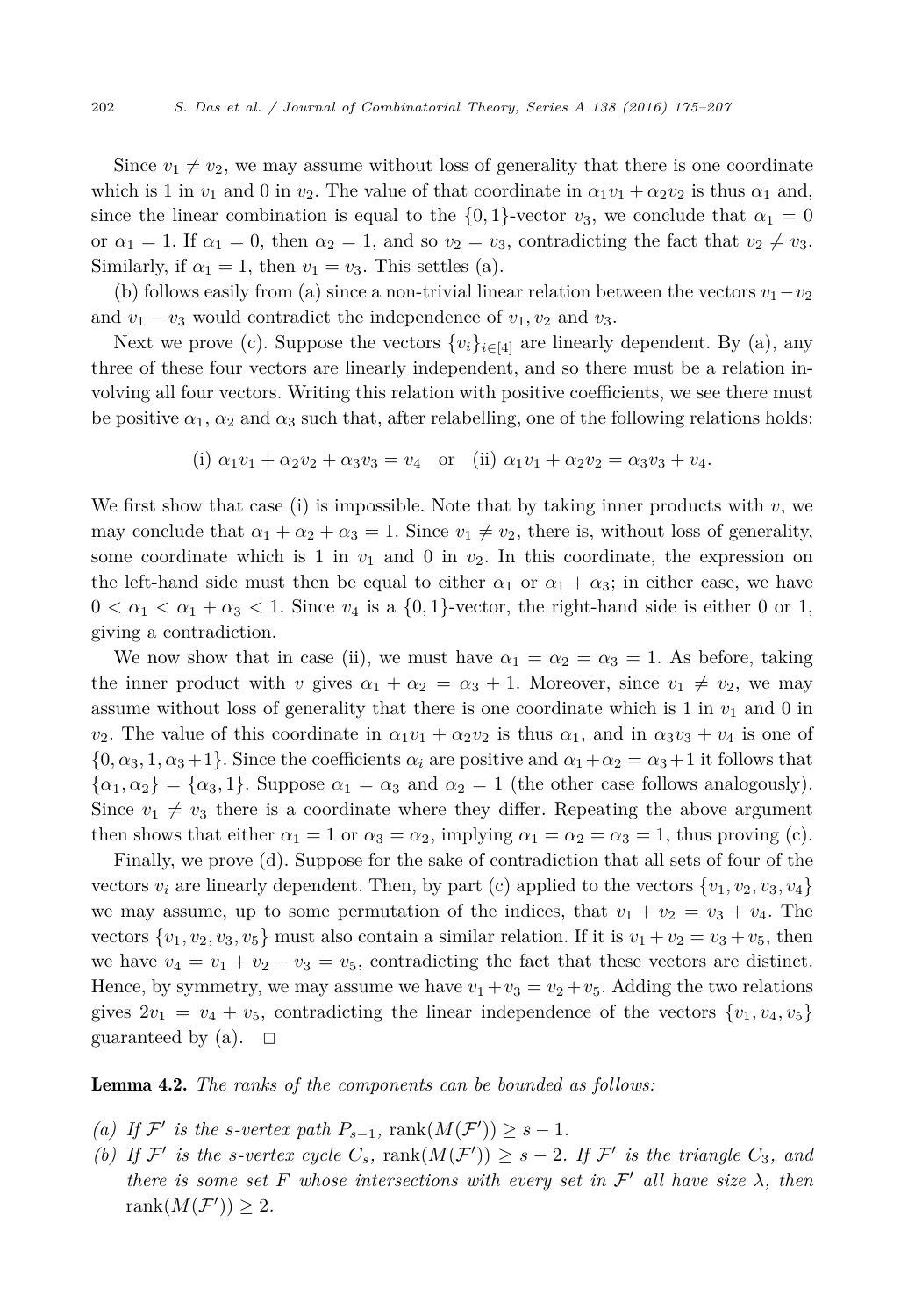**Proof.** We begin with (*a*). If we order the sets according to the path, the matrix  $M =$  $M(\mathcal{F}')$  takes the tridiagonal form

|                  |        |        | 0      |   |   |
|------------------|--------|--------|--------|---|---|
| $\ast$           |        |        | 0      | 0 |   |
| $\boldsymbol{0}$ | $\ast$ | $\ast$ | $\ast$ |   |   |
|                  |        | $\ast$ | $\ast$ | 0 | , |
|                  |        |        |        |   |   |
|                  |        |        |        |   |   |

where ∗ denotes a non-zero entry. Deleting the top row and right column leaves a nonsingular upper-diagonal  $(s-1) \times (s-1)$  matrix, and thus rank $(M) \geq s-1$ , as claimed.

Next we prove (b). If we order the sets cyclically, the matrix  $M = M(\mathcal{F}')$  takes the almost-tridiagonal form

|                |                | $\Omega$ |        |   |
|----------------|----------------|----------|--------|---|
| $\ast$         | $\ast$         | $\ast$   | 0      | 0 |
| $\overline{0}$ | $\ast$         | $\ast$   | $\ast$ |   |
|                | $\overline{0}$ | $\ast$   | $\ast$ |   |
| 0<br>∗         | 0              |          | 0      | ች |
|                |                |          |        |   |

*.*

Deleting the top two rows and the first and last columns we obtain a non-singular upper-diagonal  $(s-2) \times (s-2)$  matrix, and thus rank $(M) \geq s-2$ .

Finally, we show (*c*). Note that the columns of  $A = A(\mathcal{F}')$  are the three characteristic vectors for the sets in  $\mathcal{F}'$ . Since  $|F \cap F_i| = \lambda$  for each set  $F_i \in \mathcal{F}'$ , the characteristic vectors satisfy  $v \cdot v_i = \lambda$ . We may therefore apply [Lemma 4.1](#page-16-0) (a), implying these vectors are linearly independent, and so rank $(A) = 3$ . Since  $M = A^T A - \lambda J_3$ , it follows from [Lemma 3.1](#page-9-0) that rank $(M) \geq 2$ .  $\Box$ 

**Lemma 4.3.** Let F be a 2-almost  $\lambda$ -Fisher family of size  $|\mathcal{F}| \geq 5$  with  $|F| > \lambda$  for all  $F \in \mathcal{F}$ . If a component  $\mathcal{F}' \subset \mathcal{F}$  is either a rank-1  $P_1$  or a rank-2  $C_4$ , then the columns *of*  $M(F')$  *do not span the all*-1 *vector*  $(1, \ldots, 1)^T$ *.* 

**Proof.** First suppose  $\mathcal{F}'$  is a rank-1  $P-1$ . Let  $\mathcal{F}' = \{F_1, F_2\}$ .  $M = M(\mathcal{F}')$  is then

$$
\left(\begin{array}{cc} |F_1| - \lambda & |F_1 \cap F_2| - \lambda \\ |F_1 \cap F_2| - \lambda & |F_2| - \lambda \end{array}\right).
$$

If rank $(M) = 1$  and the columns span  $(1, 1)^T$ , then we must have  $|F_1| - \lambda = |F_1 \cap F_2|$  $\lambda = |F_2| - \lambda$ , which implies  $F_1 = F_2$ , a contradiction.

Now let  $\mathcal{F}'$  be a rank-2  $C_4$ . Suppose, in cyclic order, we have  $\mathcal{F}' = \{F_1, F_2, F_3, F_4\}.$ Then  $M = M(\mathcal{F}')$  takes the form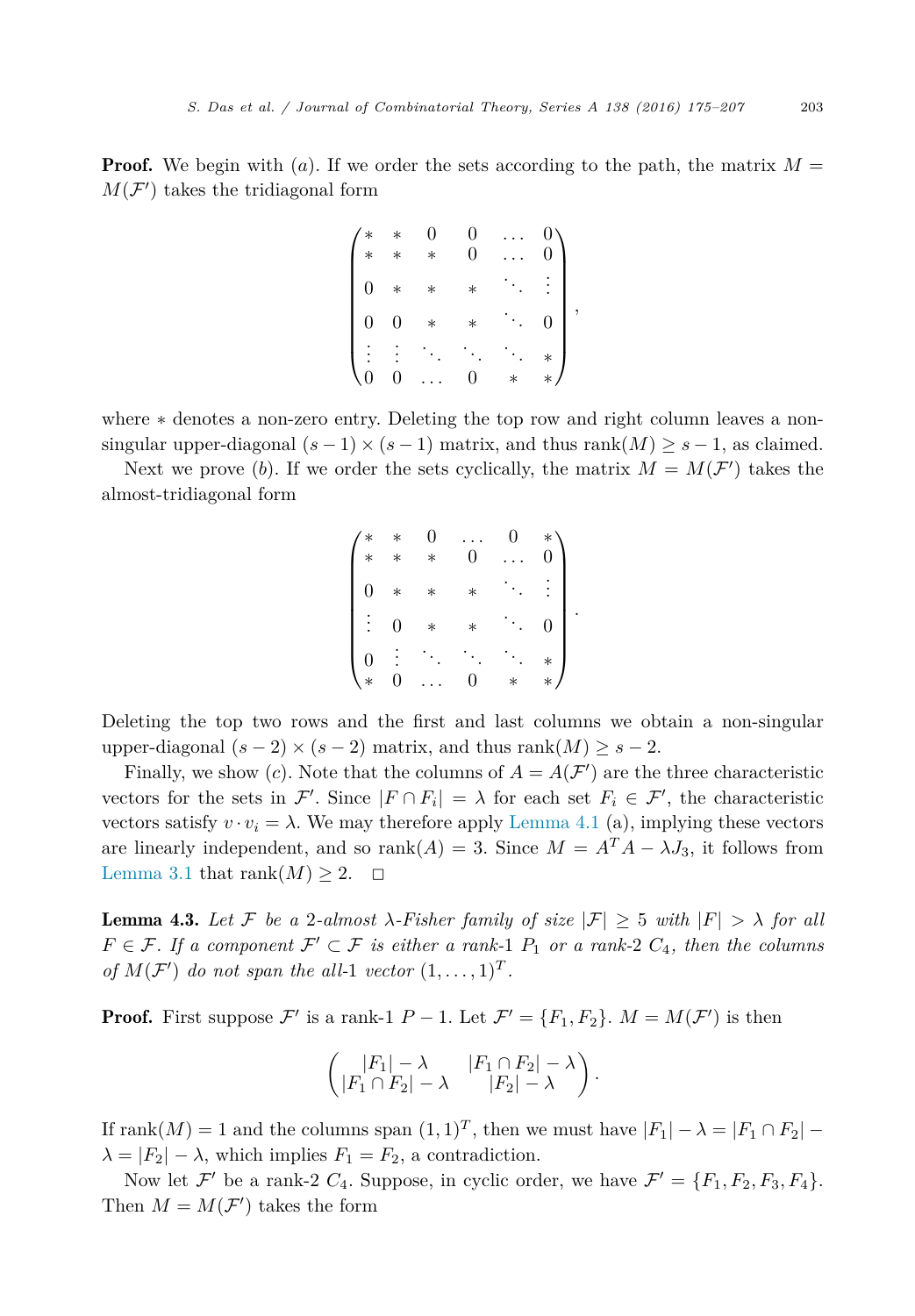204 *S. Das et al. / Journal of Combinatorial Theory, Series A 138 (2016) 175–207*

$$
\begin{pmatrix}\n|F_1| - \lambda & |F_1 \cap F_2| - \lambda & 0 & |F_1 \cap F_4| - \lambda \\
|F_1 \cap F_2| - \lambda & |F_2| - \lambda & |F_2 \cap F_3| - \lambda & 0 \\
0 & |F_2 \cap F_3| - \lambda & |F_3| - \lambda & |F_3 \cap F_4| - \lambda \\
|F_1 \cap F_4| - \lambda & 0 & |F_3 \cap F_4| - \lambda & |F_4| - \lambda\n\end{pmatrix}.
$$

Suppose rank $(M) = 2$  and the columns span  $(1, 1, 1, 1)^T$ . Any two columns are clearly independent, and so it follows that any two should span  $(1, 1, 1, 1)^T$ . Hence it suffices to show this is not the case for the first two columns. Suppose for contradiction we had  $\alpha_1$ and  $\alpha_2$  such that

$$
\alpha_1 \begin{pmatrix} |F_1| - \lambda \\ |F_1 \cap F_2| - \lambda \\ 0 \\ |F_1 \cap F_4| - \lambda \end{pmatrix} + \alpha_2 \begin{pmatrix} |F_1 \cap F_2| - \lambda \\ |F_2| - \lambda \\ |F_2 \cap F_3| - \lambda \\ 0 \end{pmatrix} = \begin{pmatrix} 1 \\ 1 \\ 1 \\ 1 \end{pmatrix}.
$$
 (6)

Since  $|\mathcal{F}| \geq 5$ , we may find a set  $F \in \mathcal{F} \setminus \mathcal{F}'$  with  $|F \cap F_i| = \lambda$  for every  $i \in [4]$ . By [Lemma 4.1](#page-16-0) (a), any three columns of  $A = A(F')$  are linearly independent, and so rank(*A*) ≥ 3. By [Lemma 3.1,](#page-9-0) rank(*M*) ≥ rank(*A*) − 1, and so we must have rank(*A*) = 3. Thus the four columns of *A* are linearly dependent, and by [Lemma 4.1](#page-16-0) (c), it follows that we have the relation  $v_{\pi(1)} + v_{\pi(2)} = v_{\pi(3)} + v_{\pi(4)}$  for some permutation  $\pi \in S_4$ .

Suppose first we had  $v_1 + v_3 = v_2 + v_4$ . By considering the coordinates where this sum is equal to 2, it follows that  $F_1 \cap F_3 = F_2 \cap F_4$ . Since  $|F_1 \cap F_3| = \lambda$ , all pairwise intersections have size at least  $\lambda$ . From the third and fourth coordinates of  $(6)$ , we have  $\alpha_1(|F_1 \cap F_4| - \lambda) = \alpha_2(|F_2 \cap F_3| - \lambda) = 1$ , and so we must have  $\alpha_1, \alpha_2 > 0$ . However, the second coordinate then gives a contradiction:

$$
1 = \alpha_1 (|F_1 \cap F_2| - \lambda) + \alpha_2 (|F_2| - \lambda) > \alpha_2 (|F_2| - \lambda) \ge \alpha_2 (|F_2 \cap F_3| - \lambda) = 1.
$$

By symmetry, therefore, we may assume  $v_1 + v_4 = v_2 + v_3$ , and so  $F_1 \cap F_4 = F_2 \cap F_3$ , and thus  $|F_1 \cap F_4| = |F_2 \cap F_3| \leq |F_1 \cap F_2|$ . Thus, from the third and fourth coordinates of (6), we have  $\alpha_1 = \alpha_2 = \alpha$ . Equating the first and third coordinates, we have

$$
\alpha(|F_1|-\lambda)+\alpha(|F_1\cap F_2|-\lambda)=1=\alpha(|F_2\cap F_3|-\lambda),
$$

and so  $|F_1| - \lambda = |F_2 \cap F_3| - |F_1 \cap F_2| \leq 0$ . This implies  $|F_1| \leq \lambda$ , giving the desired contradiction.  $\square$ 

**Lemma 4.6.** Let  $\mathcal{F}' \subset \mathcal{F}$  be a rank-3  $C_5$ , where  $\mathcal{F}$  is as in [Lemma 4.5.](#page-21-0) There exists a labelling of the sets  $\mathcal{F}' = \{F_1, F_2, F_3, F_4, F_5\}$  and disjoint sets  $X_0, X_1, X_2, X_3, X_4$  such *that*

$$
F_1 = X_0 \cup X_1 \cup X_2, \ F_2 = X_0 \cup X_3 \cup X_4, \ F_3 = X_0 \cup X_2 \cup X_3, \ and \ F_4 = X_0 \cup X_1 \cup X_4.
$$

**Proof.** We are assuming the intersection matrix  $M = M(F')$  has rank 3. Since  $M =$  $A^T A - \lambda J_m$ , where  $A = A(\mathcal{F}')$ , by [Lemma 3.1](#page-9-0) we have rank $(M) \geq \text{rank}(A) - 1$ , and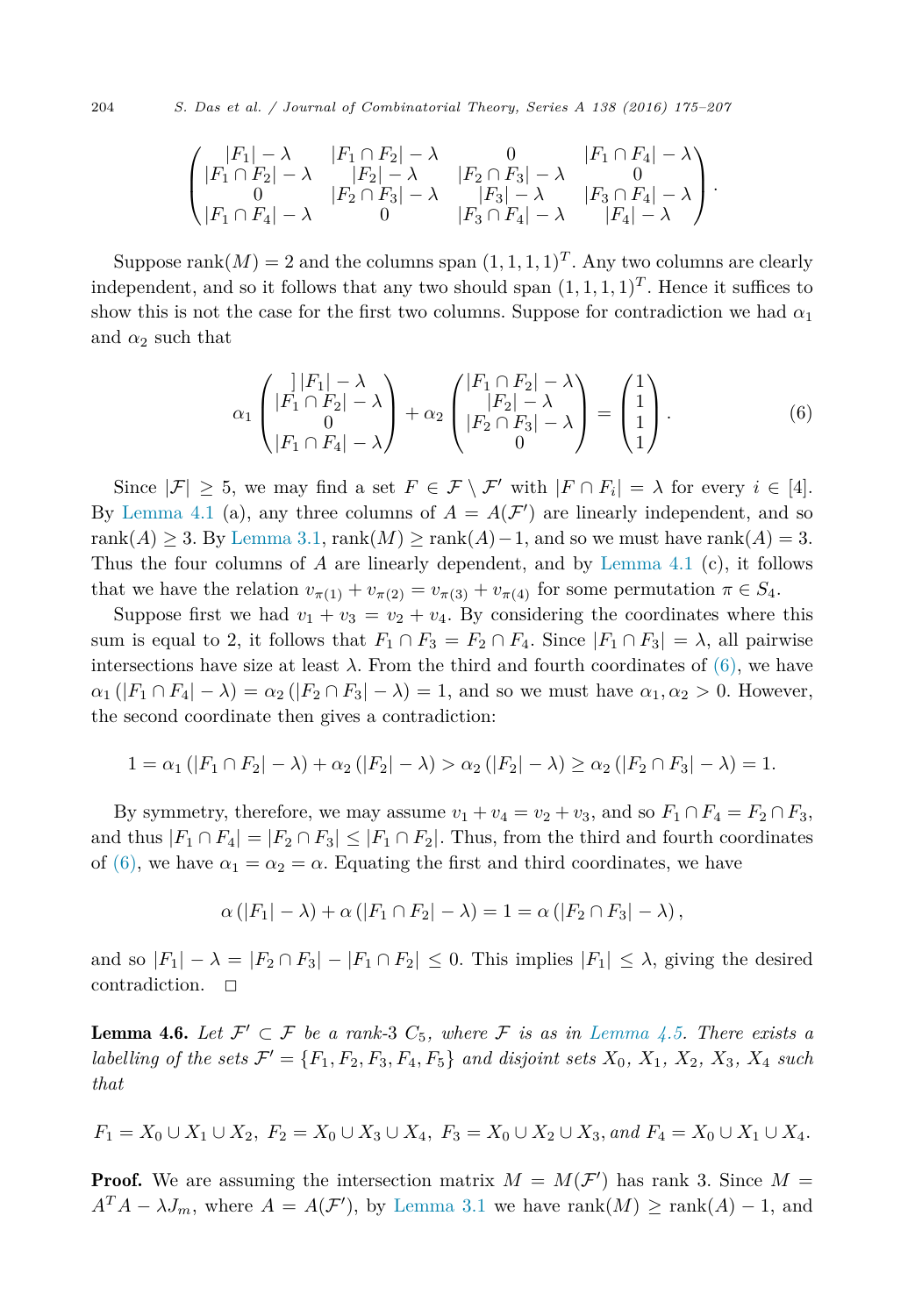<span id="page-30-0"></span>so rank $(A) \leq 4$ . The columns of A are the characteristic vectors of the sets in  $\mathcal{F}'$ , and hence we may deduce that these vectors are linearly dependent.

Suppose first that there are four of the sets whose vectors are linearly dependent. By [Lemma 4.1](#page-16-0)  $(c)$ , we can label the sets such that the characteristic vectors satisfy  $v_1 + v_2 = v_3 + v_4$ . By considering the coordinates where the sum is positive, and is equal to 2, we easily deduce that  $F_1 \cup F_2 = F_3 \cup F_4$  and  $F_1 \cap F_2 = F_3 \cap F_4$ . Let  $X_0 = F_1 \cap F_2 = F_3 \cap F_4$ , and let  $F'_i = F_i \setminus X_0$  for  $i \in [4]$ .

Let  $X_1 = F'_1 \cap F'_4$ ,  $X_2 = F'_1 \cap F'_3$ ,  $X_3 = F'_2 \cap F'_3$  and  $X_4 = F'_2 \cap F'_4$ . Observe that since  $F'_1 \cap F'_2 = \emptyset = F'_3 \cap F'_4$ , the sets  $\{X_i\}_{i=0}^4$  are disjoint. Since  $F'_1 \subset F'_3 \cup F'_4$ , we have  $F'_1 = F'_1 \cap (F'_3 \cup F'_4) = X_1 \cup X_2$ . Adding back the common core  $X_0$  gives  $F_1 = X_0 \cup X_1 \cup X_2$ , as required. The remaining equalities follow similarly. To prove the lemma, we shall show that we must always have a relation between the vectors of four of the sets; that is, there cannot be a minimal relation involving all five sets.

Suppose for contradiction we had such a relation. Writing the relation with positive coefficients, it must either take the form, for some labelling of the sets,

$$
\alpha_1 v_1 + \alpha_2 v_2 + \alpha_3 v_3 + \alpha_4 v_4 = v_5 \tag{7}
$$

or

$$
\alpha_1 v_1 + \alpha_2 v_2 + \alpha_3 v_3 = \alpha_4 v_4 + \alpha_5 v_5. \tag{8}
$$

First consider the relation in (7). If  $F \in \mathcal{F} \setminus \mathcal{F}'$  is another set in the family, then  $|F \cap F_i| = \lambda$  for  $i \in [5]$ . Taking dot products of (7) with the vector  $v_F$ , we must have  $\sum_{i\in[4]} \alpha_i \lambda = \lambda$ , and so  $\sum_{i\in[4]} \alpha_i = 1$ . Now, since  $F_1 \neq F_2$ , we may without loss of generality assume there is some element  $j \in F_1 \setminus F_2$ . The *j*th coordinate on the left-hand side is between  $\alpha_1$  and  $1 - \alpha_2$ , where  $0 < \alpha_1 < 1 - \alpha_2 < 1$ . However, since  $v_5$  is a {0*,* 1}-vector, the same coordinate on the right-hand side is either 0 or 1, and hence the two cannot be equal, giving the desired contradiction.

Now consider (8). By the same argument as before, we have  $\alpha_1 + \alpha_2 + \alpha_3 = \alpha_4 + \alpha_5$ . The positivity of the  $\alpha_i$ 's implies  $F_1 \cup F_2 \cup F_3 = F_4 \cup F_5$  and  $F_1 \cap F_2 \cap F_3 = F_4 \cap F_5$ . Let  $X_0$  denote this common core, and let  $X_i = F_i \setminus X_0$  for  $i \in [5]$ . Note that we have  $|F_i \cap F_j| \geq |X_0|$  for  $i, j \in [5]$ . Since  $\mathcal{F}'$  forms a five-cycle, we must have some pairwise intersections equal to  $\lambda$ , and hence we deduce  $|X_0| \leq \lambda$ .

First we rule out the case  $|X_0| = \lambda$ . In this case, we have  $|F_4 \cap F_5| = |X_0| = \lambda$ , and hence  $F_4$  and  $F_5$  cannot be adjacent in the five-cycle  $G(\mathcal{F}')$ . Without loss of generality, we may assume the sets in cyclic order are  $F_5$ ,  $F_2$ ,  $F_3$ ,  $F_4$  and  $F_1$ . Since  $F_2$  and  $F_3$  are adjacent, we must have  $|F_2 \cap F_3| \neq \lambda$ . They already share the core  $X_0$  of size  $\lambda$ , and thus we must have  $X_2 \cap X_3 \neq \emptyset$ . As  $F_1 \cup F_2 \cup F_3 = F_4 \cup F_5$ , it follows that  $X_2 \cap X_3 \subset X_4 \cup X_5$ . However, if  $X_2 \cap X_3 \cap X_4 \neq \emptyset$ , then we have  $|F_2 \cap F_4| = |X_0| + |X_2 \cap X_4| > |X_0| = \lambda$ , contradicting the fact that  $F_2$  and  $F_4$  are not adjacent in  $G(\mathcal{F}')$ . Similarly, if  $X_2 \cap X_3 \cap$  $X_5 \neq \emptyset$ , we have  $|F_3 \cap F_5| > \lambda$ . Hence we cannot have  $|X_0| = \lambda$ .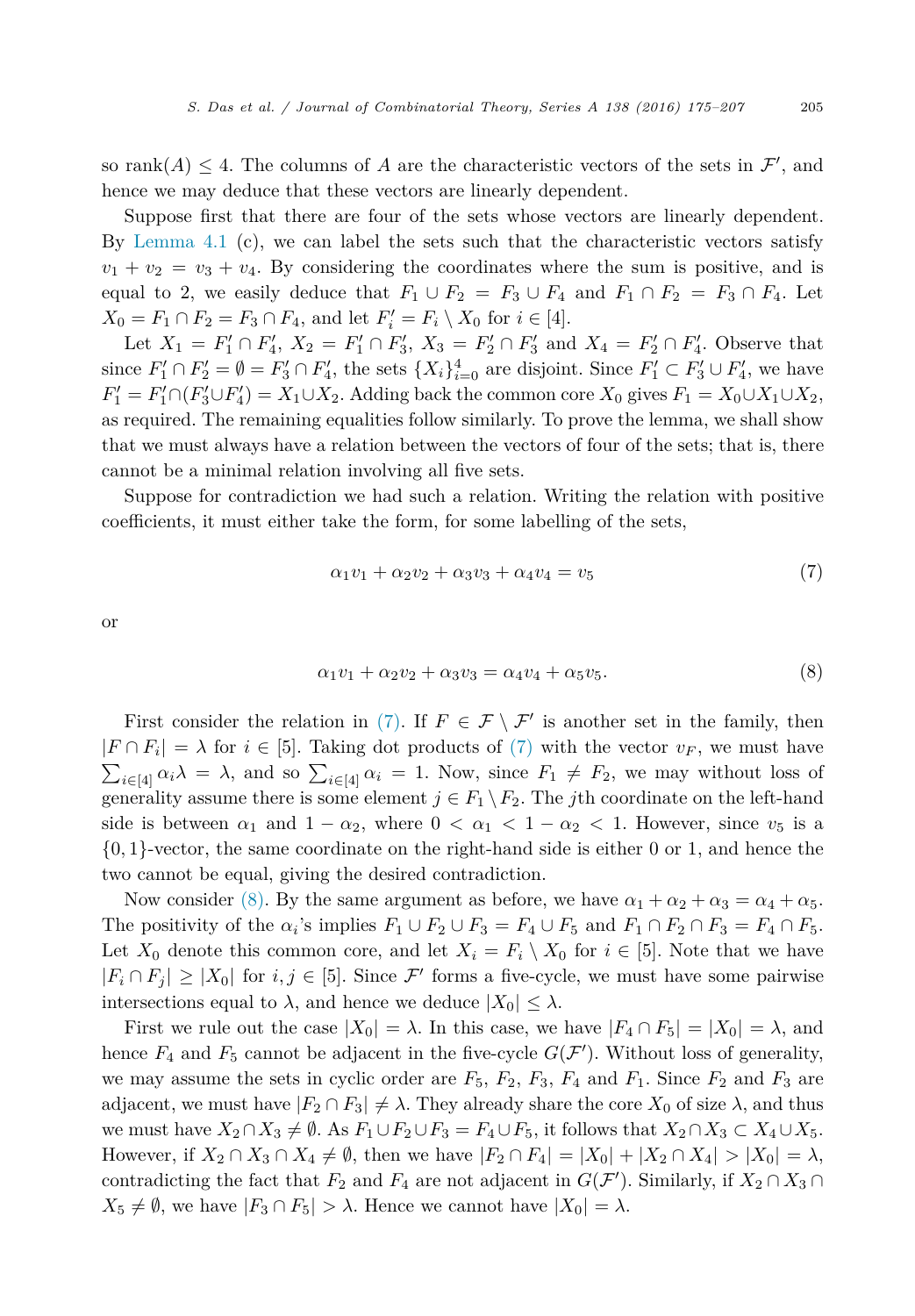<span id="page-31-0"></span>Finally, suppose  $|X_0| < \lambda$ . Hence  $|F_4 \cap F_5| < \lambda$ , and so  $F_4$  and  $F_5$  must be adjacent in  $G(F')$ . We may therefore assume the five-cycle consists of  $F_1$ ,  $F_2$ ,  $F_3$ ,  $F_4$  and  $F_5$  in cyclic order. Since  $F_1$  and  $F_3$  are not adjacent, we must have  $\lambda = |F_1 \cap F_3| = |X_0| + |X_1 \cap X_3|$ . Since  $|X_0| < \lambda$ , it follows that  $X_1 \cap X_3 \neq \emptyset$ . Note that since  $X_0 = F_1 \cap F_2 \cap F_3$ , we must have  $X_1 \cap X_3$  disjoint from  $X_2$ . Moreover, we have  $X_1 \cap X_3 \subset X_4 \cup X_5$ , and without loss of generality we may assume  $X_1 \cap X_3 \cap X_4 \neq \emptyset$ .

Consider any element  $j \in X_1 \cap X_3 \cap X_4$ . By considering the *j*th coordinate in [\(8\),](#page-30-0) we have  $\alpha_1 + \alpha_3 = \alpha_4$ . Since  $\alpha_1 + \alpha_2 + \alpha_3 = \alpha_4 + \alpha_5$ , it follows that  $\alpha_2 = \alpha_5$ . If we also have  $X_1 \cap X_3 \cap X_5 \neq \emptyset$ , then we would similarly have  $\alpha_2 = \alpha_4$ , and so there is some  $\alpha = \alpha_1 + \alpha_3 = \alpha_2 = \alpha_4 = \alpha_5$ . Now  $F_1 \neq F_3$ , and so without loss of generality we may assume there is some  $j' \in F_1 \setminus F_3$ . The corresponding coordinate in the left-hand side of [\(8\)](#page-30-0) must be equal to either  $\alpha_1$  or  $\alpha_1 + \alpha_2 = \alpha_1 + \alpha$ . On the right-hand side, the possible values are  $0, \alpha$  or  $2\alpha$ . Since  $0 < \alpha_1 < \alpha_1 + \alpha_3 = \alpha$ , we cannot have equality, giving rise to a contradiction.

Hence we must have  $X_1 \cap X_3 \subset X_4$ . Note that  $F_1$  and  $F_4$  are not adjacent, and hence we must have  $|F_1 \cap F_4| = \lambda$ . We already have  $|F_1 \cap F_3 \cap F_4| = |X_0| + |X_1 \cap X_3 \cap X_4|$  $|X_0| + |X_1 \cap X_3| = |F_1 \cap F_3| = \lambda$ , and thus we must have  $X_1 \cap X_4 \subset X_3$ . Now  $F_2$  and  $F_4$ are also not adjacent, and so we must have  $|F_2 \cap F_4| = \lambda$ , and thus  $|X_2 \cap X_4| = \lambda - |X_0|$ . Consider any element  $j \in X_2 \cap X_4$ . On the right-hand side of [\(8\),](#page-30-0) the *j*th coordinate is equal to  $\alpha_4$ . On the left-hand side it is equal to at least  $\alpha_2 = \alpha_5$ . Note that these cannot be equal, as we have already seen  $\alpha_2 = \alpha_4 = \alpha_5$  leads to a contradiction. Hence we must also have  $j \in X_1 \cup X_3$ . We cannot have  $j \in X_1$ , as  $X_1 \cap X_4 \subset X_3$ , and  $X_1 \cap X_2 \cap X_3 = \emptyset$ . Thus  $j \in X_3$ , and hence we have shown  $X_2 \cap X_4 \subset X_3$ .

Now consider any element  $j \in X_2 \cap X_5$ , which must be non-empty as  $|F_2 \cap F_5| = \lambda$ . On the right-hand side of  $(8)$ , the *j*th coordinate has value  $\alpha_5$ , while on the left-hand side it has value at least  $\alpha_2 = \alpha_5$ . Hence it equals  $\alpha_2$ , and we cannot have  $j \in X_1 \cup X_3$ . Thus it follows that  $X_2 \cap X_3 \cap X_5 = \emptyset$ , and hence  $X_2 \cap X_3 \subset X_4$ . In light of our previous observation, however, this implies  $X_2 \cap X_3 = X_2 \cap X_4$ , and so  $F_2 \cap F_3 = F_2 \cap F_4$ . Thus  $\lambda = |F_2 \cap F_4| = |F_2 \cap F_3|$ , which contradicts the fact that  $F_2$  and  $F_3$  are adjacent in  $G(\mathcal{F}')$ . This completes the proof.  $\Box$ 

#### References

- [1] N. Alon, T. Jiang, Z. Miller, D. Pritikin, Properly colored [subgraphs](http://refhub.elsevier.com/S0097-3165(15)00129-6/bib616A6D703033s1) and rainbow subgraphs in [edge-colorings](http://refhub.elsevier.com/S0097-3165(15)00129-6/bib616A6D703033s1) with local constraints, Random Structures Algorithms 23 (4) (2003) 409–433.
- [2] L. Babai, P. Frankl, Linear algebra methods in [combinatorics,](http://refhub.elsevier.com/S0097-3165(15)00129-6/bib62663932s1) preliminary version 2, Department of Computer Science, The [University](http://refhub.elsevier.com/S0097-3165(15)00129-6/bib62663932s1) of Chicago, 1992.
- [3] R.C. Bose, A note on Fisher's inequality for balanced [incomplete](http://refhub.elsevier.com/S0097-3165(15)00129-6/bib623439s1) block designs, Ann. Math. Stat. 20 (4) (1949) [619–620.](http://refhub.elsevier.com/S0097-3165(15)00129-6/bib623439s1)
- [4] N.G. de Bruijn, P. Erdős, A [combinatorial](http://refhub.elsevier.com/S0097-3165(15)00129-6/bib64653436s1) problem, K. N. A. W. Verhan. 49 (49) (1946) 758–764.
- [5] P. Erdős, C. Ko, R. Rado, [Intersection](http://refhub.elsevier.com/S0097-3165(15)00129-6/bib656B723631s1) theorems for systems of finite sets, Q. J. Math. Oxford Ser. 12 (1961) [313–320.](http://refhub.elsevier.com/S0097-3165(15)00129-6/bib656B723631s1)
- [6] R.A. Fisher, An [examination](http://refhub.elsevier.com/S0097-3165(15)00129-6/bib663430s1) of the different possible solutions of a problem in incomplete blocks, Ann. [Eugenic](http://refhub.elsevier.com/S0097-3165(15)00129-6/bib663430s1) 10 (1940) 52–75.
- [7] P. Frankl, V. Rödl, Forbidden [intersections,](http://refhub.elsevier.com/S0097-3165(15)00129-6/bib66723837s1) Trans. Amer. Math. Soc. 300 (1) (1987) 259–286.